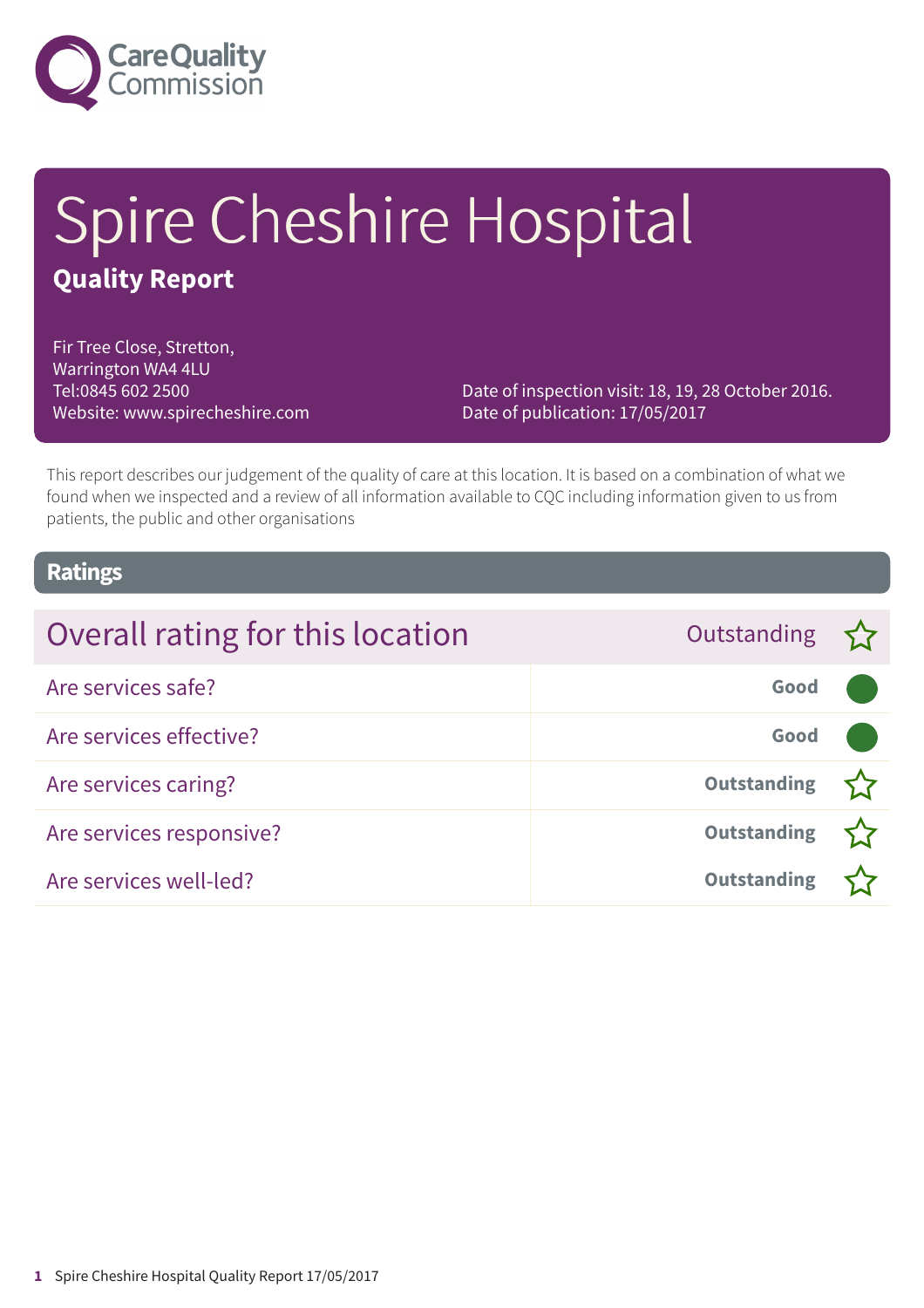### **Letter from the Chief Inspector of Hospitals**

Spire Cheshire Hospital is operated by Spire Healthcare plc. The hospital has 50 beds which could be occupied by inpatients or day-case patients. Facilities on site included three operating theatres, a five bedded recovery unit, a two bedded Extended Recovery Unit (ERU), an Endoscopy unit and X-ray, computerised tomography (CT) scanner, a magnetic resonance imaging (MRI) scanner, outpatient and diagnostic facilities. The hospital provides surgery, and outpatients and diagnostic imaging for adults, children and young people from birth to aged 17 years. We inspected surgery and outpatients and diagnostic imaging but looked at the care provided to children and young people within each core service.

We inspected this service as part of our national programme to inspect and rate all independent hospitals, using our comprehensive inspection methodology. We carried out the announced part of the inspection on 18th and 19th October 2016, along with an unannounced visit to the hospital on 28th October 2016. We rated both core services and the hospital overall as 'Outstanding'.

To get to the heart of patients' experiences of care and treatment, we ask the same five questions of all services: are they safe, effective, caring, responsive to people's needs, and well-led? Where we have a legal duty to do so we rate services' performance against each key question as outstanding, good, requires improvement or inadequate. Throughout the inspection, we took account of what people told us and how the provider understood and complied with the Mental Capacity Act 2005.

We rated this hospital as 'Outstanding' overall because:

- There were effective and comprehensive systems in place to monitor, highlight and learn from incidents, to help to keep patients safe and to minimise the risk to patients. All staff were knowledgeable and engaged with the process to learn from incidents, the process was robust, effective and integrated into working practices.
- The environment across the hospital was visibly clean and well maintained, there were efficient infection control and prevention measures in place and the hospital had low levels of healthcare related infections.
- Effective systems and monitoring were in place for the administration, usage and storage of medicines, controlled drugs and pharmacy items.
- There were appropriate numbers of skilled, experienced and qualified staff (including doctors, nurses and allied health professionals) to meet patients' need. Arrangements were in place to ensure staff undertook annual mandatory training and had annual performance appraisal and reviews.
- The service actively ensured the nutritional and hydration needs of the patients were met. The hospitality services provided an extensive choice of quality nutritional options tailor made to meet patients' needs and preferences. The services went the extra mile to ensure patients' needs were met and patients were exceptionally pleased with the service and the way this was delivered.
- Care and treatment was aligned to national evidence based guidance and best practice. The hospital continually reviewed their service delivery against national policies and ensured they were consistent with the required standards.
- Patient outcomes were positive and exceeded benchmarks for similar services. The hospital measured their performance against a number of measures and used this information to identify how they could improve.
- Staff were aware of and adhered to legal requirements for obtaining consent.
- The individual needs of patients were recognised and accommodated including those in vulnerable circumstances such as those living with dementia, mental health concerns and learning disabilities. The needs of carers were also considered and planned for within the holistic assessment process.
- Care and treatment was accessible and flexible and patient choice was respected.
- The patients were cared for with kindness and compassion, their privacy and dignity were maintained at all times and staff were attentive and responsive to their holistic needs.

#### **2** Spire Cheshire Hospital Quality Report 17/05/2017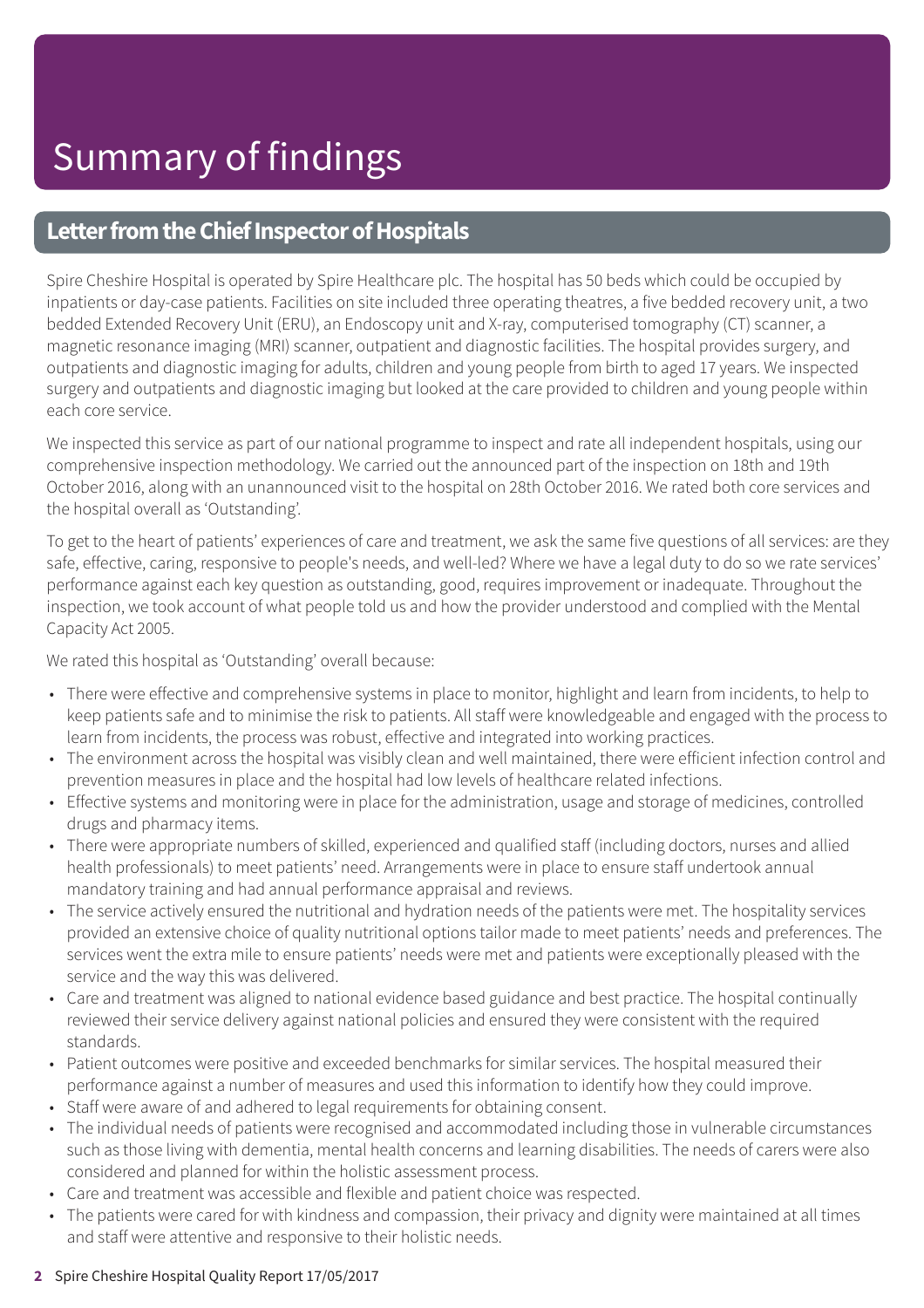- The hospital championed a proactive approach to raising standards and seeking improvements, they engaged with the public, community groups and staff to solicit ideas and canvass opinion, responding to feedback and individual needs by acting upon areas highlighted and implementing initiatives to promote satisfaction and increase their responsiveness.
- The hospital was managed by a visible, competent and enthusiastic team who placed patient care as central to their success. The team inspired and motivated staff and promoted a collective ethos of patient care and improving standards. Staff were committed and motivated and demonstrated ambition to achieve high standards, which led to a professional, efficient and caring service.
- Quality measurement and improvement was assisted by effective and well organised management and governance structures at a local level. Managers were not only aware of the risks and challenges they needed to address, but were dynamic in identifying areas for improvement and actively implementing quality advances.

In surgery, we found the service 'outstanding' overall. This was because;

- Staff had adopted a flexible approach to working during times of high demand, with staff working together with a strong team ethos.
- There was a tangible and positive person centred ethos, staff respected the holistic needs of the patients and were extremely motivated and proud to deliver care that was of high quality and effective. There were positive and respectful rapport between those using the service and those providing it. Staff did all in their power to deliver a caring and responsive service to all patients.
- The hospital had built a new endoscopy suite in response to the needs of patients, this improved both the availability of services and the environment in which they were delivered.
- Patients were offered flexibility in their access to treatment, in response to local demand, operating theatres provided surgery services to patients seven days a week. Patients could choose an appointment to suit their personal circumstances.
- Theatre lists were planned around patient's needs, for example, patients with dementia or a learning disability could be placed on the beginning of the theatre list to reduce the amount of time they needed to spend at the hospital thus reducing any anxiety.
- The hospital had consistently good referral to treatment times for NHS patients, on average from July 2015 to June 2016, 95% of patients were treated within 18 weeks of being referred for treatment.
- Anticipatory discharge planning took place at the pre-operative assessment stage to ensure there were no impediments in meeting the needs of patients with complex needs.

In outpatients and diagnostics we found the service 'outstanding' overall. This was because;

- The hospital consistently exceeded performance targets around referral to treatment times for National Health Service (NHS) patients. Appointments were flexible and the needs of NHS patients were accommodated.
- Private patients and self-paying patients could often secure appointments within a few days and were provided with flexibility and options to suit their individual needs.
- No patients waited longer than six weeks for Magnetic Resonance imaging (MRI), Computerised Tomography (CT) or ultrasound scanning. The average time it took to report the result of diagnostic imaging was 1.7days.
- All patients received comprehensive instructions and information with their appointment letters and we observed information packs containing additional useful information.
- The environment was pleasant, suitable and appropriate, waiting areas had sufficient seating available with access to toilets, baby changing facilities and refreshments. Newspapers and free car parking were available.
- The individual needs of patients were accommodated and staff went out of their way to ensure that they understood and accommodated patients' differing requirements.
- Staff were aware of the hospitals' values of delivering high quality clinical care supported by a customer focused service model and felt connected to the wider Spire network through management feedback and the sharing of information and good practice.

#### **3** Spire Cheshire Hospital Quality Report 17/05/2017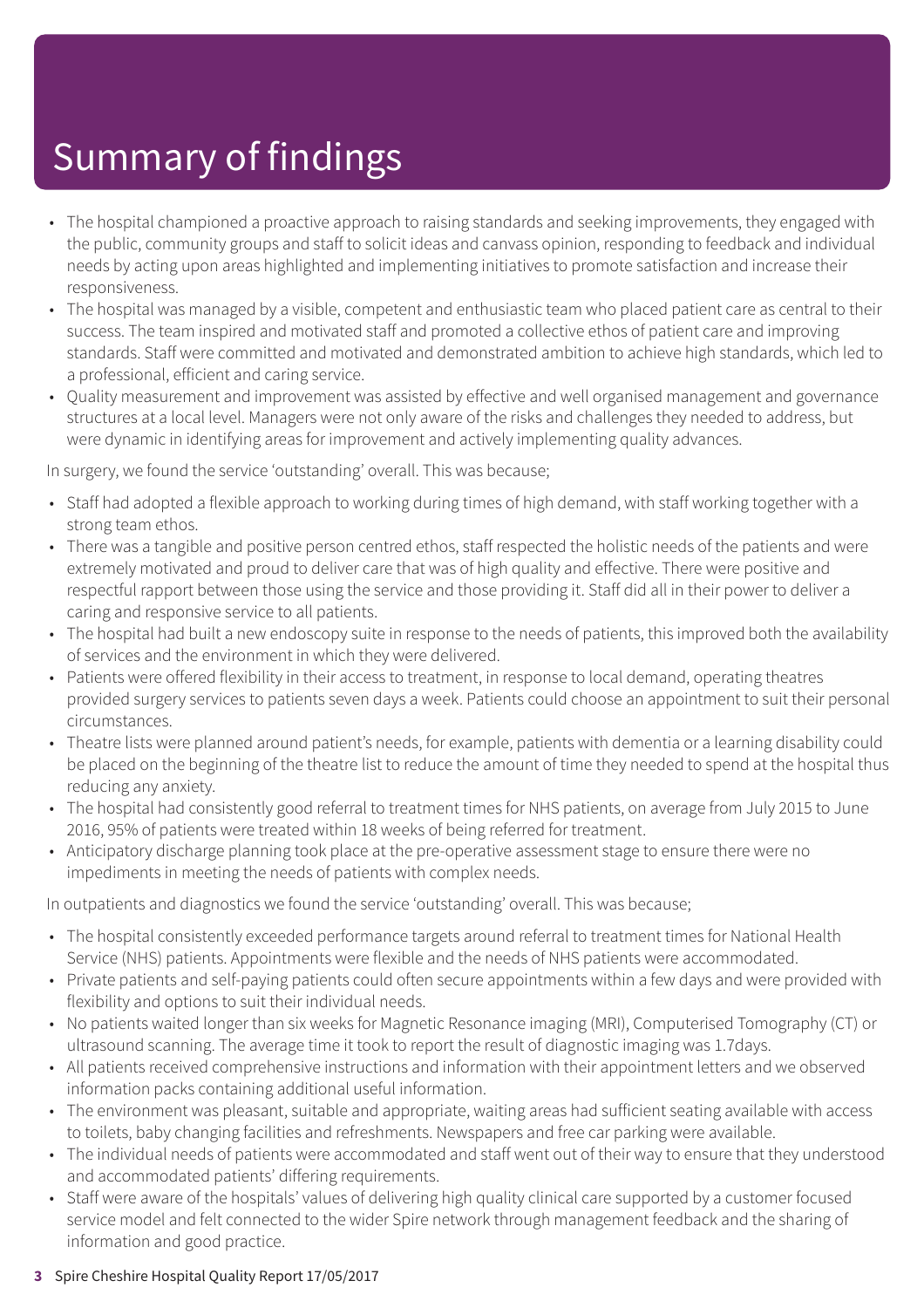- Managers, clinical leads, matron and the hospital director were visible and approachable. They inspired a cohesive, collaborative and focused workforce with a shared sense of purpose. Staff felt motivated, happy and proud of their work and their achievements. Staff received positive feedback and recognition for their work.
- There was a systematic, logical and comprehensive approach to departmental, clinical and hospital governance. There were joined up committee meetings which worked together to monitor, identify and respond to risks, incidents and key issues. Quality and performance were monitored through the Clinical Scorecard and Key Performance Indicators.
- Radiation Safety Committee meetings were held annually to ensure that clinical radiation procedures and supporting activities in the hospital were undertaken in compliance with ionising and non-ionising radiation legislation.
- The views of patients were actively sought within outpatients and diagnostic imaging using the NHS Friends and Family Test, patient satisfaction surveys and patient feedback initiatives. A child friendly feedback form was also available. A patient engagement forum had been launched to obtain feedback from past patients to improve the patient journey for future service users.

Following this inspection, we told the provider that it should make improvements, even though a regulation had not been breached. Details are at the end of the report.

#### **Professor Sir Mike Richards Chief Inspector of Hospitals**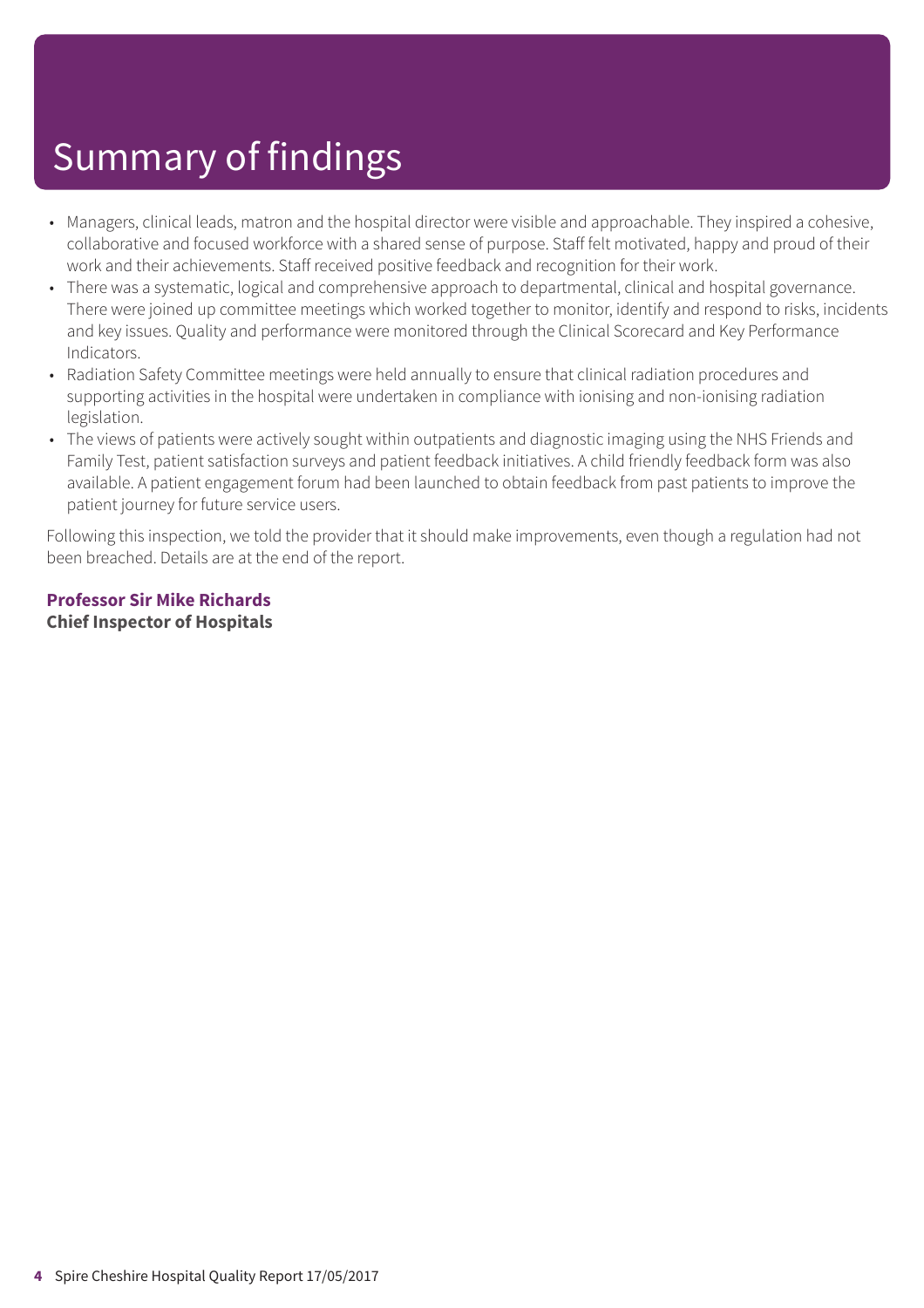### **Ourjudgementsabouteachofthemainservices**

| <b>Service</b> | <b>Rating</b>      | <b>Summary of each main service</b>                                                                                                                                                                                                                                                                                                                                                                                                                                                                                                                                                                                                                                                                                                                                                                                                                                                                                                                                                                                                                                                                                                                                                                                                                                                                                                                                                                                                                                                                                                                                                                                                                                                                                                                                                                                                                                                                                                                                                                                                                                                                                                                               |
|----------------|--------------------|-------------------------------------------------------------------------------------------------------------------------------------------------------------------------------------------------------------------------------------------------------------------------------------------------------------------------------------------------------------------------------------------------------------------------------------------------------------------------------------------------------------------------------------------------------------------------------------------------------------------------------------------------------------------------------------------------------------------------------------------------------------------------------------------------------------------------------------------------------------------------------------------------------------------------------------------------------------------------------------------------------------------------------------------------------------------------------------------------------------------------------------------------------------------------------------------------------------------------------------------------------------------------------------------------------------------------------------------------------------------------------------------------------------------------------------------------------------------------------------------------------------------------------------------------------------------------------------------------------------------------------------------------------------------------------------------------------------------------------------------------------------------------------------------------------------------------------------------------------------------------------------------------------------------------------------------------------------------------------------------------------------------------------------------------------------------------------------------------------------------------------------------------------------------|
| <b>Surgery</b> | <b>Outstanding</b> | Improvements and learning took place through the<br>review of reported incidents. We saw improvements<br>made to the decontamination of endoscopy<br>equipment and longer oxygen tubing was attached to<br>all oxygen points following reported incidents.<br>Infection control procedures kept patients safe from<br>healthcare acquired infection, we observed equipment<br>cleaned after use by patients, and good hand hygiene<br>throughout the theatre and inpatient areas.<br>There had been no cases of Methicillin-resistant<br>Staphylococcus aureus (MRSA) Methicillin-sensitive<br>Staphylococcus aureus (MSSA) or Clostridium difficile,<br>for the period July 2015 to June 2016.<br>Emergency equipment was readily available and<br>safety checks were completed.<br>Mandatory training was well attended by theatre and<br>inpatient staff and consistently met the hospital target<br>for compliance.<br>Care and treatment was planned and delivered in line<br>with current evidence-based guidance, standards, and<br>best practise legislation. Adherence to evidence-based<br>practice was monitored as part of the annual audit<br>plan to ensure a consistent approach to care using<br>clinical scorecard and key performance indicators.<br>Patients were monitored to detect any deterioration in<br>their condition and systems were in place to escalate<br>any concerns in a timely manner. We saw action had<br>been taken when a patient had deteriorated the day<br>before our inspection. The Registered Medical Officer<br>reviewed the patient and called the consultant who<br>was on site within 30 minutes and the patient review<br>had been documented within 45 minutes of the<br>consultant being initially contacted. There were<br>service level agreements in place should a patient<br>require transfer to a NHS acute hospital.<br>Appropriate staffing levels were reviewed at the<br>weekly planning meeting and patients with additional<br>requirements such as children, vulnerable adults or<br>those with complex care needs were highlighted and<br>included in the planning. There had been no unfilled |

shifts from April 2016 to June 2016.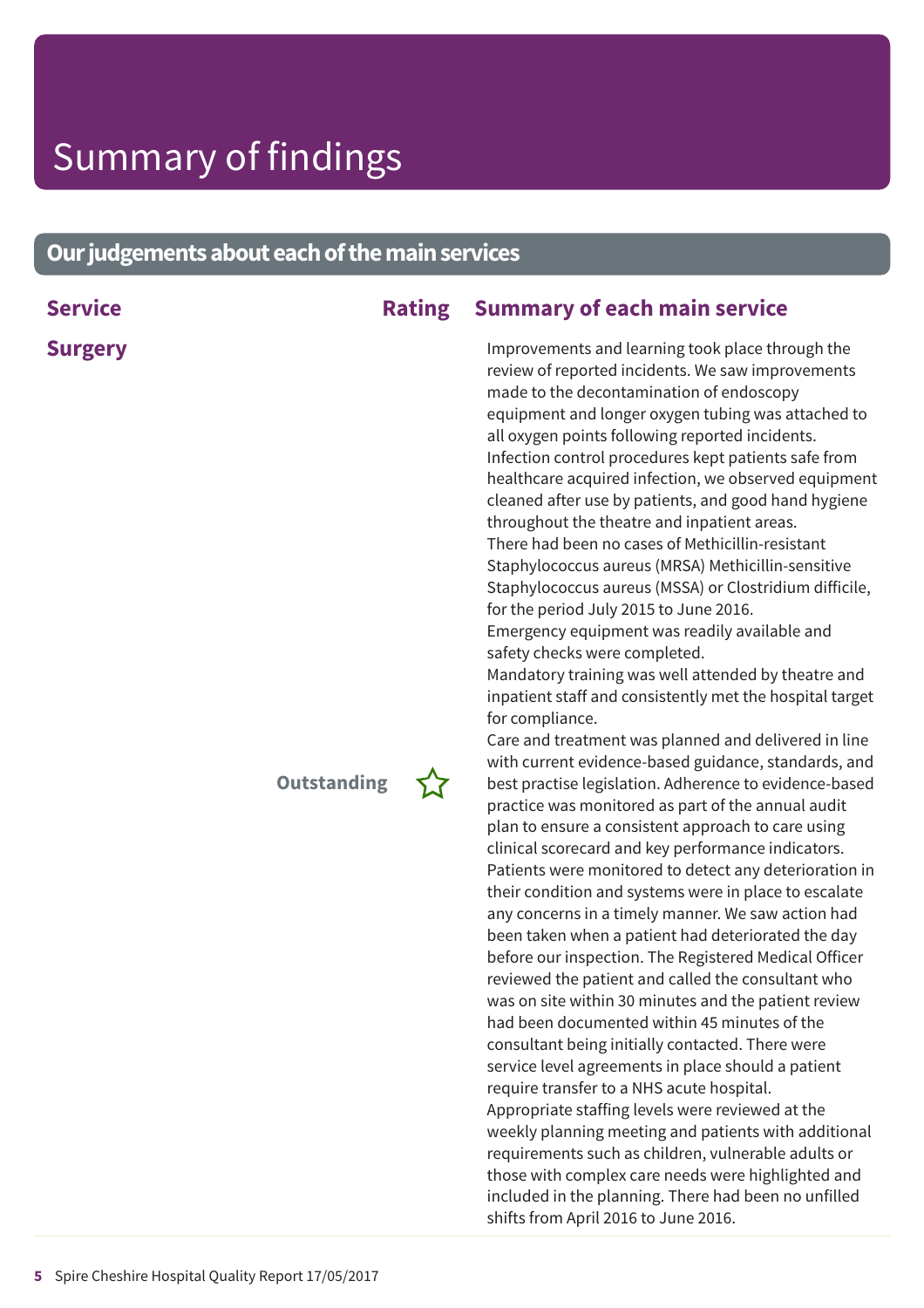There was a strong visible person-centred culture within the theatre and inpatient departments. Staff were motivated to offer care that was kind and compassionate. We observed this at the time of our inspection in the way that staff spoke with patients and their carers and feedback that patients gave us at the time of our inspection.

The hospital had introduced the role of a Patient Services Manager who visited patients daily to ensure they were satisfied with services they were receiving. Nine patients we asked told us they had been visited by the Patient Services Manager.

Friends and Family test results for the period August 2015 to August 2016 identified that for 11 months 98-100% (with one month recorded as 96%) of patients would recommend the services they received at the hospital to friends and family if they required the same service. A patient engagement forum had been launched to obtain feedback from past patients to improve the patient journey for future service users. Theatre lists were planned around patient's needs, for example, patients with dementia or a learning disability could be placed on the beginning of the theatre list to reduce the amount of time they needed to spend at the hospital thus reducing any anxiety. The hospital had consistently achieved 91-100% for patients being seen within 18 weeks of referral for the 12 month period from July 2015 to July 2016. Staff felt supported by their local managers, clinical leads, the matron and the hospital director and were comfortable to raise any concerns Governance was well managed through a variety of meetings held at senior manager and team level. Managers and staff were aware of risks and actions were in place to mitigate risks. Quality and performance were monitored through the clinical scorecard and key performance Indicators.

All of the clinical areas we visited were visibly clean and tidy and completed cleaning checklists were observed.

Policies and procedures for the prevention and control of infection were in place and staff adhered to "bare below the elbow" guidelines. Hand gel was readily available in all clinical areas and we observed staff using it.

### **Outpatients and diagnostic**

**imaging Outstanding –**

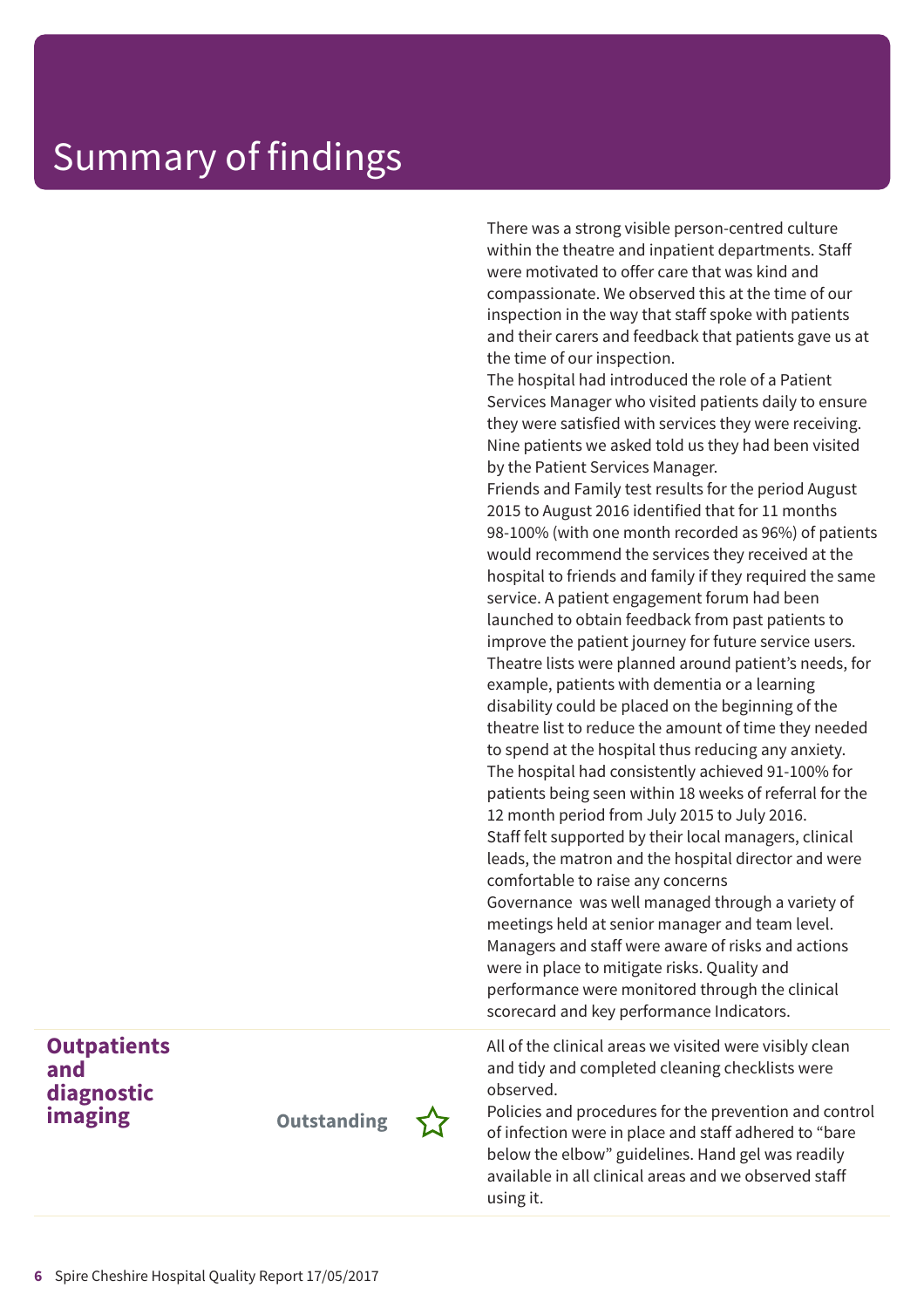Maintenance contracts were in place to ensure specialist equipment was serviced regularly and faults repaired and we saw evidence of quality assurance for diagnostic equipment.

Outpatients and diagnostic imaging staff met the hospital target for compliance with mandatory training.

Care and treatment was delivered in line with evidence-based practice and patient pathways were in place for a wide range of treatments.

An audit programme was in progress assessing compliance in relation to a number of activities including the World Health Organisation (WHO) checklist, patient care pathways and hand hygiene. A planning meeting was held weekly and attended by senior representatives from each hospital department. This ensured appropriate staffing levels and allowed identification and forward planning for patients with additional requirements such as children, vulnerable adults or those with complex care needs.

Staff valued the ability to give patients time in all interactions and patients we spoke with confirmed how much they appreciated this.

The NHS Friends and Family Test, which assesses whether patients would recommend a service to their friends and family showed that between April 2016 and June 2016 over 99% of NHS patients would recommend the hospital.

Patients had a choice of appointment date and time and clinics were held in the evenings and at weekends for the convenience of patients.

Between July 2015 and June 2016 the hospital consistently exceeded the target of 92% of National Health Service (NHS) patients on incomplete pathways waiting 18 weeks or less from time of referral. Staff told us they felt supported by their local managers and that managers, clinical leads, matron and the hospital director were visible and approachable.

Clinical governance committee meetings took place quarterly to discuss risks, incidents and key issues and quality and performance were monitored through the Clinical Scorecard and Key Performance Indicators. A patient engagement forum had been launched to obtain feedback from past patients to improve the patient journey for future service users.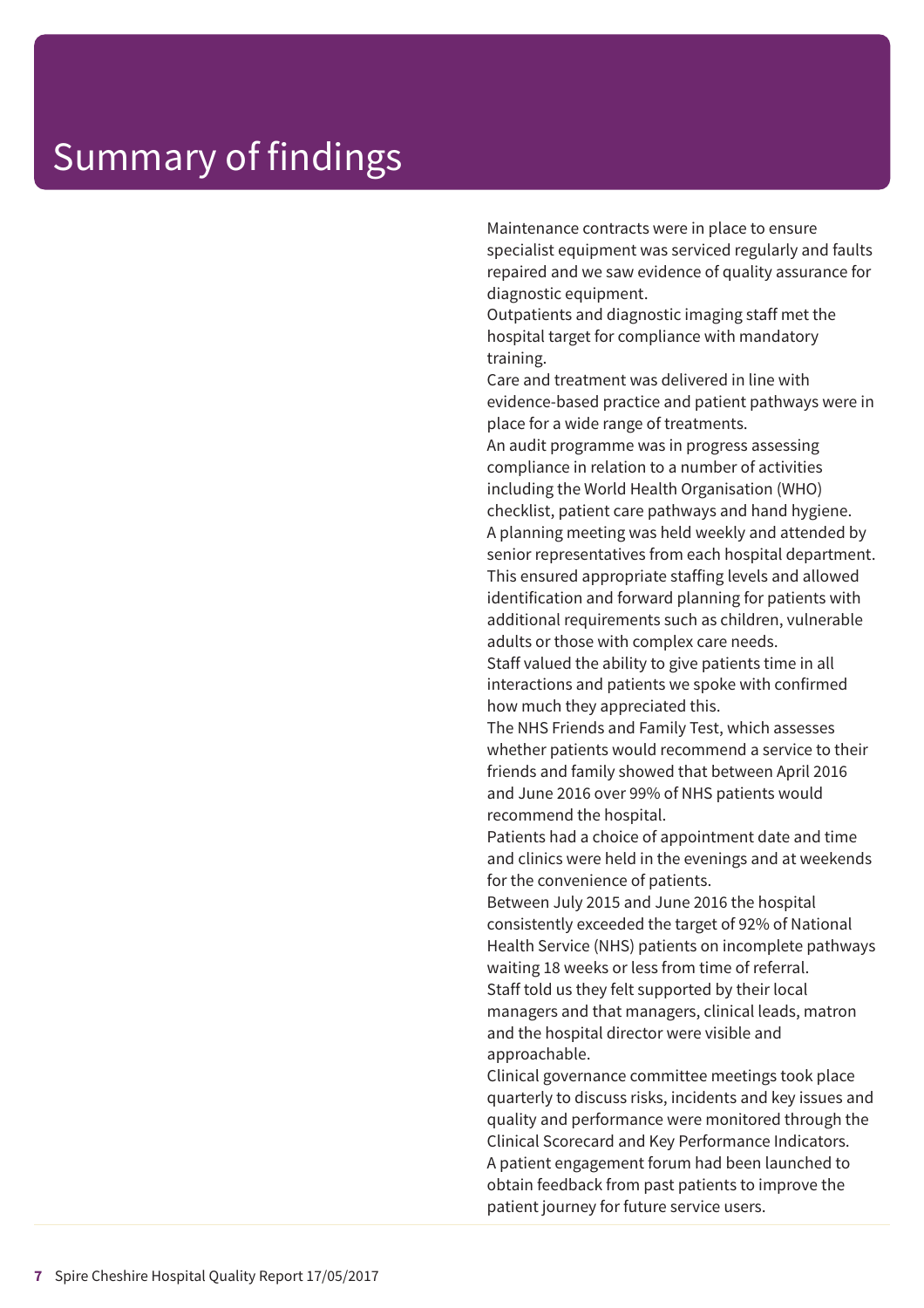### **Contents**

| Summary of this inspection                                 | Page |
|------------------------------------------------------------|------|
| Background to Spire Cheshire Hospital                      | 10   |
| Our inspection team                                        | 10   |
| Why we carried out this inspection                         | 10   |
| How we carried out this inspection                         | 10   |
| Information about Spire Cheshire Hospital                  | 11   |
| The five questions we ask about services and what we found | 13   |
| Detailed findings from this inspection                     |      |
| Outstanding practice                                       | 59   |
| Areas for improvement                                      | 59   |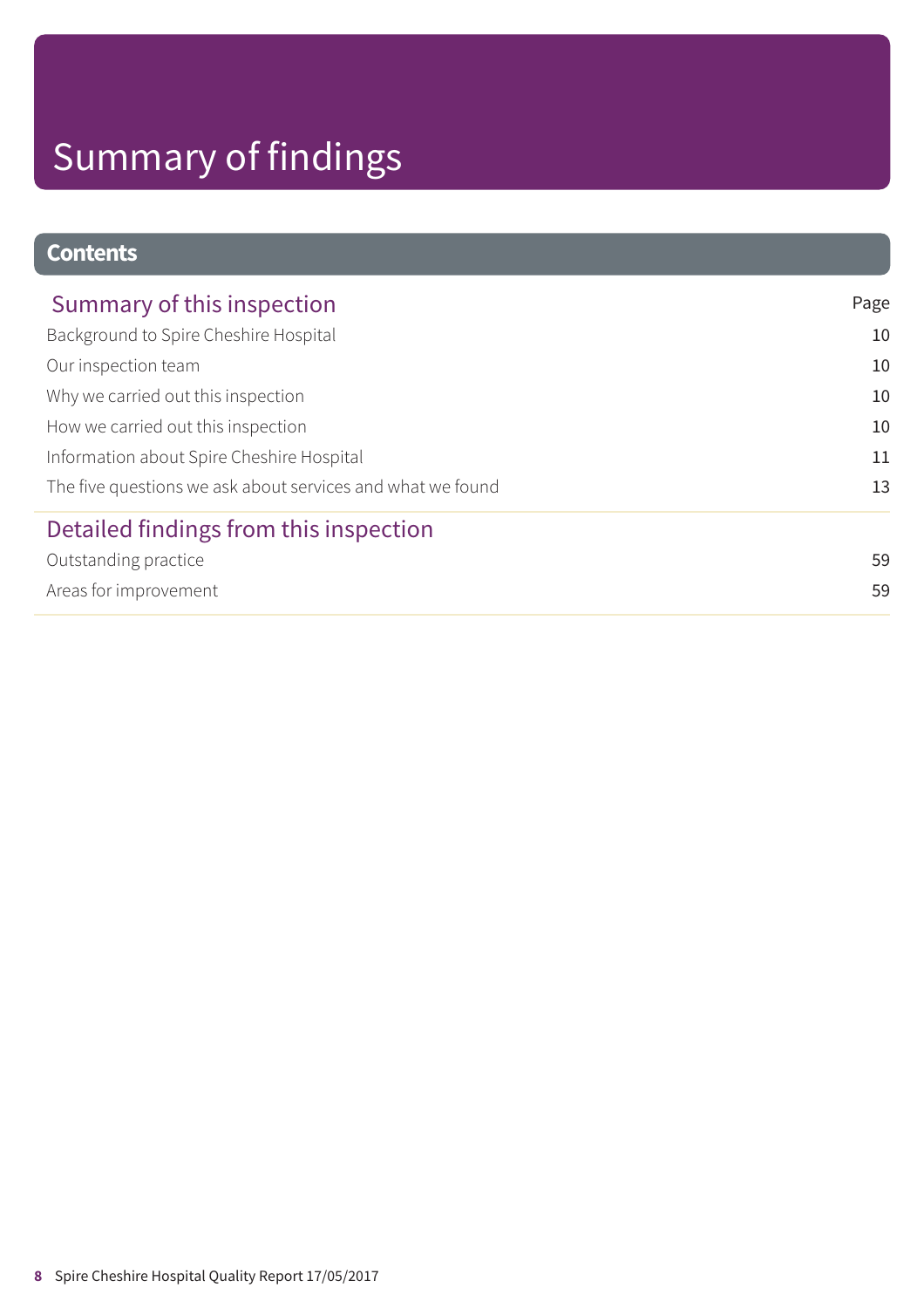



# Spire Cheshire Hospital

**Services we looked at: Surgery; Outpatients and diagnostic imaging.**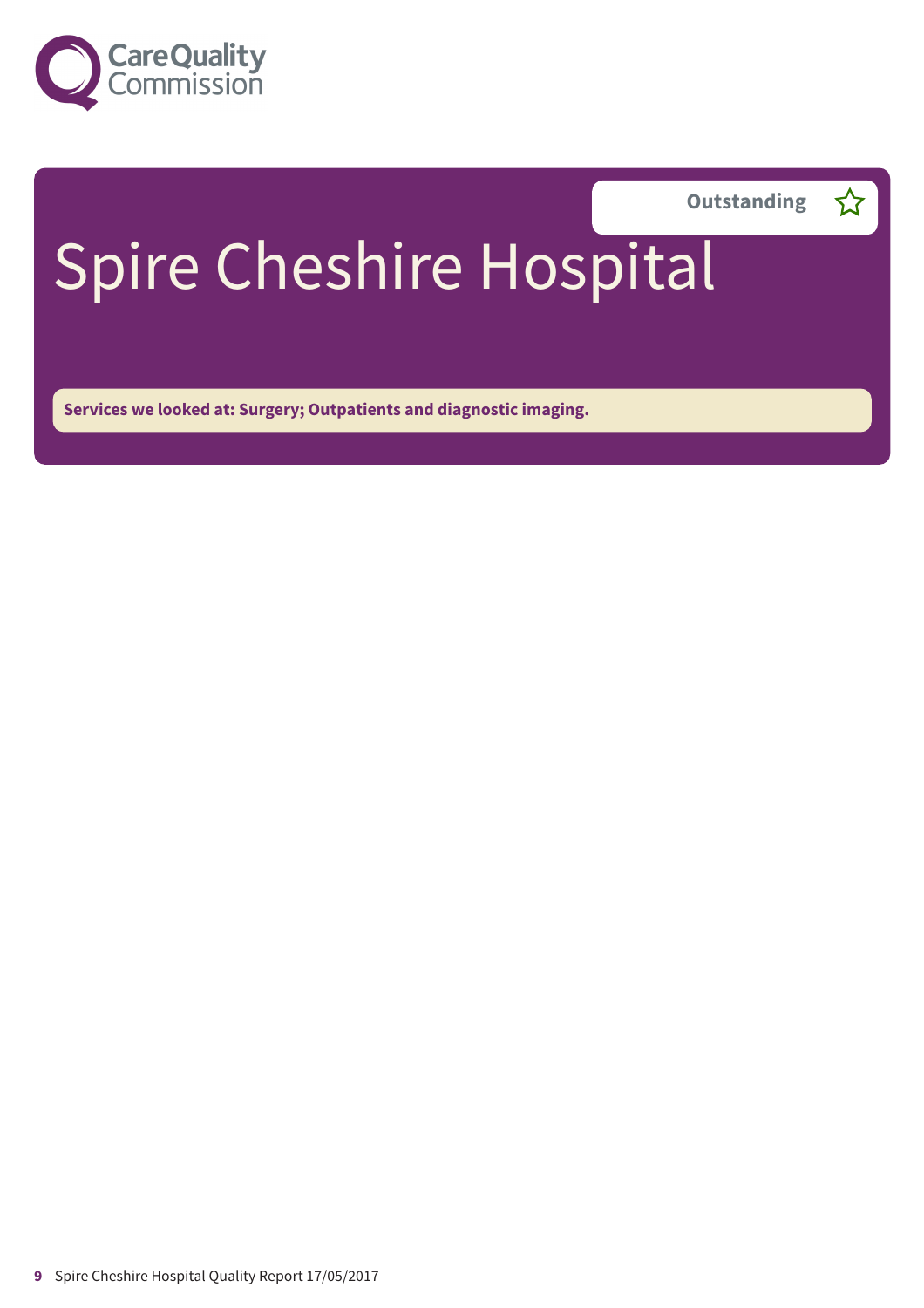### **Background to Spire Cheshire Hospital**

Spire Cheshire Hospital is a private hospital located in Warrington, Cheshire. It is operated by Spire Healthcare Ltd., which is the second largest provider of private healthcare in the United Kingdom. The hospital opened in 1988 and primarily serves the communities of the Cheshire, Merseyside and Manchester but also accepts patient referrals from outside this area.

The registered manager designate is Verlie Brazel who had been in post since 5 November 2013. The provider's nominated individual for this service is Jean Jacques De Gorter. The controlled Drug Accountable Officer was Verlie Brazel.

The hospital has one ward and is registered to provide the following regulated activities:

- Diagnostic and screening procedures
- Surgical procedures
- Treatment of disease, disorder, or injury

We previously inspected this service in 2013 under the previous methodology and found the service to be compliant.

We carried out the announced part of the inspection on 18th and 19th October 2016, along with an unannounced visit to the hospital on 28th October 2016.

### **Our inspection team**

Our inspection team was led by Amanda Lear, lead inspector with the Care Quality Commission (CQC). The team included CQC inspectors and specialist advisors with expertise in radiography, operating theatres management, general nursing and healthcare governance.

### **Whywecarriedoutthis inspection**

We inspected this service as part of our national programme to inspect and rate all independent hospitals, using our comprehensive inspection methodology. We

carried out the announced part of the inspection on 18th and 19th October 2016, along with an unannounced visit to the hospital on 28th October 2016. We rated both core services and the hospital overall as 'Outstanding'.

### **Howwecarriedoutthis inspection**

To get to the heart of patients' experiences of care and treatment, we ask the same five questions of all services: are they safe, effective, caring, responsive to people's needs, and well-led? Where we have a legal duty to do so we rate services' performance against each key question as outstanding, good, requires improvement or inadequate. Throughout the inspection, we took account of what people told us and how the provider understood and complied with the Mental Capacity Act 2005.

We inspected two core services at the hospital, which were outpatient and diagnostic services and surgery

services. The hospital provided care and treatment for children and young people and this was examined within each of the core services. We inspected the ward areas, which comprised of 37 inpatient beds, comprising of 33 single rooms, one two bedded bay, two 'extended recovery' beds in a two bedded bay and 9 day-case beds. These rooms were predominantly used for post-operative surgical patients and could accommodate either sex of patient. We inspected the theatres suite which included three operating theatres, two with laminar flow and the patient recovery area. The endoscopy suite and the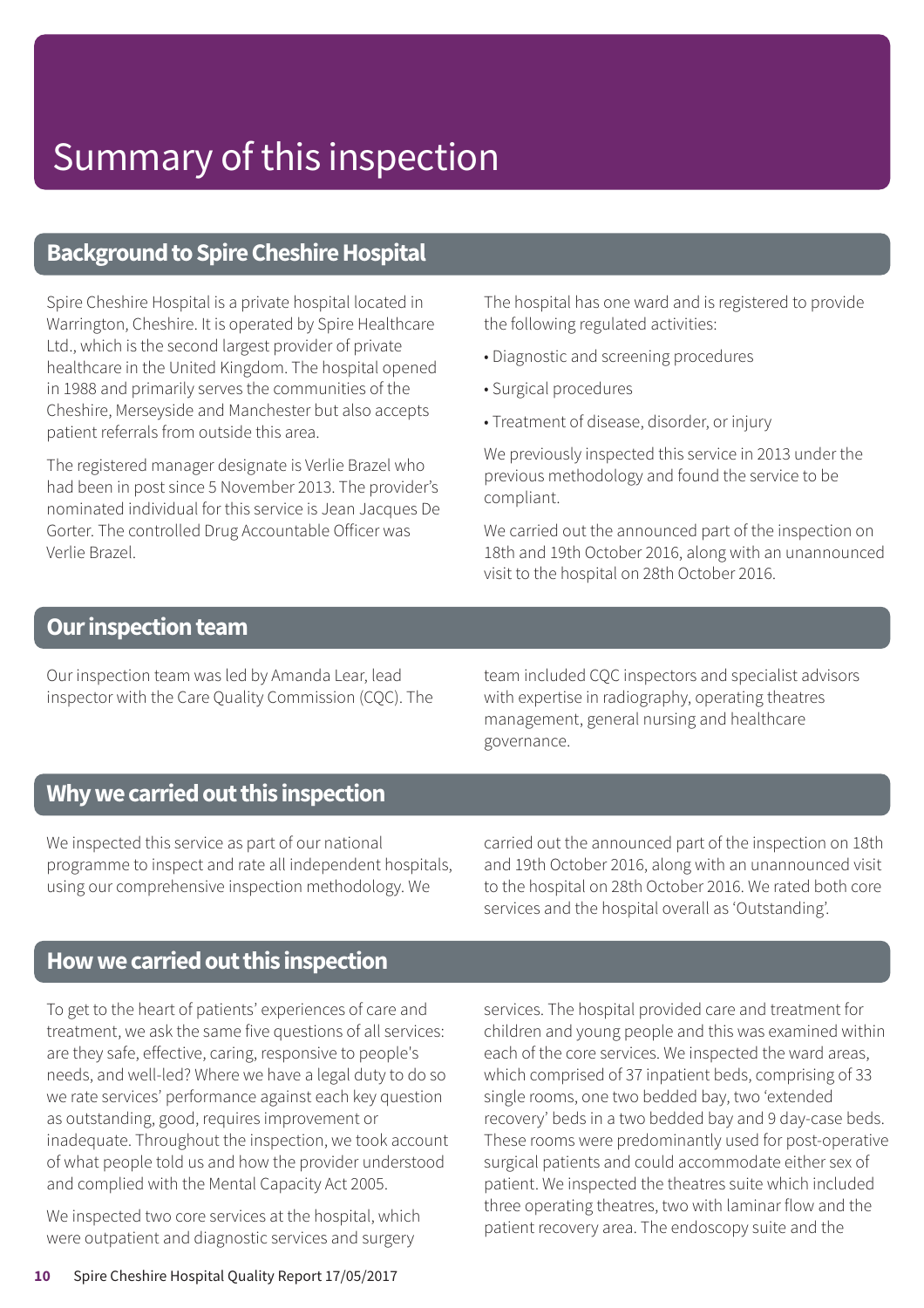physiotherapy suite, which comprised of three treatment rooms and a gym. The outpatients department, which comprised of 16 consultation rooms, the radiology and diagnostics department, which housed a 64 slice computerised tomography (CT) scanner, Magnetic resonance imaging (MRI) scanner, digital mammography, ultrasound and a general X-Ray machine. We also inspected the reception and patient waiting areas.

We reviewed a wide range of data and documents provided by the hospital and analysed data we had collected. This included policies, minutes of meetings, staff records and results of surveys and audits. We requested information from the local clinical commissioning group and other stakeholders. We placed comment boxes at the hospital before our inspection, which enabled staff and patients to provide us with their views.

We carried out an announced inspection between 18 and 19 October 2016 and an unannounced visit on 28 October 2016. We spoke to staff and asked then for their experiences of working at the hospital. We interviewed the management team and chair of the Medical Advisory Committee. We spoke with a wide range of staff, including nurses, doctors, radiographers and administrative and support staff, totalling 64 personnel. We also spoke with 36 patients and relatives who were using the hospital. We observed care in the outpatient and imaging departments, in operating theatres and on the wards, and we reviewed 46 patient records. We visited all the clinical areas at the hospital.

### **Information about Spire Cheshire Hospital**

In the reporting period, which covered July 2015 to June 2016, there were 7,566 inpatient and day-case episodes of care recorded at Spire Cheshire Hospital; of these 43% were NHS-funded and 57% were insurance and self-pay funded. 25% of all NHS funded patients and 30% of all other funded patients stayed overnight at the hospital during the same reporting period. There were 57,761 outpatient total attendances between July 2015 to June 2016; of these 32% were NHS funded and 68% insurance and self-pay funded. The hospital recorded 2,046 episodes of care between July 2015 and June 2016. For the age group birth to two years, there were no inpatients or day cases, there were 122 episodes in outpatients and diagnostics. For the age group 3 to 15 years there were seven inpatients, 112 day cases and 1,311 episodes in outpatient and diagnostics. For the age group 16 to 17 years, there were 10 inpatients, 32 day cases and 452 episodes in outpatient and diagnostics.

From July 2015 to June 2016, the most common surgical procedures performed were knee surgery (1120), upper and lower gastroscopy (1151), spinal surgery (564), urological surgery (536), ear, nose and throat surgery (454), general surgery (453), cosmetic surgery (332), gynaecological surgery (292), ophthalmology surgery (287) and dermatological surgery (241).

There were 180 doctors with practising privileges at the hospital, 51 doctors (28%) carried out over 100 procedures between July 2015 and Jun 2016. 54 doctors (30%) did not carry out any procedures during the same period. At 1 July 2016, there were 52 registered nurses employed, 33 operating department practitioners and health care assistants and 144 support staff, including administrative staff.

Staff turnover in theatres was 0%, on the wards was around 13% overall and in outpatients was 25% for registered nurses but zero for health care assistants, this was sometimes better and sometimes worse than similar providers we hold data for. Sickness rates were variable but on the whole were lower than other similar providers we hold data for. There were low staff vacancy levels for most staff, zero vacancies for all grades in theatres and outpatients and 4% to 9% in the inpatient wards. These were lower than rates seen in similar organisations we have data for.

During the reporting period, we did not receive any direct complaints or whistle-blowing contacts. The hospital received 79 complaints, which is similar to the previous year. During the reporting period, there were no never events at the hospital. Never events are serious incidents requiring investigation, (serious incidents that are wholly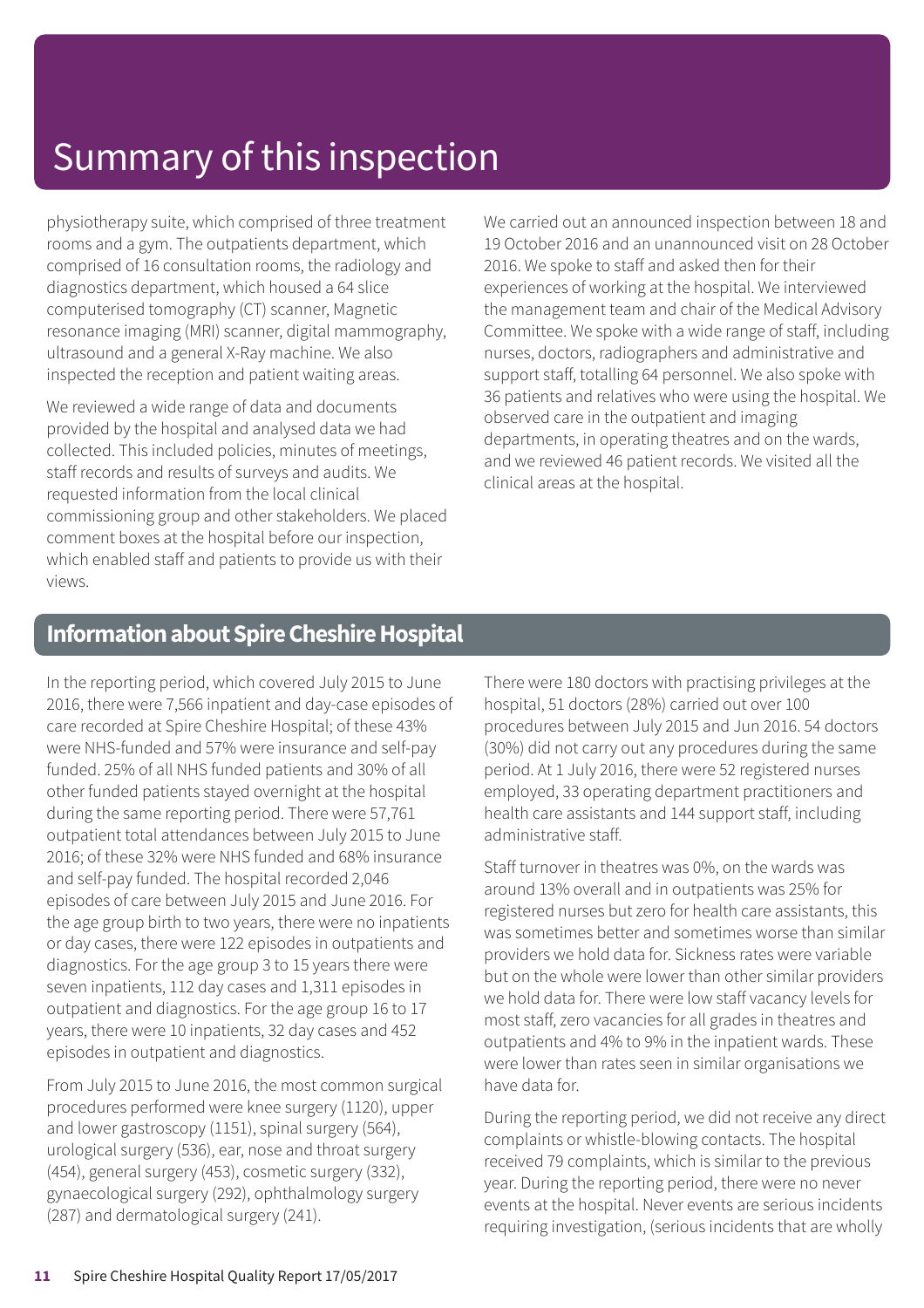preventable as guidance or safety recommendations that provide strong systemic protective barriers are available at a national level and should be implemented by all healthcare providers).

There were 181 clinical incidents during the reporting period. 110 of these resulted in no harm, 30 in low harm, 38 in moderate harm, five in severe harm and two in death. The overall rate of clinical incidents (per 100 inpatient discharges) was lower than other similar providers we hold data for.

No safeguarding concerns had been reported since during the period July 2015 to June 2015. An incident was reported in August 2016 and this was referred to the relevant organisation and dealt with appropriately.

During the reporting period July 2015 to June 2015, there were no incidences of hospital acquired Methicillin-resistant Staphylococcus aureus (MRSA). There were no incidences of hospital acquired

Methicillin-sensitive staphylococcus aureus (MSSA). The were no incidences of hospital acquired Clostridium difficile (c.diff) and there were no incidences of hospital acquired E-Coli.

79 complaints were received by the hospital during the period July 2015 to June 2016. We reviewed a sample and found them to have been dealt with in the appropriate manner and timescales.

Spire Cheshire had on site sterile services which had received SGS accreditation for the sterile services department on 13 April 2016. The hospital was awaiting confirmation of Joint Advisory Group on GI endoscopy (JAGS) accreditation for their endoscopy service. The hospital had various service level agreements in place including those for transfer of patients to acute and emergency care, resident medical officer (RMO) provision, and interpreting services.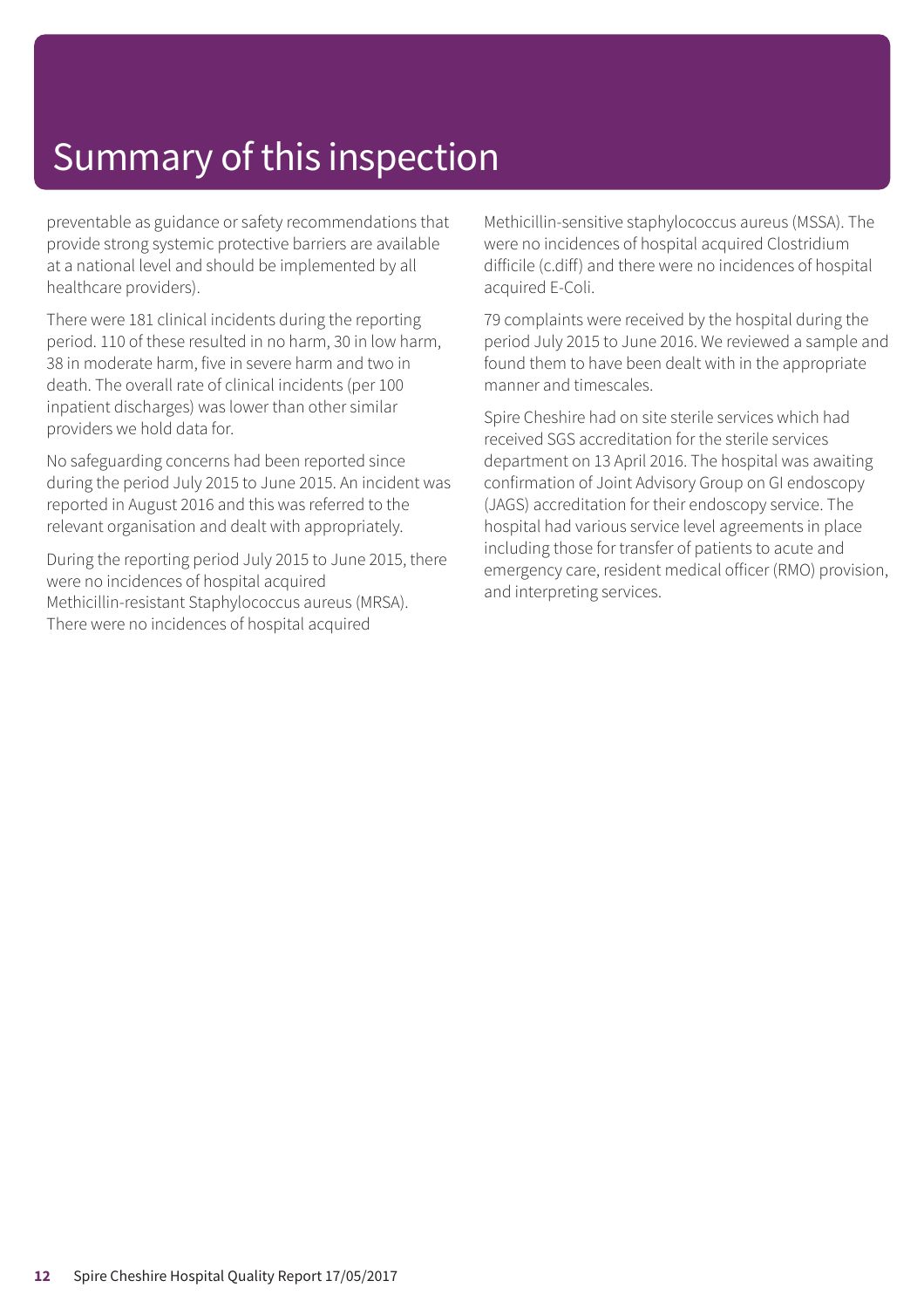### **The five questions we ask about services and what we found**

We always ask the following five questions of services.

#### **Are services safe?**

We rated safe as good because:

- There was a positive culture of openness in the reporting of incidents. They were investigated robustly, trends and contributing factors were examined and learning opportunities were highlighted. Positive and practical improvements were implemented to prevent similar occurrences. Staff were given information about outcomes and learning in order to improve safety and quality going forward.
- Patients were protected against healthcare acquired infection. We saw evidence that equipment was cleaned when used on each patient to prevent the risk of cross infection and staff adhered to good hand hygiene procedures. There had been no cases of Methicillin-resistant Staphylococcus aureus (MRSA) Methicillin-sensitive Staphylococcus aureus (MSSA), Clostridium difficile or Escherichia coli, for the period July 2015 to June 2016.
- Medicines and prescription items were stored securely and there were processes in place to ensure they remained suitable for use. The procedures for checking, storing and administering of controlled drugs were followed appropriately. Pharmacy, medicines and controlled drug audits were completed regularly, issues were rectified with action plans if required.
- Accurate, complete and contemporaneous records were kept in respect of each patient and these were accessible to all members of the multidisciplinary team to review and maintain. These records contained all relevant documentation, risk assessments and care plans. Patients' records were managed in accordance with the Data Protection Act 1998. Records were securely stored, preventing the risk of unauthorised access to patient information.
- The hospital provided a system to recognise and safeguard the needs of vulnerable adults, children and young people. Staff were aware of their responsibilities and the correct procedures to follow if a patient was considered at risk. Safeguarding training formed part of the hospital's mandatory training programme and included information on Female Genital Mutilation and Child Sexual Exploitation. There was a lead nurse for safeguarding, who was available for guidance, this

**Good –––**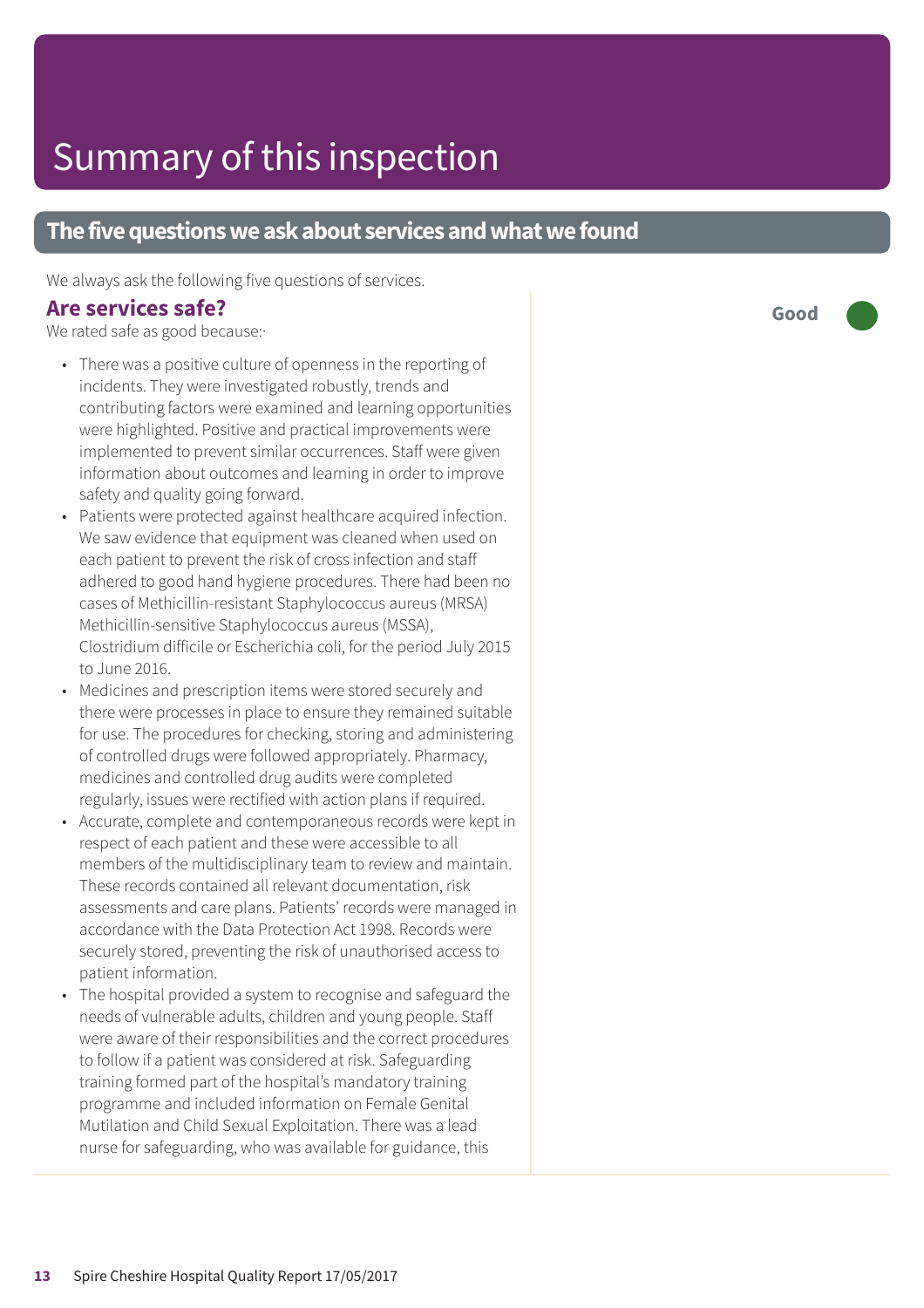nurse had a plac e on the local authority saf eguarding committees for both adults and children and young people. We saw evidenc e that concerns had been identified and actioned appropriately.

- We found that the 'duty of candour' regulations were being implemented appropriately following patient harm. The duty of candour is a regulatory duty that relates to openness and transparency and requires providers of health and social care services t o notify patients (or other rele vant persons) of ' certain notifiable saf ety incidents' and provide r easonable support t o that person. We saw examples of this process and wer e satisfied that this was in line with or ganisational polic y and national guidance. Records showed that patients wer e involved and updated about investigations, invited t o discuss the circumstances with senior staff and received an appropriat e apology for the harm caused.
- Ther e wer e effective processes t o monitor , recognise and respond to patient risk. There were procedures in place to escalat e and stabilise the de teriorating patient and means by which the y could safely be transferred a mor e acut e healthcar e facility. Patient risk for sur ger y was assessed and monitored through effective pr e-operative procedures and effective risk assessing.
- Staffing levels were planned and implemented to ensure that ther e was sufficient staff on duty t o provide saf e care. This included the resident medical officer (RMO) cover. Ther e was ver y low use of agenc y staff.

### **Ar e services effective ?**

We rated effective as good because:

- Local policies and procedures reflected latest guidanc e and best practice. We saw evidenc e that departments followed current recommendations and relevant patient pathways were in plac e for a wide rang e of tr eatments.
- The hospital kept their practices up to date and current by ensuring the y wer e consistent with latest evidenc e based practic e guidanc e such as those from the National Institut e of Health and Car e Ex cellenc e (NICE) and the rele vant Royal Colleges'. Adherence to evidence-based practice was monitored as part of the annual audit plan t o ensur e a consistent appr oach t o care.
- Pain was recognised, monitored and tr eated promptly and effectively. Patients said the y wer e happy with the levels of pain control. Options for pain control were discussed with patients and their choic e respected.

**Good –––**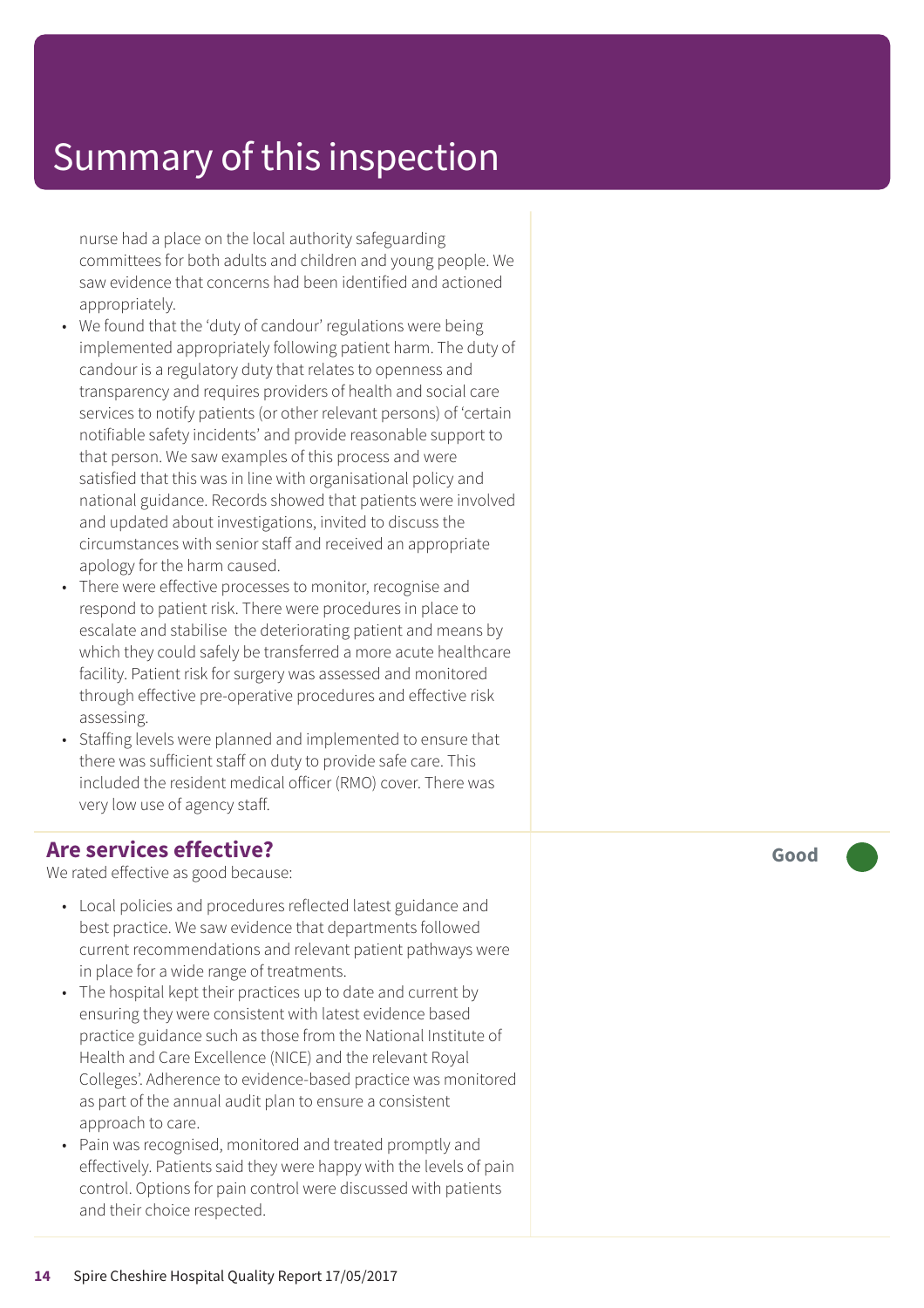- Holistic attention was paid to the nutrition and hydration needs of patients. There was a choice of nutritious and appetising food on offer. Fasting times for surgery were optimal and followed latest guidelines. Nutritional risk assessments were undertaken and additional interventions were provided for those identified to be at risk.
- Spire Healthcare used a clinical scorecard to benchmark the hospital's adherence against a set of standards. This enabled Spire Cheshire to be benchmarked against other Spire Hospitals. We reviewed the scorecard for April 2016 to September 2016 and found that Spire Cheshire Hospital was one of the top four performing hospitals against these standards.
- We found effective arrangements were in place to ensure that doctors and nurses were compliant with the revalidation requirements of their professional bodies. Consultants had clear and comprehensive agreements in place capturing their practising privileges arrangements, which set out the hospital's expectations of them. They undertook appropriate checks to ensure they fulfilled the required criteria and that they were competent to carry out the treatments they provided. Appraisal rates for staff were very high.
- We observed staff working in partnership with a range of staff from other teams and disciplines including allied health professional, consultants and administration staff. Staff told us there were excellent working relationships and a culture of respect and collaboration. There was a good external working relationship with the local NHS acute hospital, clinical commissioning group and local stakeholders. There were service levels agreements in place to facilitate arrangements with external service providers.
- Consent to care and treatment was obtained in line with legislation and guidance including the Mental Capacity Act 2005 and the Children's Act 2004. We saw evidence of consent correctly documented in all the ten records we reviewed for consent.

#### **Are services caring?**

We rated caring as outstanding because:

• Patients' emotional and social needs were highly valued by staff and this was embedded into their plan of care. We found a strong person centred culture with holistic care provided by highly motivated kind and caring staff who went the extra mile to care for their patients.

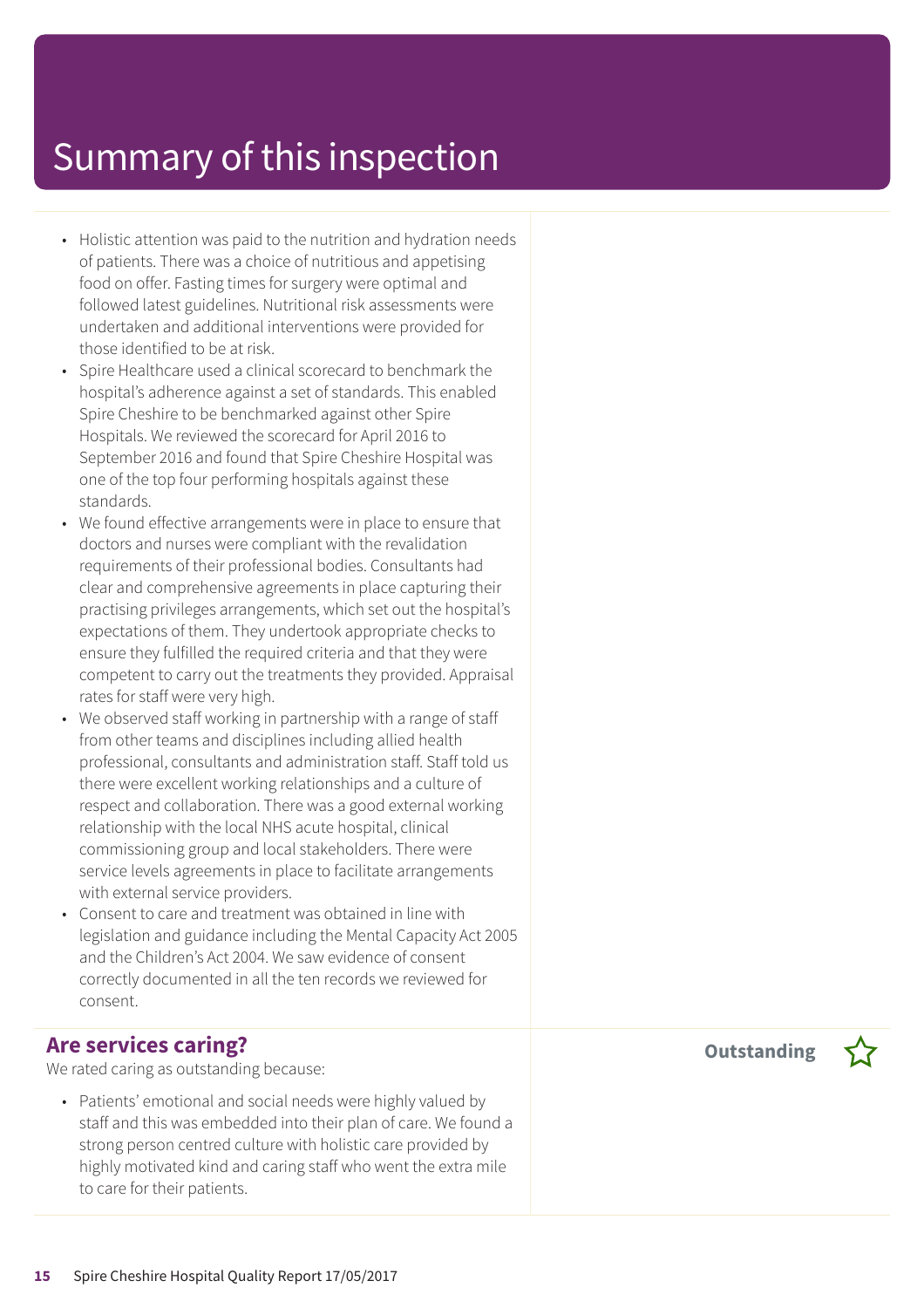- Feedback from people who used the service was exceptionally positive regarding the way they were treated by staff. Patient we spoke with were consistently extremely positive about staff attitude and stated they could not find fault with staff of all levels. The NHS friends and family test (FFT) is a survey, which asks NHS patients whether they would recommend the service they have used to their friends and family. From January 2016 to June 2016, hospital wide, 99% of NHS patients would recommend the service to their family or friends, the response rate was 40%. The hospital own patient satisfaction survey showed that the hospital was amongst the highest performing 'Spire' hospitals.
- The hospital had introduced the role of a Patient Services Manager who visited all inpatients daily to ensure they were satisfied with services they were receiving and all their needs were being met. Patients were very positive about this initiative.
- Staff were proud of the care they gave and valued patient feedback. The hospital provided training on 'compassion in practice' as part of the mandatory training programme.
- We found that patients were active partners in their care, they were involved and engaged in decisions and given the opportunity to voice their views and wishes. Individual preferences were explored and were reflected in the planning of care and treatment.

#### **Are services responsive?**

We rated responsive as outstanding because:

- There was a holistic and person-centred care approach to the delivery of care for patients across all age groups. We saw positive examples where patient's individual needs were met, such as patient activities that were planned and based on their personal preferences.
- The hospital exceeded all referral to treatment times, recommendations suggest that the time from receiving a referral up until receiving treatment is received should be less than 18 weeks. Between July 2015 and June 2016, referral to treatment times were on average 95.3% for admitted patients, 99% for non-admitted and 98.8% for those on incomplete pathways.
- Care was planned, organised and delivered with attention to the needs of patients. The hospital had been restructured with the needs of patients in mind such as ensuring the orthopaedic suite was close to the front entrance of the hospital, as these patients were more likely to have mobility problems and that the new radiology suite was close to the orthopaedic suite for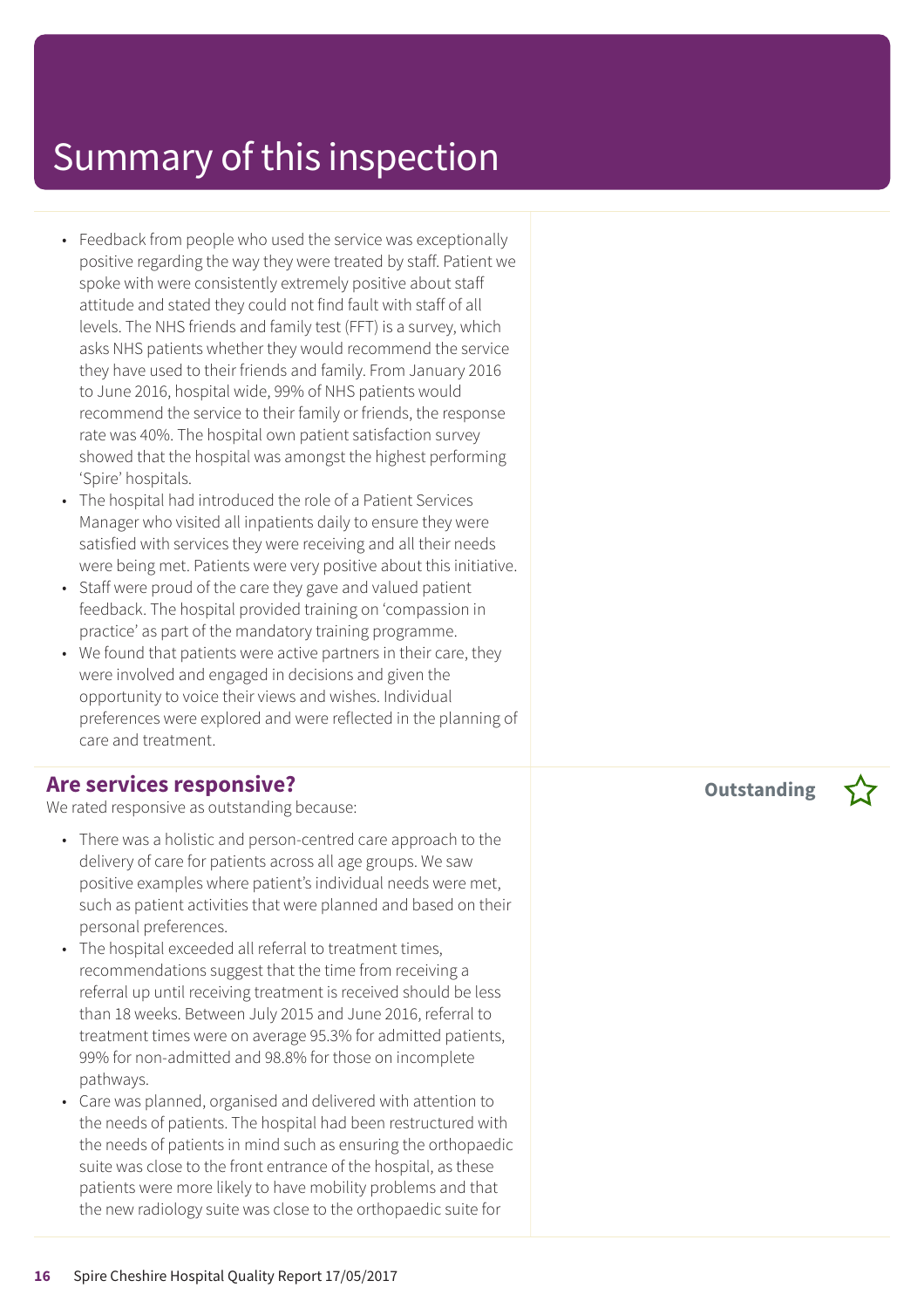patient convenience. The establishment of a new stand-alone endoscopy suite had resulted in patients not having to use the daunting environment of the operating theatre suite. This also provided more theatre time to allow more surgical treatments to be completed.

- We saw that appointments were flexible and patients were given a choice of time and date with some services being offered during the evenings and at weekends. We saw that patients who had to travel long distances were given double and treble appointments so that could get all of their appointments completed on the same day to prevent them having to undertake their journey a number of times. The hospital also provided satellite clinics in Nantwich and Northwich to offer greater choice and convenience to patients.
- The hospital offered a professional face to face interpreter service for patients whose first language was not English. They were able to use the services of a telephone translation service where an interpreter was required at short notice.
- There were systems in place to support vulnerable patients and care was planned based on a patients individual needs.
- The hospital had a robust system for dealing with complaints and all staff were familiar with this process. Complaints were actively reviewed, investigated thoroughly and dealt with an effective and timely manner. Patients were involved in the process of review and were invited to discuss concerns with managers. We saw positive changes as a result of complaints and learning from issues that had been raised.

#### **Are services well-led?**

We rated well-led as outstanding because:

- The hospital developed a strategy based on corporate objectives and those determined collectively by departmental managers and staff representatives from each work stream. This led to a strategy that was owned and understood by staff who were invested in the shared ethos of the hospital.
- Governance and performance management was undertaken in a proactive and comprehensive manner. Managers actively sought to uncover areas for improvement using these systems to produce meaningful and useful data which could be used to measure success. The hospital was benchmarked against other Spire hospitals and this information was used to identify and drive improvements in quality, safety and the patient experience.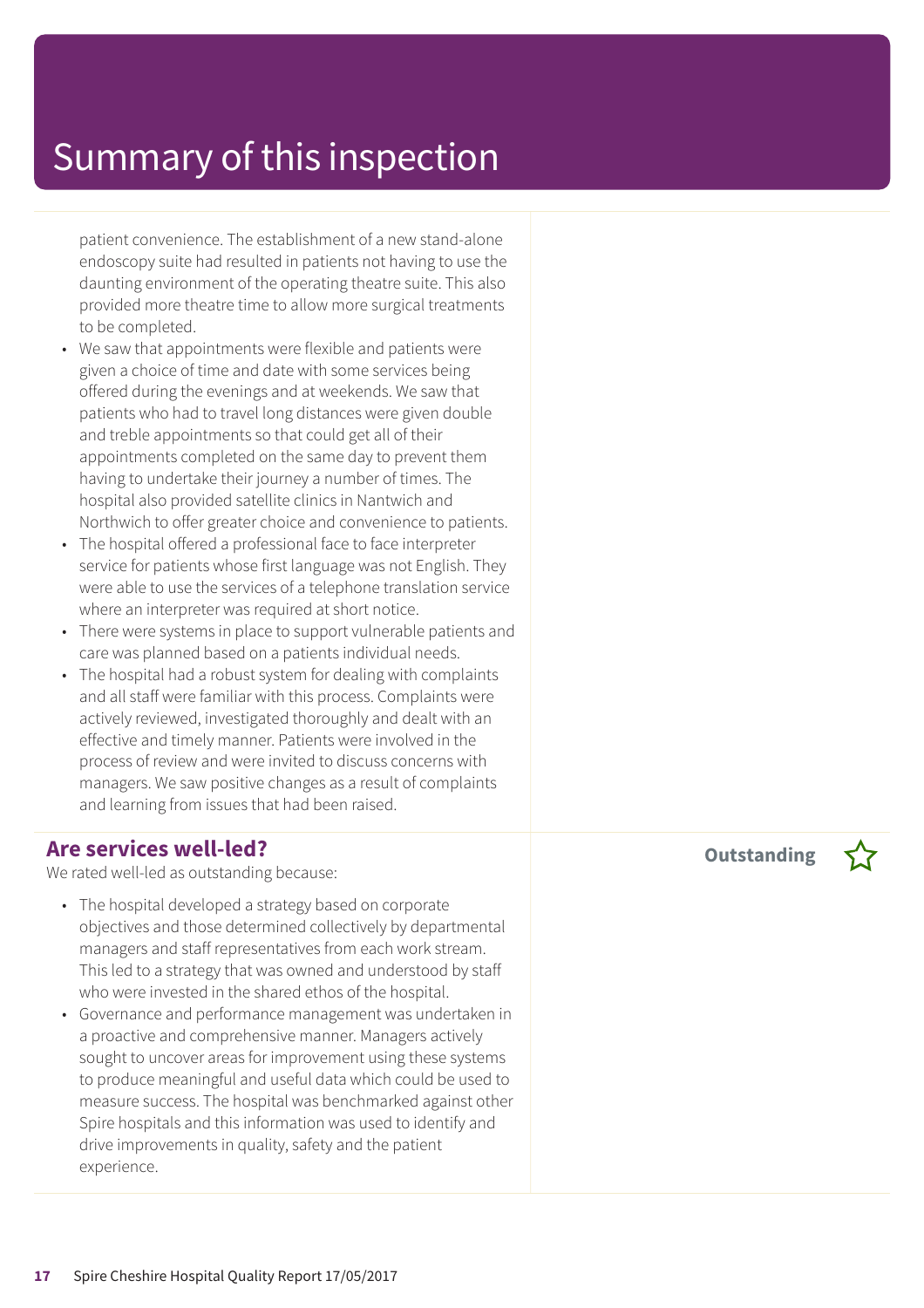- Managers, clinical leads, matron and the hospital director were visible and approachable. They inspired a cohesive, collaborative and focused workforce with a shared sense of purpose. They led by example and inspired individuality and creativity to overcome issues and raise standards.
- Staff felt motivated, happy and proud of their work and their achievements. There were comprehensive staff engagement strategies, staff were consulted in planning and decision making and received positive feedback and recognition in return. Staff of all grades formed an integral part of the identity of the hospital.
- The service had strategies for community and public engagement. The hospital held patient forum sessions to seek feedback from users of their services. Together with other feedback mechanisms they actively used patient views to improve services. The matron participated in the local healthcare community through his position on the local safeguarding boards for both adults and children. The hospital forged good communication and relationships with the local clinical commissioning group, local GPs and the healthcare community.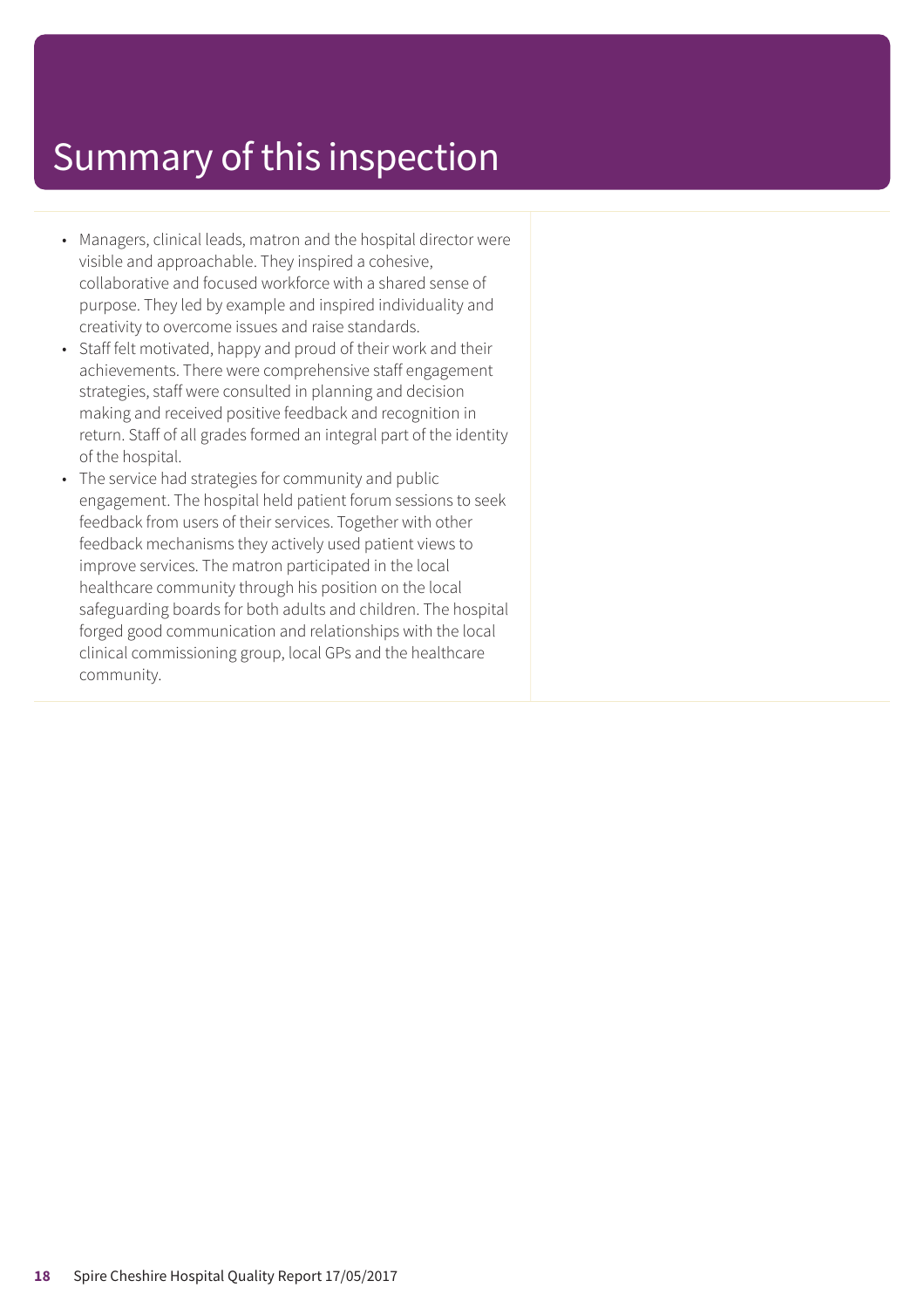| Safe             | Good               |  |
|------------------|--------------------|--|
| <b>Effective</b> | Good               |  |
| <b>Caring</b>    | Outstanding        |  |
| Responsive       | <b>Outstanding</b> |  |
| <b>Well-led</b>  | Good               |  |



We rated surgery as 'good' for safe. This was because;

- Staff felt supported to report and learn from incidents. We saw many positive examples of improvements made following incidents which included the changing of oxygen tubing in all rooms with oxygen, and changes to decontamination of endoscopy equipment.
- The hospital had robust and effective systems in place to reduce avoidable harm and monitor harm free care. There had been no pressure ulcers, falls, catheter acquired infections, or hospital acquired Venous Thromboembolism (VTE) or Pulmonary embolism (PE) during the period August 2015 to August 2016.
- Patients were protected against healthcare acquired infection. We saw evidence that equipment was cleaned following use on each patient to prevent the risk of cross infection and staff adhered to good hand hygiene procedures. There had been no cases of Methicillin-resistant Staphylococcus aureus (MRSA) Methicillin-sensitive Staphylococcus aureus (MSSA) or Clostridium difficile, for the period July 2015 to June 2016. Emergency equipment was readily available in theatres and the ward and records we reviewed confirmed that emergency equipment was checked daily.
- Staffing levels and skill mix were planned, implemented, and reviewed to keep people safe at all times. Any staff shortages were responded to and there had been no unfilled shifts in theatres or inpatients during the period April 2016 to June 2016.Safeguarding adults, children and young people was given sufficient priority and staff

understood their role in this process. Staff mandatory training was well attended for safeguarding both adults and children and young people. We observed information available to staff on noticeboards within the departments and safeguarding leads were identified and staff knew who they were. The matron attended local safeguarding meetings with relevant organisations in the local area.

- Risks to people who used the services were well managed and assessed. Risks were identified at the pre-operative clinic and planning began at that stage to determine how to best manage identified risks. When patients were admitted, risks were continually monitored and any deterioration in the patient's condition was escalated in a timely manner with service level agreements in place should a patient require transfer to a NHS acute hospital.
- Medical records kept patients safe: they were fully completed, legible, and contemporaneous and included the consultants' documentation of the surgical procedure and ongoing monitoring.

#### However;

- Not all checklists in theatre three were completed to identify that all environmental cleaning had taken place after the theatre was closed down.
- At the time of our inspection we saw that sterile cement used for surgery was being stored in the 'dirty corridor' in theatre and presented a risk of contamination.
- We found a fire escape staircase from theatres being used for storage. We raised this as a concern at the time of our announced visit and when we returned on the unannounced element of the inspection all the storage had been removed from the area.

#### **Incidents**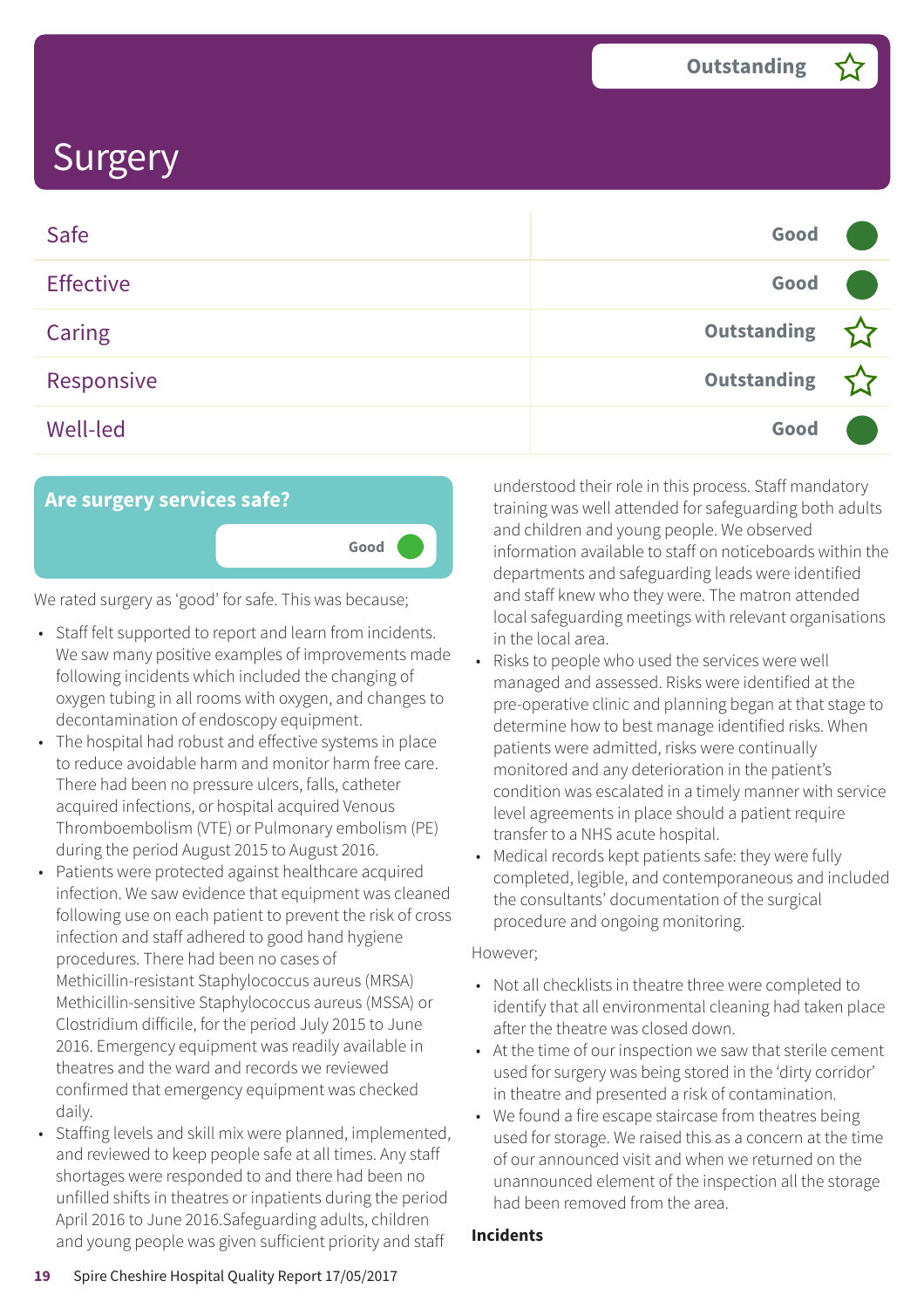- There were no never events reported for the hospital for the period July 2015 to June 2016. Never events are serious incidents requiring investigation, (serious incidents that are wholly preventable as guidance or safety recommendations that provide strong systemic protective barriers are available at a national level and should be implemented by all healthcare providers). The hospital had an electronic system in place to record incidents. Staff had access to the system, knew how to report incidents, and felt supported to do so. We observed information on reporting incidents visible on staff information boards.
- There were a total of 160 incidents reported for surgery or inpatients from July 2015 to June 2016. Of these 160 incidents, 110 were deemed to have caused no harm, with five resulting in severe harm and two resulting in death. The two deaths were in relation to patients that had an emergency transfer to another hospital where they later died, we found investigations were comprehensive and thorough and that the deaths were not related to the surgical procedures the patients had received and that all appropriate measures had been taken. The hospital reported no deaths on site for the period July 2015 and June 2016. We observed two root cause analysis investigation reports that were completed following incidents and found learning and actions had been identified to disseminate learning.
- We saw an incident report with regard to decontamination procedures for endoscopy equipment which had been investigated through a root cause analysis. Staff told us that the test for Total Viable Count (TVC) levels were observed to remain high after routine decontamination of equipment on one occasion. This problem was raised to engineers at a national level through Spire Hospitals' processes. The endoscopy unit had cancelled the endoscopy lists for five days as a safety precaution until the test levels returned to normal range. There were a further two separate occasions were the same problem occurred and the unit had responded with increased decontamination procedures, including double disinfectant used prior to taking tests.
- Lessons learnt from incidents were shared with staff by using a number of processes, which included: the hospital management team, department team meetings, and notice boards: however, we reviewed ward team minutes for meetings held September 2016 and May 2016 and incidents was not a standard item on the agenda and there was no record of a discussion in

relation to incidents. We reviewed team meeting minutes for theatre for June 2016 and August 2016 and although incidents was not a standard item on the agenda in one of the recorded minutes we saw reference that any root cause analysis from investigations from incidents was to be shared with staff. We observed records for October 2016 for the daily huddles held in theatre and observed any concerns raised within the huddle meeting, actions were identified, and signed off.

- Issues around morbidity and mortality and clinical effectiveness were discussed, analysed during medical advisory committee and clinical governance meetings, which included multi-professional surgical (including anaesthetic) attendance. The outcomes of which were recorded in minutes and circulated to staff to aid learning and sharing of information.
- There was evidence that learning took place from reporting incidents, and changes were made to reduce incidents of the same nature in the future. The theatre manager informed us of a serious incident that had occurred in April 2016 where a component of an instrument had been left in a patient. This was due to the way the instrument had been manufactured and the service no longer used this particular instrument to ensure there were no incidents of this nature in the future.
- A staff nurse on the ward told us that lessons were learnt from incidents and gave us an example where the oxygen tubing used in the extended recovery unit was not long enough and as a result, all rooms with oxygen now had longer oxygen tubing in place.

#### **Duty of Candour**

- The duty of candour is a regulatory duty that relates to openness and transparency and requires providers of health and social care services to notify patients (or other relevant persons) of 'certain notifiable safety incidents' and provide reasonable support to that person.
- The provider had a duty of candour policy and staff were aware of the terminology. The staff we asked were able to articulate the meaning and process in relation to duty of candour.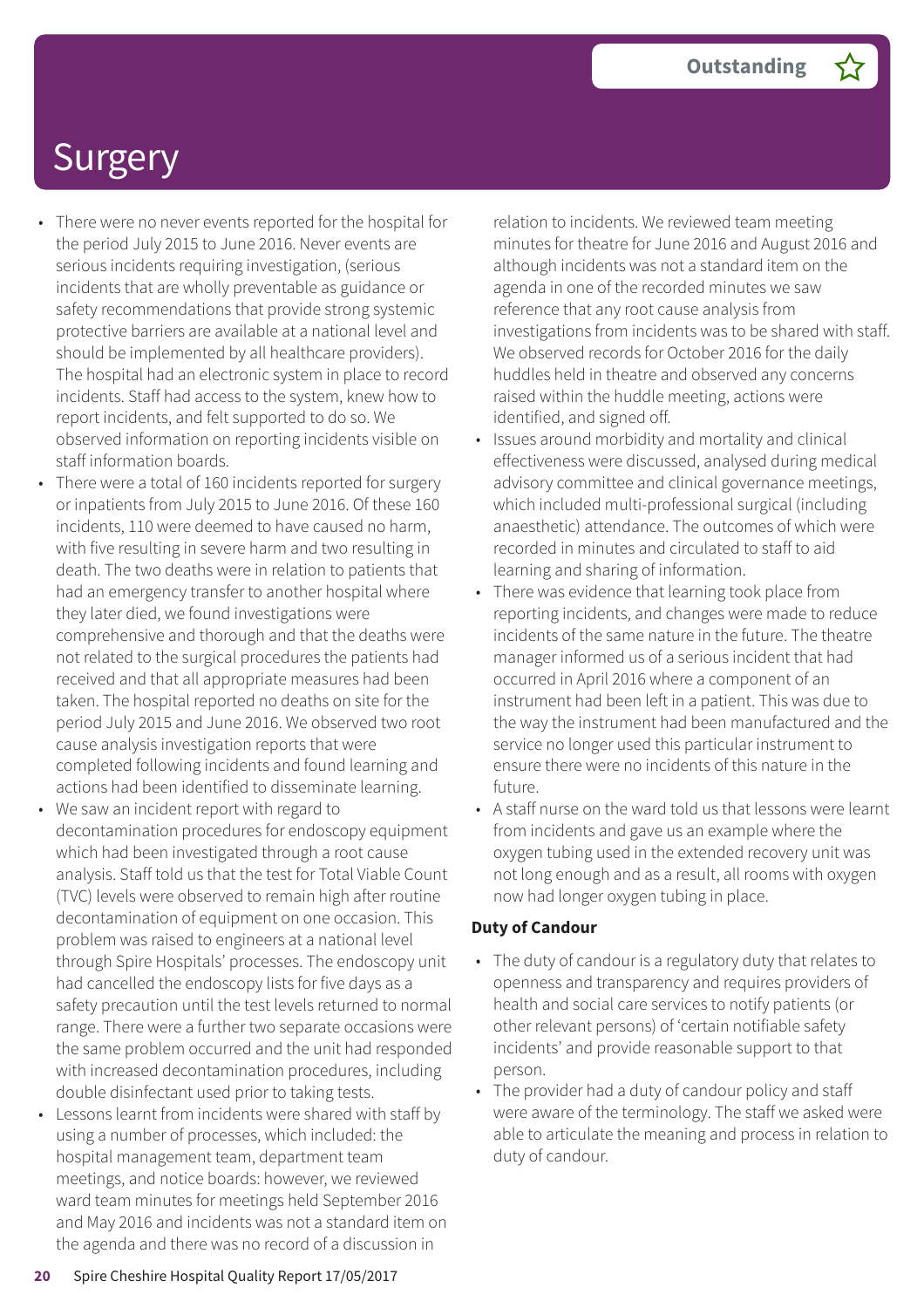• We reviewed the hospital's electronic reporting system, and noted that it included prompts to ensure duty of candour obligations were undertaken and we saw evidence within the root cause analysis investigations we reviewed that duty of candour had taken place.

#### **Clinical Quality Dashboard or equivalent (how does the service monitor safety and use results)**

- The Safety Thermometer is a national tool used for measuring, monitoring and analysing common causes of harm to patients, such as falls, new pressure ulcers, catheter and urinary tract infections and venous thromboembolism (blood clots in veins). Data from the safety thermometer showed there were no pressure ulcers, falls, catheter acquired infections, or hospital acquired Venous Thromboembolism (VTE) or Pulmonary embolism (PE) during the period August 2015 to August 2016.
- During the same period 100% of patients had received a VTE assessment and where indicated, 100% of patients had received prophylaxis medication to reduce the risk of developing a VTE following surgery.

#### **Cleanliness, infection control and hygiene**

- There had been no cases of Methicillin-resistant Staphylococcus aureus (MRSA) Methicillin-sensitive Staphylococcus aureus (MSSA) or Clostridium difficile, for the period July 2015 to June 2016.
- Patient-led assessments of the care environment (PLACE) is a system for assessing the quality of the patient environment. The hospital achieved 100% for cleanliness for the period February 2016 to June 2016 which was better than the England average of 98% for the same time period.
- There were infection prevention and control policies and procedures in place that were readily available to staff on the hospital's intranet. Infection prevention and control was included in the mandatory training programme and 100% of staff on the ward and 98.4% of staff in the theatre department had completed the training at October 2016. This was better than the provider target of 75% at that time period and better than the end of year target of 95%.
- We saw an annual infection control plan 2016, which set out the proposed activities to ensure the hospital met the standards in relation to hygiene and infection control. We saw minutes from infection prevention and

control meetings held in December 2015, April 2016, and July 2016 which included discussions of infection risks, incidents, and progress against the annual plan was monitored.

- The inpatient facilities which included the ward and the day case area were visibly clean and free from clutter. We observed daily record sheets for patient rooms which included equipment for cleaning and supplies, which were managed by the housekeeper. We observed equipment on the wards, endoscopy unit, and theatre areas which had 'I am clean' stickers in place to show that equipment had been cleaned after being used on a patient.
- The theatre area appeared clean and tidy but there was a lack of storage facilities and equipment was being stored in corridors. We observed at the time of our inspection that sterile cement for implants was stored in a metal cupboard on the 'dirty corridor' (used for transferring dirty instruments and waste) in between a sink and the cleaners cabinet. This had the potential to provide an infection control risk. We discussed this with the theatre manager at the time of our inspection and arrangements were made to move the cabinet to another area. At the time of the unannounced element of our inspection we found this cabinet had been removed from the corridor and was stored within the recovery storage area.
- Theatre staff adhered to best practice standards in relation to wearing sterile gowns, and antiseptic skin preparation for patients undergoing surgery was observed. Sterile packs for theatre were stored separately.
- Theatre one and two had laminar flow systems installed and were used for orthopaedic and other speciality surgery. Laminar flow systems provide positively pressured clean air in the theatres to reduce the risk of bacterial infection to the patients surgical wound site. The laminar flow systems were maintained and revalidated by a contracted provider and equipment was reviewed at six monthly intervals. At the time of our inspection we observed records that identified that the systems were last monitored in June 2016 and the survey concluded that compliance was good. If any faults were identified the contractor repaired them immediately and the system was revalidated.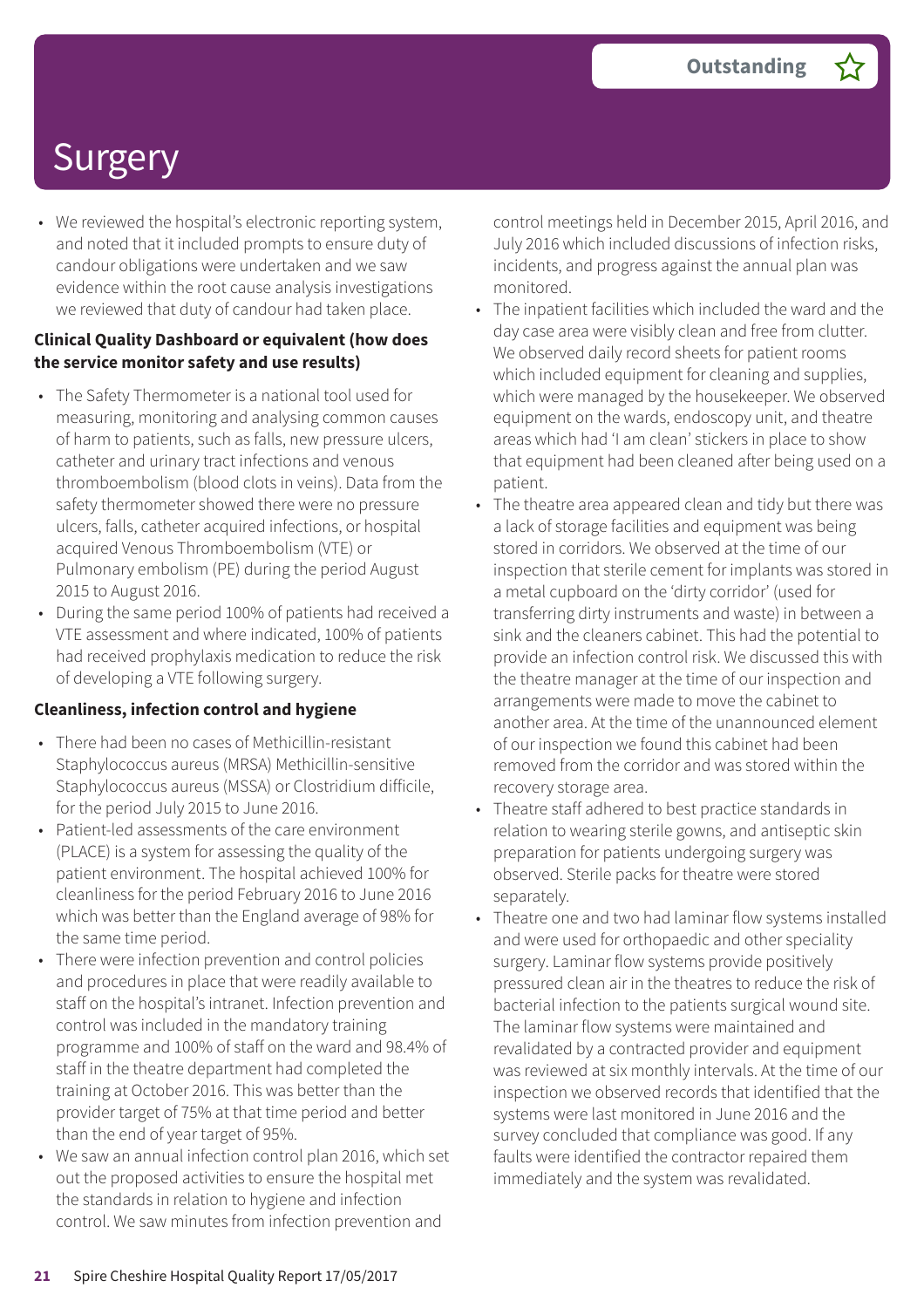- Theatre three was monitored annually by an external provider and we observed the last survey was completed on the 9 November 2015 with no areas of concern identified.
- There were hand gel dispensers on the wall outside each patient's room and staff were observed throughout our inspection using the gel on entering and leaving the patients rooms. All staff on the ward that we observed at the time of our inspection were 'bare below the elbows' which adheres to best practice guidance.
- There were hand gels and sinks available in the theatre area and we observed staff washing their hands and using personal protective equipment to reduce the risk of healthcare acquired infection. Staff adhered to the theatre dress-code when entering and leaving the theatre area and were 'bare below the elbows'.
- The hospital audited hand hygiene by asking patients if staff used the hand sanitising foam. An audit performed from 14 May 2016 to 21 May 2016 included 60 patients on the ward. All responses stated that nurses and the registered medical officer (RMO) used the hand sanitising foam prior to providing care and 100% of the responses were extremely or reasonably confident that staff were using the hand sanitising foam at the right time.
- The hospital had a sterile services department (SSD) where decontamination of reusable medical devices in line with national guidance took place. We reviewed the Medical Device Audit performed by an external organisation in April 2016. The audit concluded that the department had met the quality objectives and had demonstrated regulatory compliance and any non-conformity was rated as minor.
	- The hospital had developed a local checklist for theatres to be completed when opening and closing down the theatres in relation to checking and cleaning equipment. In theatre three we observed in September 2016 that on eight occasions the open checklist had been documented however the closing checklist was not completed. In October 2016 all opening and closing documentation was completed and in August 2016 there were five occasions when the open checklist was documented but the closing documentation was left blank. We checked the lists for theatre one and theatre two for the same time period and found these to be

completed. We discussed this with the theatre manager at the time of our inspection and observed it being highlighted to staff the next day at the morning huddle meeting.

- We observed cleaning schedules in the theatre recovery area all completed for August 2016 to October 2016.
- Adjacent to the endoscopy procedure room was the decontamination area. This area was separated into two rooms; a room for used equipment (dirty room) and a clean room for equipment that had been washed, each with separate lockable door entrances. There was no corridor or other access points between the two rooms, helping to reduce the risk of possible contamination between used and clean instruments.
- When procedures were complete, the used endoscopes were placed directly into a red plastic cover then into a hatch leading from the endoscopy procedure room to the decontamination room. From here, the used endoscopes were thoroughly cleaned in a sequence of set washing processes and then placed in the decontamination unit. The decontamination unit could open into both the clean room and the dirty room, but could never open into both rooms at the same time. The clean endoscope would then be taken out of the decontamination unit on the clean side, scanned through the electronic system and recorded into the drier cabinet.
- Alarms were set to ensure that endoscopes were used within the set time and daily checks were recorded on all the decontamination equipment. These were seen to be complete, dated and signed.

#### **Environment and equipment**

- Resuscitation equipment for children and adults was centrally located on the ward. Daily checks were completed and included a performance check of the defibrillator. We observed the checklists completed on the ward for September 2016 and October 2016 to the date of our inspection. There were security tags in place to seal the equipment from tampering and the codes on the tags correlated with the check list. We observed the same for the sepsis kit and the haemorrhage box.
- There was a sepsis emergency kit available within the ward clinical room. Sepsis is a potentially life threatening condition triggered by an infection or injury.
- In theatres we observed the checklists for the adult resuscitation trolley and the defibrillator completed, for September 2016 and October 2016 to the time of our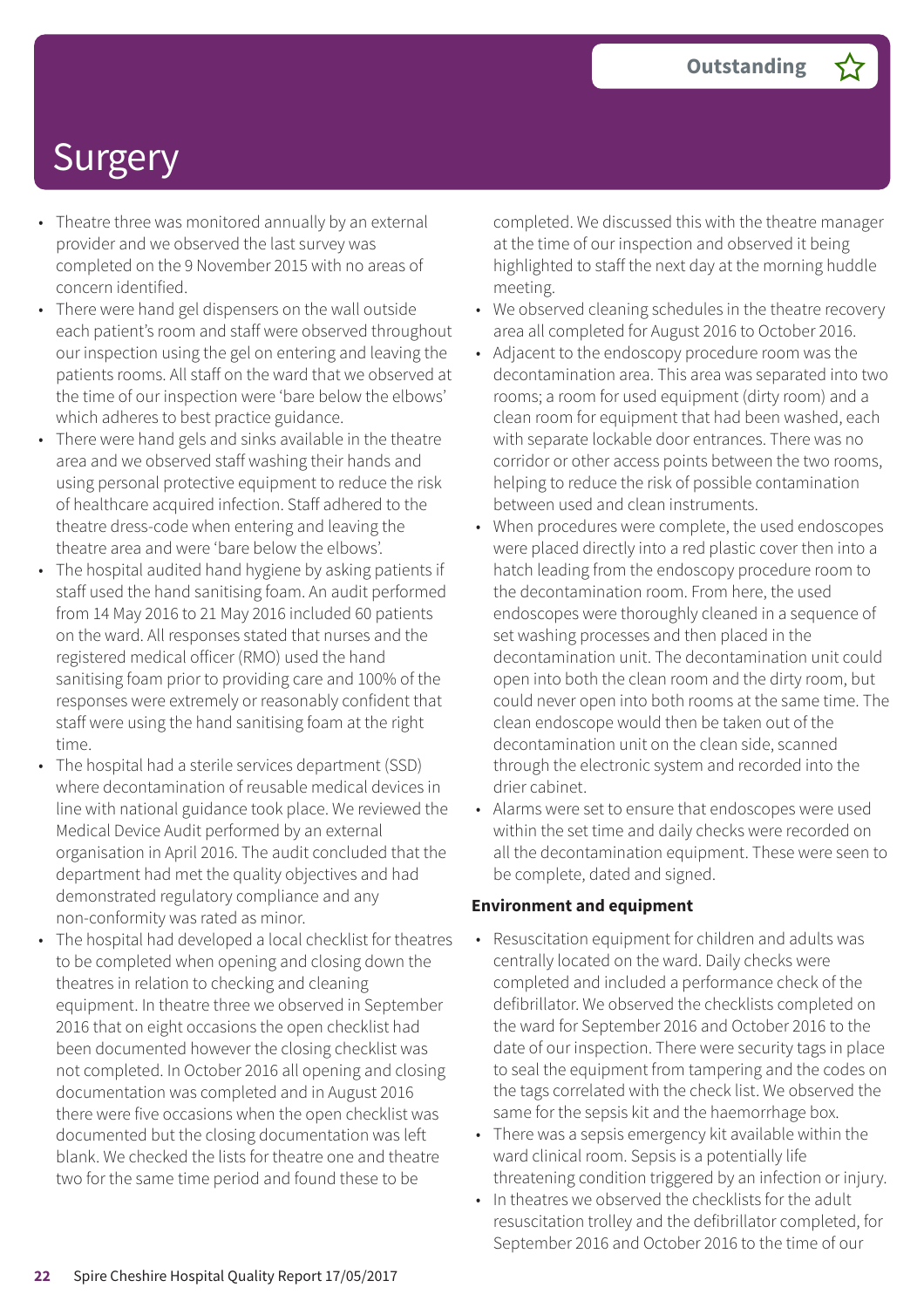inspection. We observed the emergency tracheostomy trolley, the paediatric resuscitation trolley, and the adult and paediatric anaphylaxis kits clearly labelled and daily checks were complete.

- In theatres, we saw that the Association of Anaesthetists of Great Britain and Ireland safety guidelines 'Safe Management of Anaesthetic Related Equipment' (2009) were being adhered to. Anaesthetic equipment was being checked on a regular basis with appropriate log books being kept and we saw evidence of these completed at the time of our inspection for the months August, September, and October 2016 to the date of our inspection. We checked two anaesthetic machines and these had been serviced within the last 12 months The inspection team identified the log books examined were all complete with signatures for the days theatres were in use.
- Recording systems for implants were in place and we observed the recording registers for the National Joint Register for hip, knees, and shoulders, and a separate register for breast implants was in place and observed at the time of our inspection.
- Hoists were available to be used for patients that had problems with mobility. Staff told us that two rooms on the ward had two beds in situ and if a patient needed a hoist they would remove a bed from the room to enable more space to manoeuvre the hoist in a safe manner.
- The endoscopy unit had nine individual patient rooms which were accessible from a central reception area, with a reception desk and nursing station. The view from the nurses' station allowed for appropriate monitoring of day to day activity for the unit. The main theatre recovery area was adjacent to the endoscopy unit. If patients required closer monitoring during recovery after sedation, they could easily be transferred to this area.
- The ward had 48 beds which included nine day-case beds with rooms on two corridors with private rooms for each patient. There were two nursing stations however, patients were not visible to the nurses and needed to use their call bell if they required assistance. We spoke with three patients and observed their call bells within reaching distance. Staff told us there was a discharge process in the recovery area which we observed in the patient records we reviewed, and patients were not discharged to the ward until they had met the criteria. If

patients required additional observation, they were transferred to a two bedded extended recovery area within the ward where they received continuous observation from a nurse.

- The theatre department had identified the lack of storage as a risk on the hospitals risk register. At the time of our inspection we observed on the back staircase (which was used as a fire escape from the first floor theatres), items stored in the area half way down the stair case. There were metal cabinets which stored paperwork and on top of the cabinets were a number of empty endoscopy cases. There were also two cardboard boxes: one on top of the cabinets the other was stored in between two cabinets.
- We reviewed an enforcement notice that was issued to the hospital on the 23 September 2016 in relation to fire safety following a fire safety audit completed by an external organisation in July 2016. The enforcement notice clearly stated that 'all escape routes must be free from storage'. Within the enforcement notice the areas of concern were the administration escape on the medical records corridor, however the back staircase was also a fire escape route but was not highlighted in this enforcement notice.
- We informed the hospital of our concern at the time of our inspection and were presented with a risk assessment of the situation which had been completed on the day of our inspection. At the time of our unannounced part of our inspection all the storage and cabinets had been removed from the stair case.
- We saw evidence that equipment was maintained, and observed portable appliance testing stickers on a range of equipment which included: equipment used in recovery and on the wards to record the patients physiological readings, suction machines, thermometers, and defibrillators. This assured us that equipment tests were performed annually.

#### **Medicines**

- The hospital had a pharmacy on site and a pharmacist was available 9am to 5pm Monday to Friday and 9am to 12 noon on Saturday. During out of hours there was a pharmacist on call that could be contacted. The organisation had a provider that was used to deliver medication stock to the hospital.
- Twice weekly the pharmacist rotated medication and stocked the ward and theatre areas, and we observed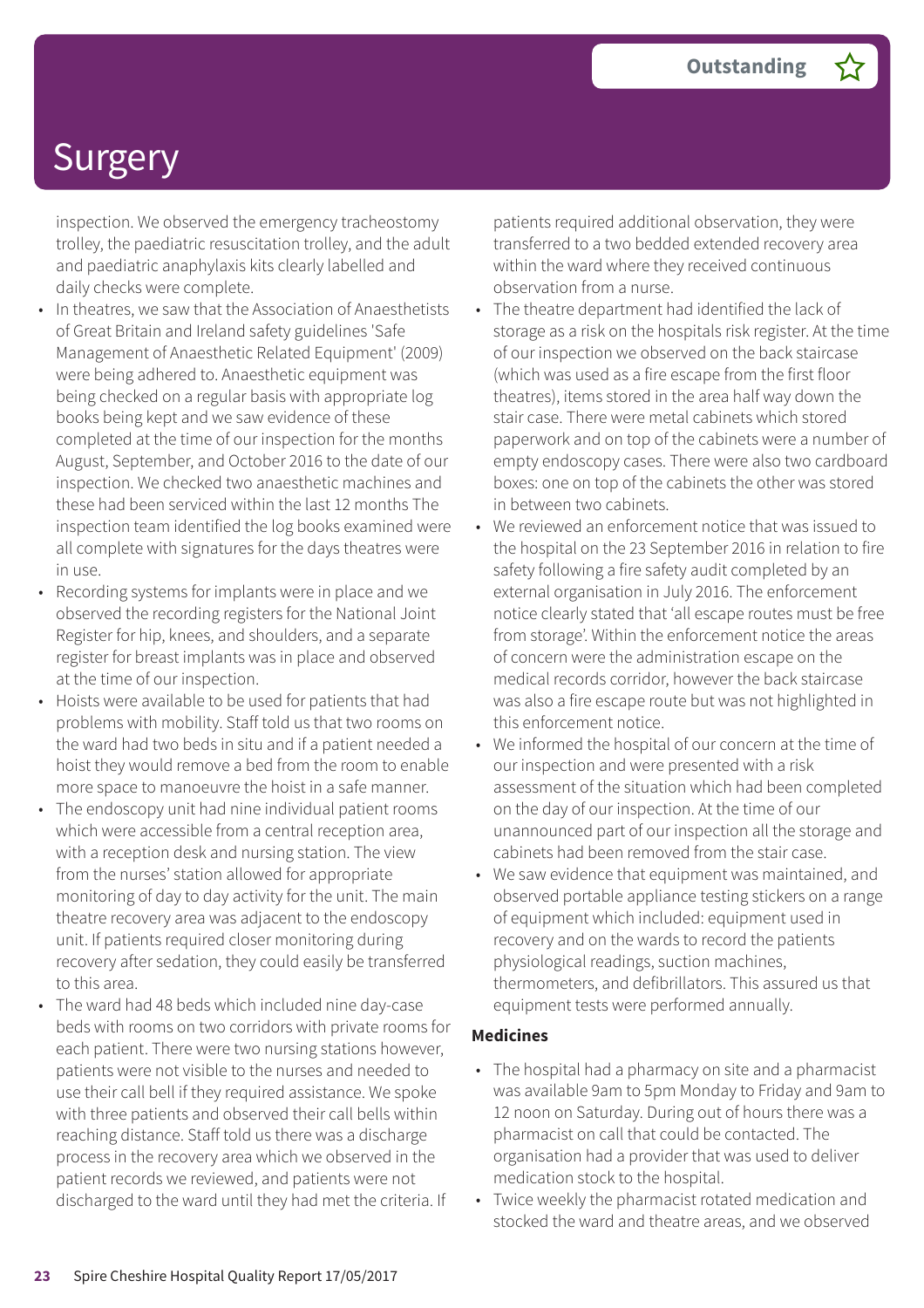the drug log sheet for the period January 2016 to March 2016 completed to confirm this took place. We saw three medications for eye drops in the fridge in the ward clinic room and found all to be in date.

- We saw that medicines were stored in dedicated medication fridges on the ward and the day unit. We noted the temperature monitoring devices were integral to the drug fridges. We observed daily records from October 2016 to the date of inspection which we found were completed fully. We checked a fridge in the theatre department and found temperatures recorded, yellow stickers on drugs to identify the date of expiry and we checked four ampoules within the fridge and found all to be in date. Staff were able to tell us the action to take should the temperatures fall outside the controlled measures which reflected the organisations management of medicines policy 2016.
- We looked at controlled drugs (CDs) (medicines liable to be misused and requiring special management) in the ward and theatres. We checked CD registers and found entries signed by two staff and stock levels counted and checked in the theatres and on the ward.
- We found that medicine cupboards were orderly, neat, and tidy.
- We saw that robust management controls were in place to access the drug rooms. The keys to the CD drug cupboards were held by the nurse in charge and these were stored in a locked cupboard within a locked cabinet. When controlled drugs were dispensed from pharmacy, a controlled drug order was completed and the drugs were dispensed in a locked container and had a green seal in place which we saw evidence of at the time of our inspection.
- If a patient had their own CDs these were stored in the same way with a separate log book which was signed by two nurses when added, administered or returned to the patient. We observed random pages within the log book and found them fully completed.
- Each patient room on the ward had a lockable cupboard on the wall to store patient's own medication. Medication and prescription charts were reviewed by the pharmacist daily and if patients wanted to self-administer their own medication they were given a self-administration form to complete so that staff were aware of what medication they had taken and the time it was taken.
- Take home medicines were available on wards when the pharmacist was not on site. Staff told us that the

Resident Medical Officer (RMO) prescribed medications to be taken home and would dispense them from a central cupboard, attach a patient label and document the dose and frequency to be taken on the label. We saw records of medications dispensed in this way at the time of our inspection. The medications were checked by a nurse to ensure they were correct and the nurse counselled the patient on the dosage and possible side effects of the medication with the patient prior to discharge. We saw laminated aide memoire cards in the medicine store room on the ward that nurses could refer to when counselling patients about their medication.

- During out of hours when a pharmacist was not on site and access to the pharmacy was an emergency, the RMO and senior nurse had access via a dual key alarm system where both staff needed to be present to gain access. Access to the pharmacy CD cupboard could only be accessed by a pharmacist.
- Pre-treatment medication was provided for patients at outpatient appointments where this was required. Full information and advice for administering pre-treatment was provided, together with a contact number for follow up queries or in case patients had any concerns.
- Medicines for endoscopy were stored in a secure drugs cupboard within the endoscopy procedure room.
- The drugs cupboard in the endoscopy theatre was checked every day when there was a list of procedures. Staff completed and signed checklists which we observed during our visit
- Sedative and anaesthetic medications were administered by theatre anaesthetists and when these were used.
- At the time of our inspection, we observed the anaesthetist only preparing drugs for one patient at a time and noted that the drugs were labelled, and wastage was recorded. Allergies were recorded on the patients prescription chart and on the first page of the patient record there was a yellow allergy alert sticker. We observed ten sets of records and found allergies were noted on the sticker, where no allergies were identified, this was written on the sticker. We found one of the ten records where the sticker was not completed. Patients identified as having an allergy wore a red wrist band.

#### **Records**

• Spire Healthcare had an Information Lifecycle Management and Patient Records Policy and we saw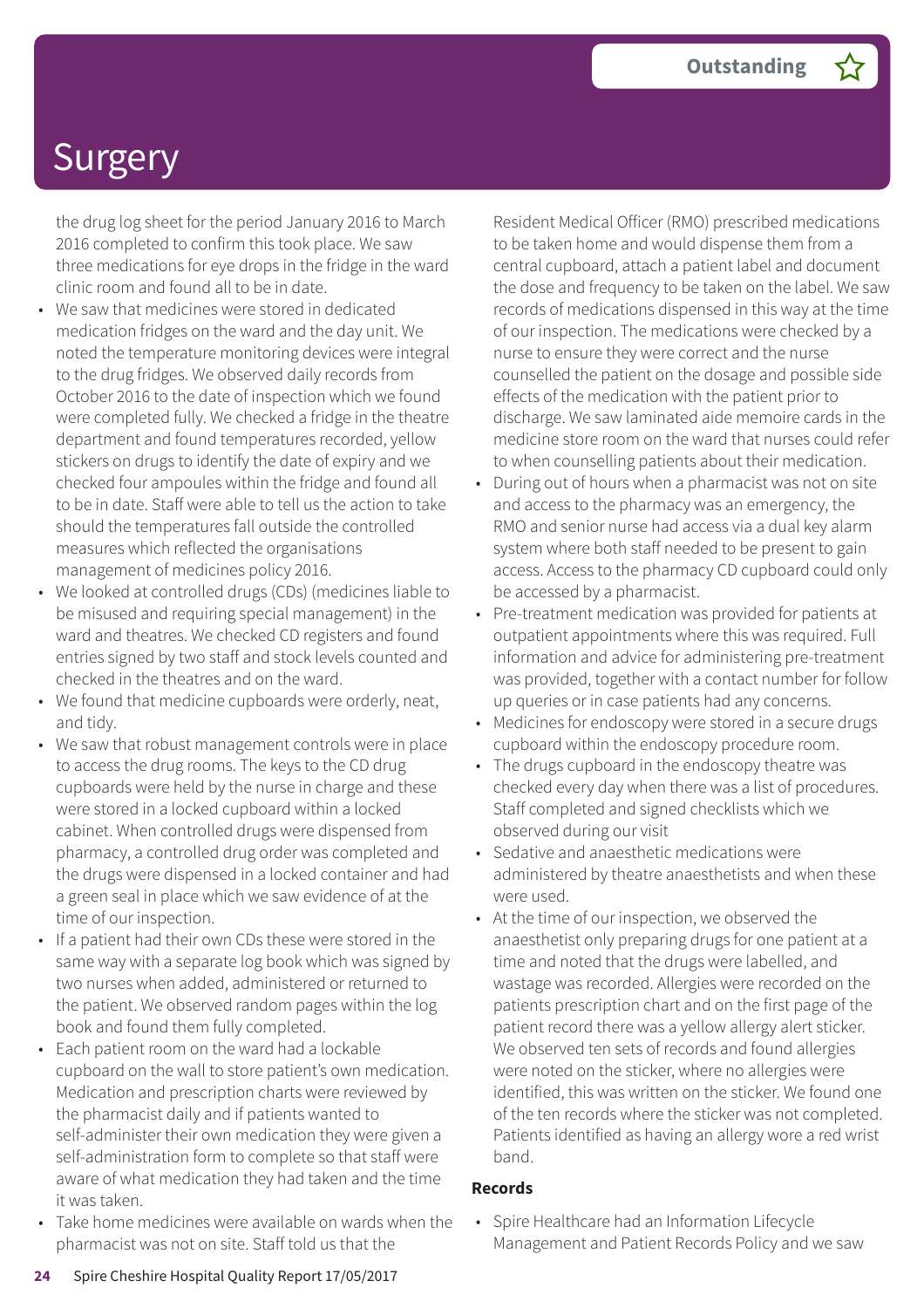staff adhering to this policy. Patients' records were managed in accordance with the Data Protection Act 1998. Records were securely stored, preventing the risk of unauthorised access to patient information for example; records on the ward were kept in a room that only staff had access to via a swipe card.

- We looked at ten medical and nursing paper records and observed a good standard of record keeping. Records were legible and contemporaneous. The surgical care pathways included pre-operative assessment such as previous medical history, social history, and anaesthetic assessment, input from physiotherapy, discharge planning, and allergies.
- The care records included multidisciplinary input where required, for example, entries made by physiotherapy.
- In all the records we reviewed we saw evidence of medical notes made by consultants working under practising privileges.

#### **Safeguarding**

- Spire Healthcare had a Safeguarding Vulnerable Adults Policy which was reviewed in January 2016, and a Procedure for the Care of Children and Young People which was reviewed in July 2016.
- Safeguarding training was part of mandatory training for staff and at October 2016, ward staff were 100% compliant with safeguarding adults and children. Theatre staff were 98.4% compliant with safeguarding adults and 96.9% compliant with safeguarding children. All staff caring for children were level three trained however, the matron had made a decision to have all clinical staff trained to safeguarding level three for children and at the time of our inspection 19 staff across the hospital had received the training.
- Staff could access the policies on the organisations intranet and we saw information on reporting a safeguarding issue on the staff noticeboard on the ward. Staff we asked were able to describe the process they would follow should they have any safeguarding concerns about a patient and were aware of their responsibilities.
- The matron was the dedicated safeguarding lead and had up to date level three safeguarding training. The matron attended safeguard meetings within the local authority.
- At ward level there was a designated registered children's nurse for safeguarding children and young people who was also the lead for any safeguard concerns in relation to female genital mutilation.
- We observed safeguarding cards with the photographs of the child safeguarding leads which were given to children staying on the ward.
- The hospital had a children and young person's policy in place to support patients staying at the hospital. The procedure was for a responsible adult to remain resident with all children and young people however, the child or young person must be allowed the choice as they may not wish a parent /carer to stay with them overnight, and this decision was respected. At the time of our inspection we saw parents/carers with the children on the ward. During standard working hours, the entrance to the ward was attended and monitored by a receptionist whose desk was at the entrance to the ward. All visitors were asked to state who they were visiting and access was restricted to only personnel visiting a specific patient or staff members. Personnel not visiting patients, such as workmen, signed in at reception and stated their purpose when entering the ward. Outside standard working hours a swipe card system was in operation limiting access to staff only.

#### **Mandatory training**

- Mandatory training was monitored and all staff were expected to complete training on an annual basis, the training was organised corporately by Spire Healthcare.
- Staff had a mandatory training booklet that identified the training they were required to complete and a record of attendance could be recorded in the booklet. We saw evidence of the booklet within the staff competency files we reviewed at the time of our inspection.
- Training was delivered via on-line modules and face to face training sessions.
- The Spire Healthcare mandatory training programme included topics such as Health and Safety, Infection Control, Information Governance, Manual Handling and safeguarding adults and children. Ward staff compliance against a range of training topics was 100% for all training apart from Information Governance where 95.3% was achieved at October 2016. The theatre staff were achieving a compliance rate of 89.2% to 100% across a range of topics at October 2016.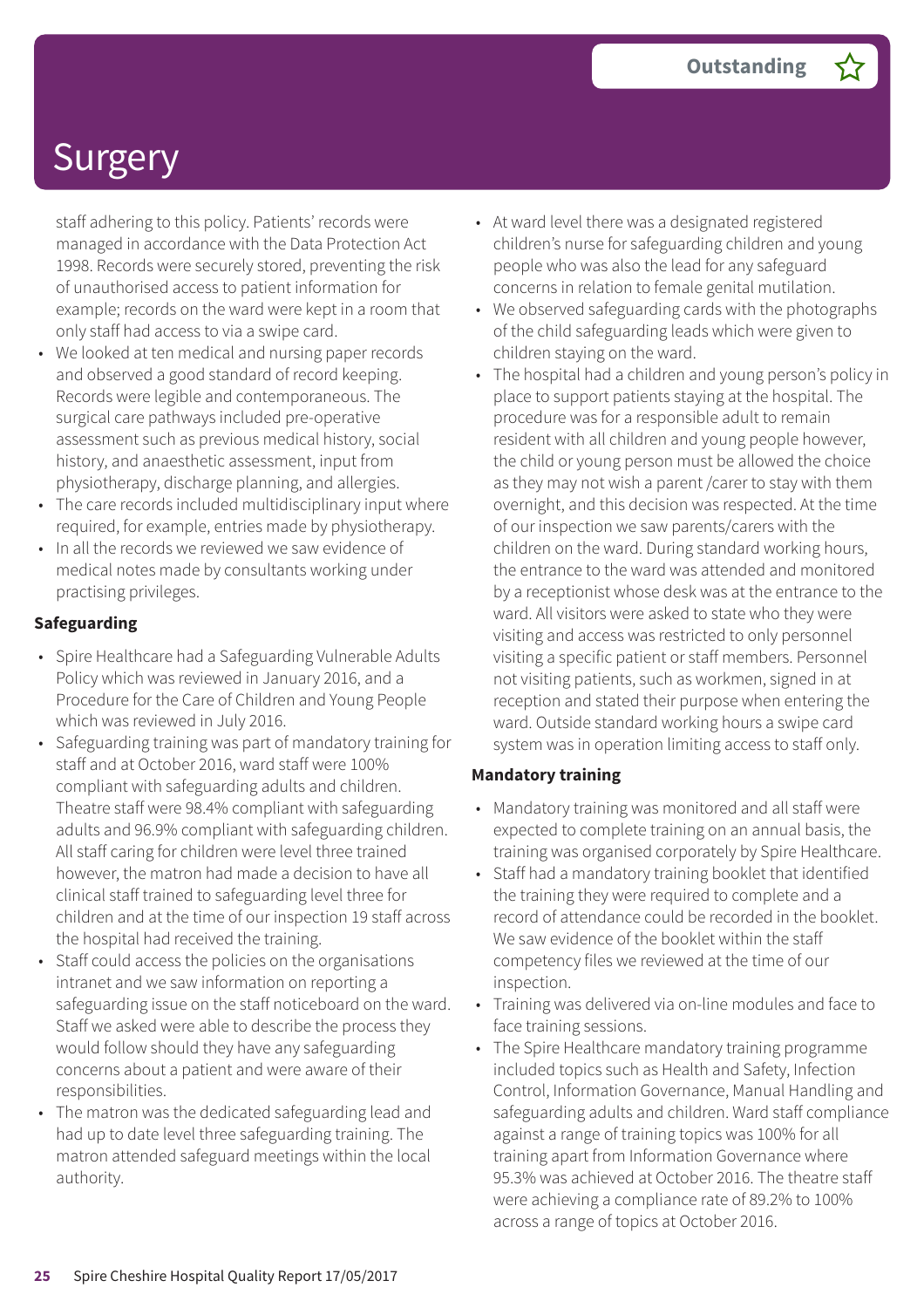- Information governance was part of the mandatory training at the hospital and in October 2016 89.2% of theatre staff and 95.3% of ward staff were compliant with the training, which was better than the provider target of 75% at that time period and better than the end of year target of 95%.
- Basic life support training for adults and paediatrics was completed as part of the mandatory training programme. In October 2016 all staff in the theatres, the ward and the RMO that required advanced life support training for adults had received the training in the last 12 months. Of the four staff identified as requiring advanced paediatric life support training three had completed the training and one member of staff was awaiting an update to remain compliant. There were a total of 42 staff that had received training for basic life support for adults and paediatrics with 22 staff awaiting training to maintain compliance within the mandatory timeframes.
- All compliance within theatres and the ward for mandatory training was better than the trust target of 75% at that time period and better than the end of year target of 95%.

#### **Assessing and responding to patient risk (theatres, ward care and post-operative care)**

- During the pre-operative assessment period any potential complications in relation to surgery were identified. The hospital had a policy in place which identified criteria that the patient should meet prior to being listed for surgery at the hospital. If patients were assessed as requiring a longer recovery period for example, following bariatric or spinal surgery, the ward had an allocated extended recovery area. The area had two beds and was managed by a nurse at all times. When it had been identified that a patient would require extended recovery, additional staff were brought in to ensure safe staffing levels.
- The hospital kept a stock of blood and blood products on site to assist with the stabilisation of a patient who might experience a haemorrhage or bleed.
- The service sometimes undertook complex and protracted surgical procedures during the weekend. Where this was the case we were advised that a full resuscitation team would always be available and that the same safety infrastructure would be in place at weekends as would be present during the week.
- The WHO (World Health Organisation) Surgery Safety Checklist is a system to safely record and manage each stage of a patient's journey from the ward through to the anaesthetic and operating room, to recovery and discharge from the theatre.
- We observed specific WHO checklists formed part of the pathway of care document for different surgical procedures in the form of a safe surgery checklist. A peer paper audit performed for the period July 2016 to September 2016 which included 72 records found that 100% of the pre-operation checklists were completed by both ward and theatre staff.
- We found evidence in all of the 10 records we reviewed that staff were completing the checklists. We observed four patients taken to theatre and observed good evidence of the safety checklist being used and included: checking it was the correct patient, asking the patient to describe what surgery they were having in their own words, consent, and allergies.
- In all the ten records we reviewed we saw that risk assessments were completed and included: VTE, moving and handling, and pressure ulcer risk assessments. The records had evidence of the National Early Warning Score which is used to identify any clinical deterioration in a patient's condition completed, and in the paediatric records there was evidence of the Paediatric Early Warning Score (PEWS) documented when physiological observations were recorded.
- The hospital had a policy in place for escalating concerns about the deteriorating patient and staff could access the policy on the intranet.
- The hospital used a national early warning (NEWS) track and trigger system. It was based on a simple scoring system in which a score is allocated to physiological measurements (for example blood pressure and pulse). The scoring system enabled staff to identify patients who were becoming increasingly unwell, and provide them with additional support. We reviewed 11 completed physiological observation charts and found the NEWS score documented at regular intervals when observations were recorded. Two records were for children and these both had the Paediatric Early Warning Score (PEWS) recorded when observations were recorded.
- We reviewed an audit completed on the 22 June 2016 of 20 patient records and found that the NEWS for all observations on the ward and in recovery were documented. We were assured that patients were well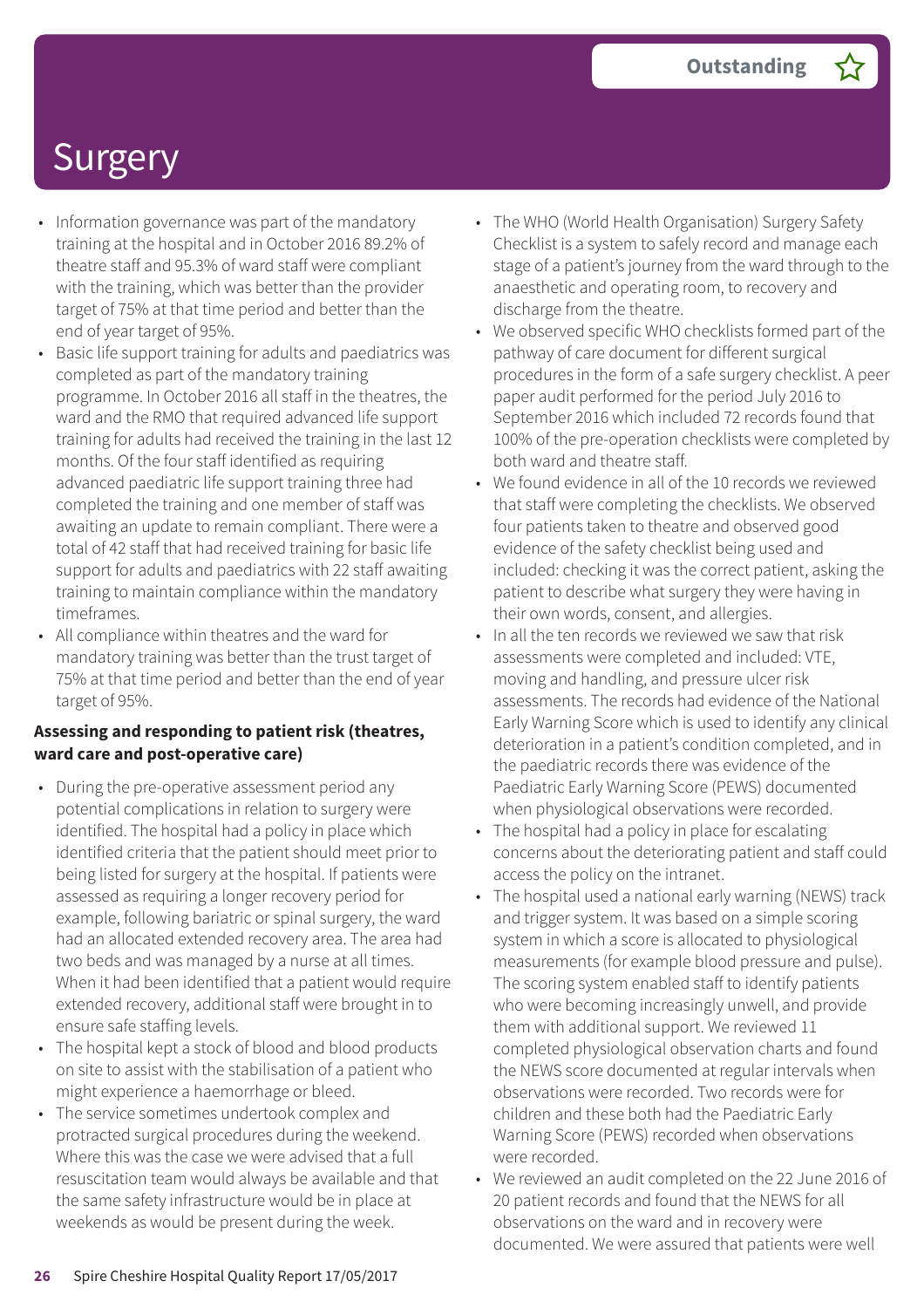monitored to identify any deterioration of their condition. The clinical scorecard at the end of September 2015 showed that the hospital had achieved 100% for recording the early warning scores in the patient's record. We reviewed one set of case notes for a patient that had been transferred to another hospital and found that the patients NEWS had been appropriately escalated and acted on.

- There was access to a registered medical officer on site 24 hours a day. The patient's consultant had overall responsibility for their patients and could be contacted via telephone for advice. We saw evidence in one patient record where a consultant had been contacted out of hours due to a patients deteriorating condition and an increase in their NEWS and saw in the record that the consultant had reviewed the patient and had documented in the patient record within 45 minutes of being contacted off site.
- The hospital had policies and standard operating procedures in place for the transfer of patients to other hospitals due to unplanned circumstances or for emergency treatment. Staff were able to tell us about the process to follow should a patient require an emergency transfer. Service level agreements were in place with nearby hospital trusts for the transfer of children and young people, and adults.
- A patient had required an emergency transfer the night prior to our inspection. On reviewing the patient records, we observed an increase in NEWS documented and escalated, a review from the RMO, record of discussions with hospital, review from the patient consultant, and information shared with the consultant who was to receive the patient. This demonstrated adherence with the transfer procedures in place.
- There were daily nursing handovers on the ward when staff changed shifts. In addition at 9am there was a morning 'huddle'. This was a multi-disciplinary meeting where nurses, physiotherapists, the RMO, and pharmacists attended to discuss and plan patients care. Following this 'huddle' the nursing sister had an additional meeting with the administration staff and the hotel services staff to ensure all staff were up to date with the planned work for the day or the day. At the time of our inspection we attended a morning 'huddle' and a morning handover and found them to be efficient and informative.
- Theatre staff held a huddle each day prior to commencing surgery lists. We observed a huddle taking

place at the time of our inspection which was attended by 18 staff. Areas discussed included: location of emergency manuals, blood giving sets, fluid labelling and warming cabinets. Two staff we asked told us that the huddles took place daily and they found them of value.

- A minimum of three theatre staff were always present in the endoscopy procedure room, an operating department practitioner (ODP), a nurse to ensure the patients position and comfort and another nurse recording medications and observations. In addition, there was one nursing staff member allocated for the decontamination room.
- Following endoscopy procedures, theatre staff remained with patients for ten to 15 minutes before handing over care to nursing staff from the endoscopy unit to continue observing the patients' recovery.
- A Registered Medical Officer (RMO) was on site 24 hours a day, seven days a week and could be contacted by the ward staff for advice and to review the patients. During out of hours the RMO had access to the patient's consultant and could contact them if required, as the consultant held the overall responsibility for the patient. We reviewed the records for a patient that deteriorated out of hours and saw that the RMO was contacted, they reviewed the patient and contact with the consultant was made.
- We observed equipment kits available on the ward and in the theatres to manage sepsis. Staff we asked were able to describe the signs and symptoms of sepsis and the action they would take. Training in the management of sepsis formed part of the Acute Illness Management (AIM) training that had been attended by all staff required to attend.
- When patients were discharged from the hospital they were given a 24 hour contact number to contact the ward for advice. Depending on the type of surgery the patient had undergone, they received, prior to discharge, information about potential scenarios that would require them to contact the hospital so that they could be given advice. A patient survey performed from August 2015 to August 2016 identified that for 11 months 97-99% of patients knew who to contact once they were discharged if they had any concerns. This was the same or better than the responses for all Spire Hospitals which averaged 97%. For one month in the period the response was 96%.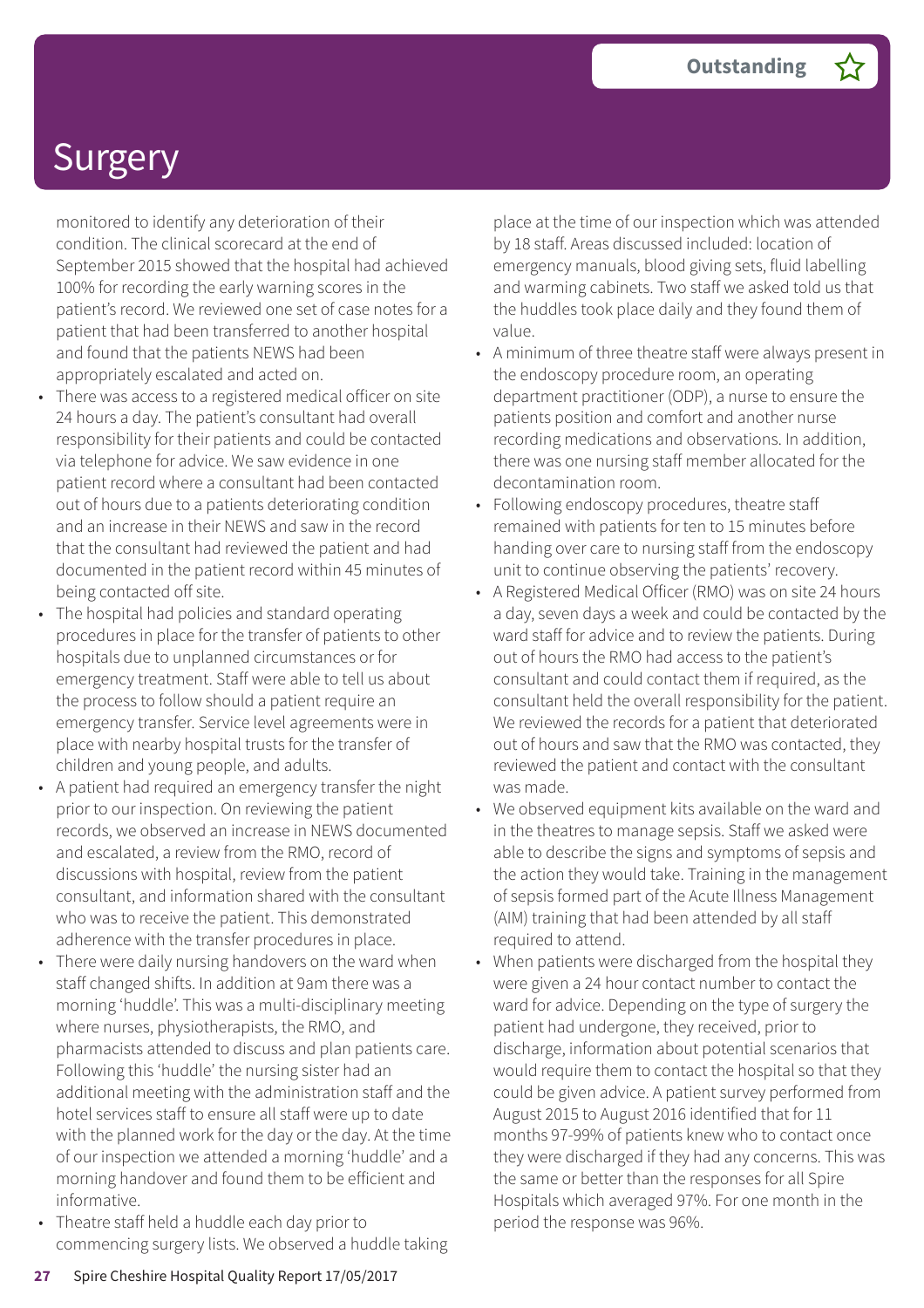- Falls and mobility assessments formed part of the preoperative assessment and we observed these in the patient records we reviewed.
- The service had a nurse specialist who assessed patients that were considering cosmetic surgery. The role of the nurse included an appropriate psychological assessment and to address any anxieties the patient may have. We saw in patients records that had received cosmetic surgery that a two week cooling off period took place, from consultation to surgery.

#### **Nursing and support staffing**

- There were no unfilled shifts in theatres or inpatients for April, May, and June 2016.
- In theatres there were no vacancies for operating department practitioners (ODPs), healthcare assistants, or nurses at 1July 2016.
- For inpatient services at the 1 July 2016 there were two whole time equivalent (WTE) nurse vacancies which equated to an 8% vacancy rate which was lower/better than other independent health providers (IHPs) we hold data for. There was a 0.6WTE healthcare assistant vacancy which equated to 9% vacancy rate and was slightly higher than other IHPs. The hospital had identified recruitment of clinical staff as a challenge however; recruitment processes were ongoing to fill the vacancies identified.
- There was no sickness recorded for theatre nurses from July 2015 to June 2016 apart from February 2016. Sickness rates for ODPs and healthcare assistants were variable for the same period based on data we hold for other IHPs.
- There were no agency health care assistants working in inpatient departments in the last three months of the reporting period Jul 2015 to June 2016.
- Patient activity and dependency were estimated on a daily basis to determine required staffing on the ward, using a ratio of five patients per staff member on an early shift, six on a late shift and seven on a night shift. Nurses and healthcare assistants were included in the ratios. Nurses and healthcare assistants were allocated according to the predicted patient numbers and actual dependency on a daily basis. If patients required additional nursing care and were returned to the extended recovery area on the ward additional staff were on duty to provide care to no more than two patients at any one time in this area.
- We reviewed the off duty for two weeks in September 2016 and two weeks in October 2016 and found the minimum requirements were met, with evidence where additional staff had been put on the off duty to cover the extended recovery areas and due to children on the ward. We saw evidence that an additional children's nurse was placed on a night shift due to a child staying in hospital overnight.
- Staffing numbers were checked using the Shelford safer nursing care tool fortnightly to ensure the staffing ratio was safe and aligned to patient dependency. We saw that the Shelford Safer Nursing Tool had been completed on the 14th October 2016 and found that the actual staff on duty exceeded the numbers the tool predicted.
- Shift patterns in place were long days followed by night shift. However, there was flexibility with the start and finish times on a day shift which was based on the workload for that day.
- When a child or a young person was being admitted arrangements were made to ensure that a registered children's nurse was always on duty. The ratio was one registered children's nurse to no more than four children at any one time.
- When a child or young person was returned to the ward following surgery, the recovery nurse would accompany them if there were a number of children on the ward that had already had surgery. The corporate policy in place identified that where the number of children on the ward was minimal, and required only one registered children's the department should carry out a risk assessment to ensure that the registered children's nurse remained within the ward environment once the first child has returned from theatre, the risk assessment should consider the need for a second registered children's nurse or Adult nurse with paediatric competencies or alternatively the recovery staff could bring the children to the ward. At the time of our inspection and a review of the off duty we found that there were the correct ration of registered children's nurse to children on the ward.
- Nurses from the ward were used to provide cover for the endoscopy unit, with usually two nurses from the ward designated for the area, depending on the number of patients on the list for endoscopy. On days where there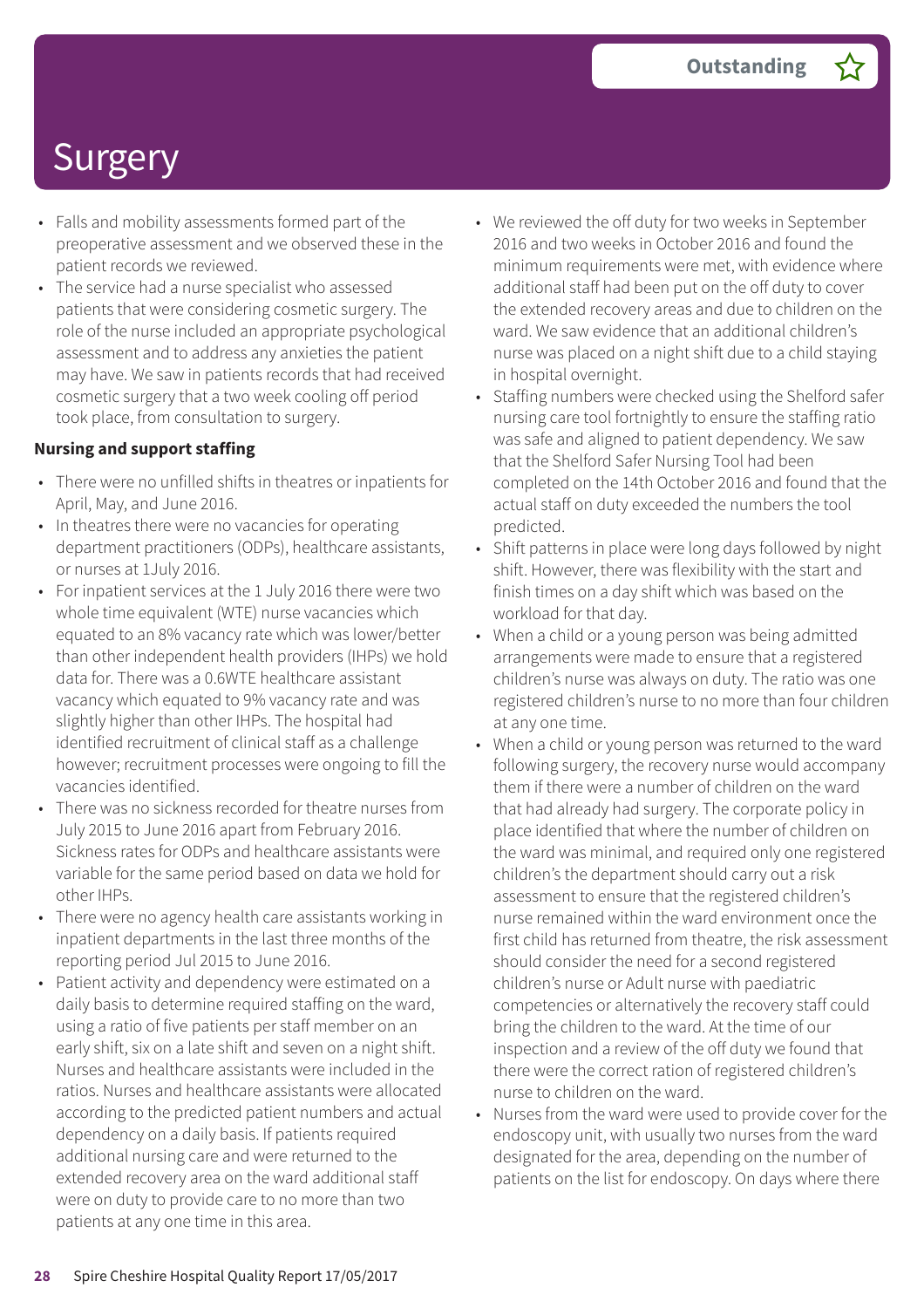was only one patient for endoscopy, the patient would be nursed on the main ward and brought through to the endoscopy procedure room rather than staying on the endoscopy unit.

- Theatre staffing was identified as one operating department practitioner (ODP) one scrub nurse and one runner allocated to each theatre. We reviewed the off duty for October 2016 and found these staffing arrangements to be in place as planned.
- A minimum of three theatre staff would always be present in the endoscopy procedure room, an operating department practitioner (ODP), a nurse to ensure the patients' position and comfort and another nurse recording medications and observations. In addition, there was one nursing staff member allocated for the decontamination room.
- We observed handovers taking place between night and day staff on the ward, morning huddles in theatre, handovers from theatre staff to the recovery nurses and handovers from theatre staff to ward staff which assured us that staff were communicating with each other throughout the patients care pathway.

#### **Surgical staffing**

- There were 180 doctors/consultants with practising privileges at the hospital, 51 doctors (28%) carried out over 100 procedures between July 2015 and June 2016 and 54 doctors (30%) did not have any direct patients but worked mostly as anaesthetists and radiologists. Practising privileges is a term which means consultants have been granted the right to practice in an independent hospital.
- The Registered Medical Officer (RMO) was available 24 hours a day and provided on going care to patients. Any concerns about patients were referred back to the consultant who held the overall responsibility.
- Surgeons visited each inpatient on a daily basis for the duration of their admission and were available 24 hours for any deviation or concern with patient's health progress. Any annual leave was supported by a cross cover arrangement as per the Spire Consultant Handbook . Anaesthetists had a 24 hour post anaesthetic responsibility for the care of their patients and were available 24 hours a day for any deviation or concern with patients' health progress. We saw evidence in a patient's record where the RMO contacted the consultant at 4.45am and the consultant had arrived at the hospital at 5.30am to review the patient.

• Should a patient require an unplanned return to theatre a theatre team were on-call and were available within 30 minutes.

#### **Emergency awareness and training**

- Spire Cheshire had a business continuity plan in place which addressed several major incidents and action required. Staff were aware how to access the policy on the intranet.
- Staff told us they participated in fire evacuation tests and evacuation plans and at October 2016 100% of ward staff and 98.4% of theatre staff had completed the mandatory training for fire safety.

**Good –––**

### **Are surgery services effective?**

We rated surgery as 'Good' for Effective. This is because;

- Peoples care and treatment was planned and delivered in line with current evidence-based guidance, standards, and best practise legislation. Adherence to evidence-based practice was monitored as part of the annual audit plan to ensure a consistent approach to care.
- Spire Healthcare had a system in place to benchmark its hospitals against a set of standards and against each other. Spire Cheshire was meeting 35 out of 39 standards and was one of the top four performing hospitals out of 38 assessed against these standards.
- People received a holistic assessment of their needs, outcomes were identified, and care and treatment was monitored and reviewed.
- The hospital used a paediatric clinical scorecard to assess standards of care for children and young people. At the end of September 2016, all standards were achieved at the hospital which demonstrated adherence to best practice guidance.
- There was evidence of participation in local and national audits including: patient related outcome measures for hip and knee replacements and groin hernia repairs and cataract surgery.
- The endoscopy unit had been inspected on the same day of the unannounced visit, completing a year long programme of work to attain Joint Advisory Group (JAG) accreditation for this service. .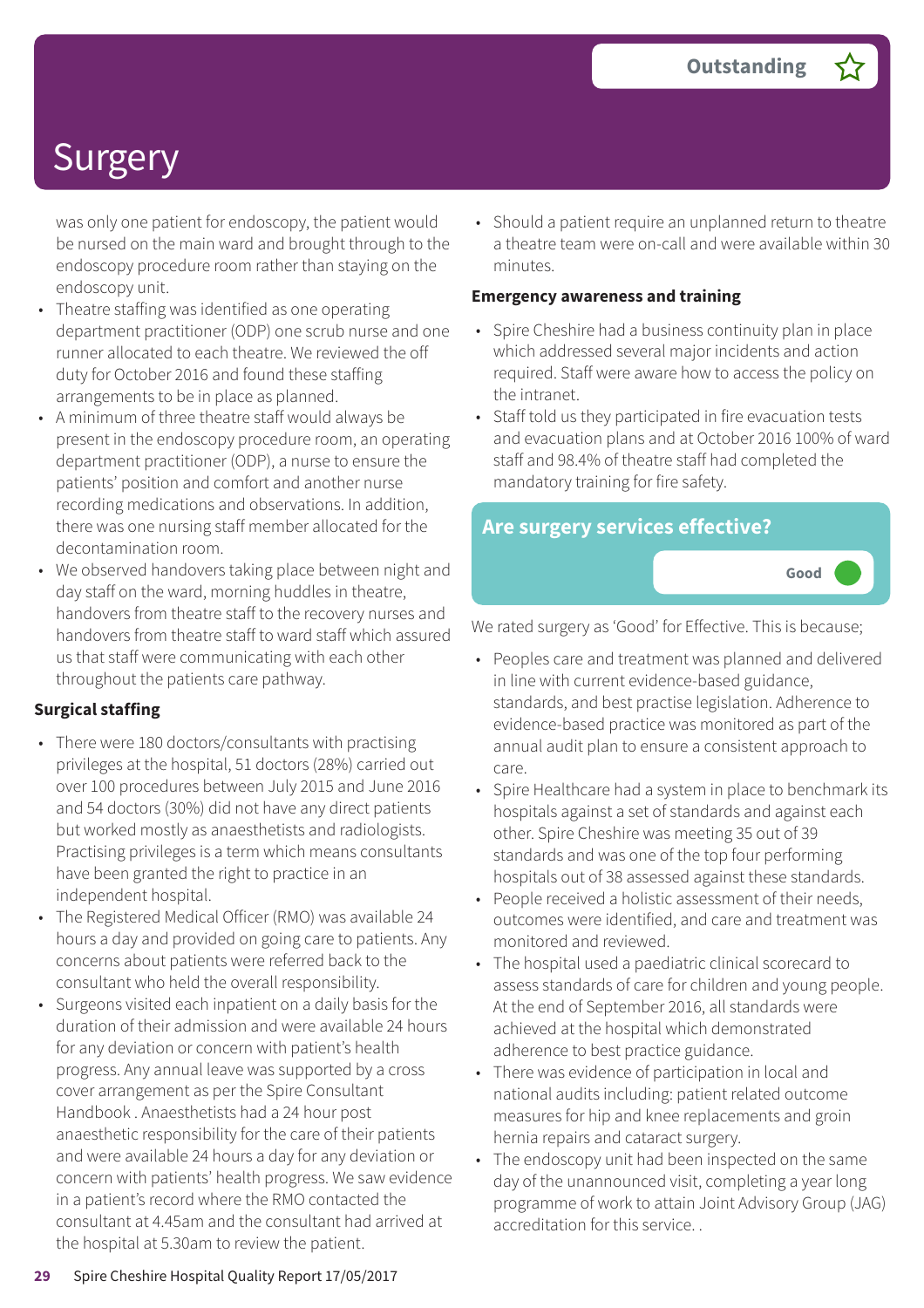- Staff were supported to learn and develop and learning needs were identified through the staff appraisal process. Core competencies for specific roles were identified and were reassessed annually and we observed this in the three staff records that we reviewed.
- Staff worked together to understand and meet the range of complexity of people's needs. We observed handover meetings which included a range of multi-professional team members.
- Services were available seven days a week with continuous nursing and medical staff available.
- Consent to care and treatment was obtained in line with legislation and guidance including the Mental Capacity Act 2005 and the Children's Act 2004. We saw evidence of consent correctly documented in all the ten records we reviewed for consent.
- Patients told us their pain was well manged, monitored and medication was administered in a timely manner.

#### However,

• There was no programme of formal clinical supervision in place for staff.

#### **Evidence-based care and treatment**

- Staff had access to national and local guidelines via the hospital's intranet. We observed information folders on the ward that were readily available to staff and included safeguarding and end of life care.
- There were a range of clinical pathways and protocols for the management and care of a range of surgical interventions which were based on best practice and National Institute for Health and Care Excellence (NICE) guidelines. We observed a range of surgical management pathways in the patient medical records which were easy to follow and were fully completed.
- On the date of our unannounced visit, the endoscopy unit had been inspected as part of the year-long implementation of an advanced clinical quality programme by the Joint Advisory Group (JAG), resulting in a nationally recognised accreditation. This programme was developed for all endoscopy services and providers across the UK, in the NHS and Independent Sector. The unit was awarded accreditation on the day of inspection and received a number of outstanding comments for excellence, reflecting the commitment and expertise of the clinical

team involved. This activity supported the needs identified by the hospital's NHS partners' commissioning intentions to provide a high quality service in the local community

- The World Health Organisation (WHO) Surgical Safety Checklist was completed for each patient prior to endoscopy and surgical procedures and we saw evidence of this documented in patient records. We observed three patients being taken into theatre and the Surgical Safety Checklist was observed in all cases.
- A post anaesthetic score (PAS) rating was being implemented in the main theatres as an evidence based measure in the monitoring of patents recovering from anaesthesia. The endoscopy unit were in the process of reviewing a 'speedy PAS' based on this approach, for endoscopy patients recovering from anaesthetic.
- Care of patients undergoing cosmetic surgery adhered to the Royal College of Surgeons Professional Standards for Cosmetic Surgery. We saw evidence in patient records that patients had been given a cooling off period from attending consultation to having surgery, an explanation of the risks of surgery were documented, and a specialist nurse was available at consultation to discuss any anxiety or psychological issues. We observed registers that were kept which recorded details of any implants used should they be required by regulatory authorities.
- Staff were trained in the management of sepsis, guidelines and a sepsis kit was available in the recovery area of theatres and on the ward.
- The hospital had a policy in place for escalating concerns about the deteriorating patient and staff could access the policy on the intranet. The hospital used a national early warning (NEWS) track and trigger system for adults and a Paediatric Early Warning System (PEWS) for children. In the patient records we reviewed at the time of our inspection all NEWS and PEWS scores were completed when physiological readings were recorded. The hospital had systems in place to audit adherence to this policy which demonstrated high compliance.
- The hospital had processes in place to assess and reduce the risk of patients developing a Venous Thromboembolism (VTE) or Pulmonary embolism (PE). Adherence to best practice was monitored monthly and during the period August 2015 to August 2016 100% of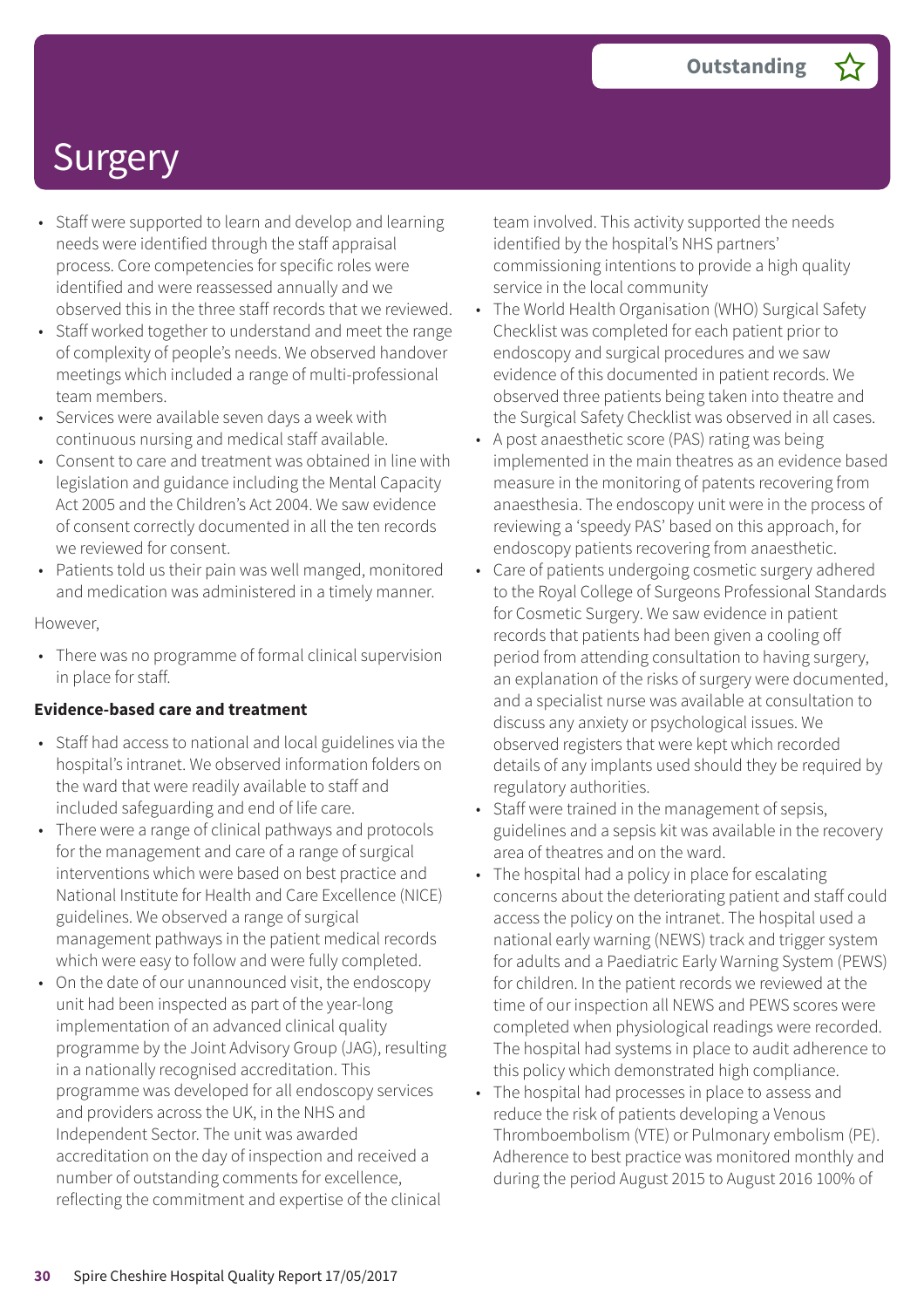patients had received a VTE assessment and where indicated, 100% of patients had received prophylaxis medication to reduce the risk of developing a VTE following surgery.

- The hospital had processes in place to reduce the risk of surgical site infections in adherence to NICE Quality Standard 49 guidelines. We observed in patient records that patients had their temperature monitored before, during, and after surgery. We observed that skin preparation was performed prior to incision using an antiseptic preparation, appropriate laminar flow systems were in place in the theatres used for orthopaedic surgery. There were no surgical site infections for the period July to September 2016 which was either the same or better than other Spire Hospitals. Data provided on surgical site infections was scrutinised and monitored to identify if any patterns or trends existed and to inform the performance management process for the renewal of practising privileges and consultant's annual appraisal meetings. At the time of our inspection no trends had been identified.
- Patients undergoing bariatric surgery had access to a dietician in adherence to best practice guidelines. We spoke with one patient who had undergone bariatric surgery at the time of our inspection who told us they received one to one monitoring from a nurse on return to the ward and they had received a consultation by a dietician.
- Spire Cheshire does not participate in the Anaesthesia Clinical Services Accreditation Scheme.

#### **Pain relief**

- Pain assessment formed part of the physiological observation recordings. Adults were asked to rate their pain between a score of zero to four (none to severe) and we observed this recorded in the medical records we reviewed.
- The clinical scorecard for the period April 2016 to September 2016 identified that Spire Cheshire were achieving 100% against the standard to record a pain score at all physiological observation recordings.
- Children were shown a sequence of pictures with faces that went from being happy to sad to assist them to determine how they felt. This formed part of a new leaflet that had been developed for children and young people and their parents to assist to identify a child's level of pain and also listed different types of analgesia with information about the medication.
- We observed on prescription cards that analgesia was prescribed prior to surgery and was also offered as part of the discharge medication.
- At the time of our inspection we asked eight patients if they thought their pain had been well managed and all eight told us this had been well managed. All eight patients told us they were regularly asked about pain and nurses responded quickly if they identified they were in pain. One patient told us that when they were in the recovery area following surgery they were asked to score their pain (none to severe) and they were given analgesia immediately.
- At the time of our inspection we observed a registered medical officer (RMO) entering a patient's room to discuss pain control with the patient. The patient had an allergy to the analgesia that would be the first drug of choice and the patient was fully involved in the discussion as to what may be the best combination of medication to control symptoms of pain.

#### **Nutrition and hydration**

- There were systems in place to ensure that patients were appropriately starved prior to receiving a general anaesthetic. We saw evidence in the patient record that patients were asked when they last had something to eat and drink. The hospital kept the time for patients to be nil by mouth to a minimum with patients allowed to drink water up to two hours prior to surgery.
- The hospital used the Malnutrition Universal Screening Tool (MUST) as part of the assessment process to assess patients that may be at risk of under nourishment.
- All hydration and nutrition needs had been assessed in all the patient records we reviewed.
- There were menus available for patient to select their meals from. We observed there were different menus available for NHS and private patients: however we asked three NHS patients what they thought of the food and all three were extremely complimentary.
- Any nutritional needs or special diets were identified at the preoperative assessment and the kitchen staff were made aware when patients were admitted. There was a handover every day between the nurse on the ward and the kitchen staff to enable all patient needs and requests to be communicated in a timely manner.
- Age appropriate menus and cutlery were available for children and there was a referral process in place if children required a dietician.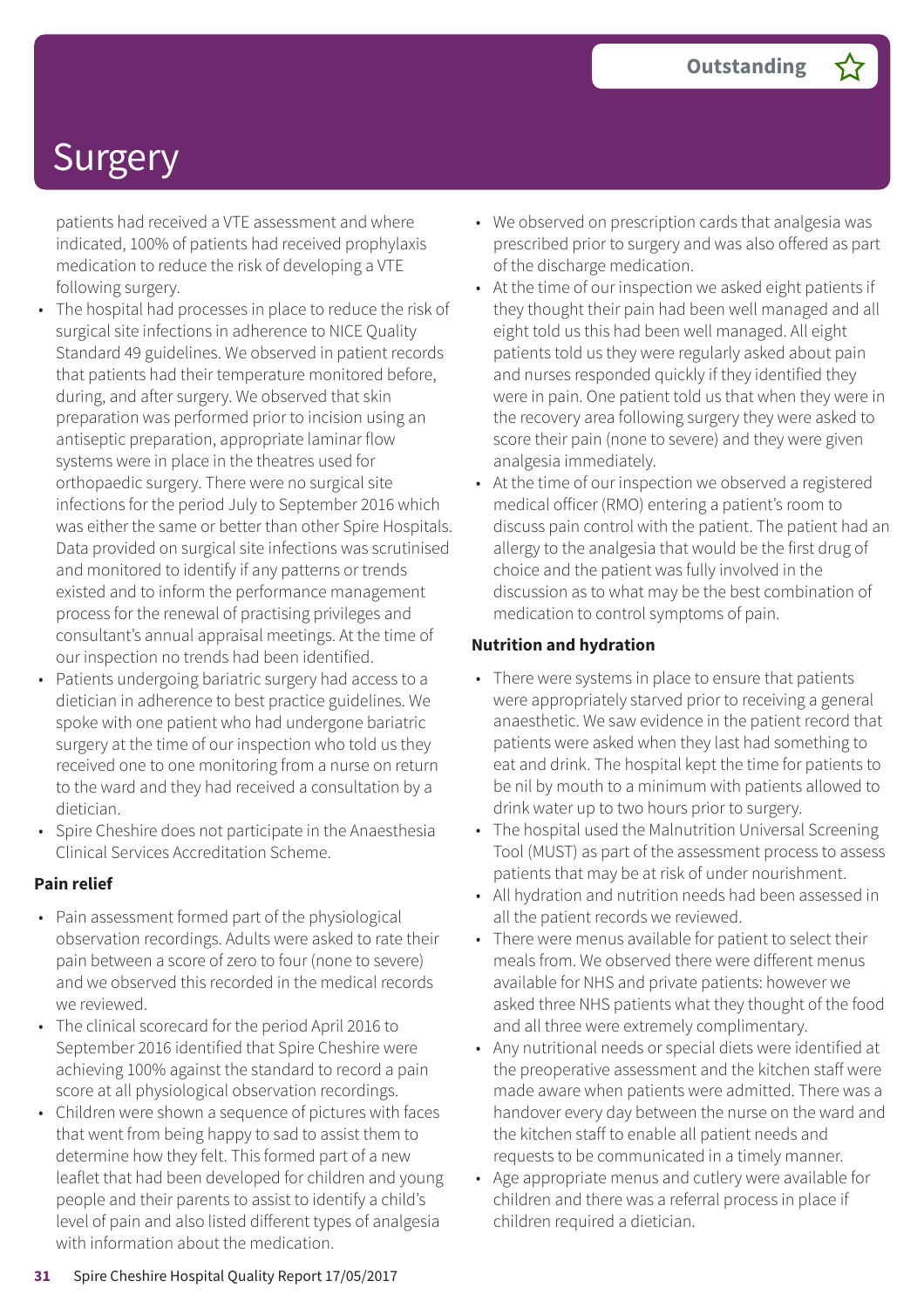• We observed that patients in the endoscopy unit were offered food and drink following their recovery after sedation. All the patients we spoke with were happy with the attention given to ensure their hydration and nutritional needs were being met in the endoscopy unit.

#### **Patient outcomes**

- The hospital had a local audit plan in place which was used to measure effectiveness and care processes. The audit plan identified audits and the timeframe for completion. We reviewed the audit plan for the period 2015 to 2016 and found audits had been completed in the timeframes identified, with the exception of two that were outstanding: cold chain compliance and surgical blood usage audits.
- National audits were completed and included Patient Related Outcome Measures (PROMS) for primary hip and knee replacements, and groin hernia repairs for NHS patients. The PROMS audit was used to assess a variety of patient factors pre and post-surgery.
- England adjusted average health gain for PROMs for groin hernia surgery was within the estimated range of the hospital's score for the following measures for the period April 2014 to March 2015: EQ-5D (Generic health status measure) where out of 30 modelled records 50% were reported as improved and 10% as worsened.
- Primary Knee Replacement was within the estimated range of the hospital's score for the EQ-5D Index (Generic health status measure) which identified out of 78 modelled records, 83.3% were reported as improved and 5.1% as worsened.
- The Oxford Knee Score is a PROM designed and developed to assess function and pain after total knee replacement surgery. For the period April 2014 to March 2015, out of 85 modelled records 96.5% were reported as improved and 2.4% as worsened.
- England adjusted average health gain for PROMs for primary hip replacement was within the estimated range of the hospital's score for the EQ-5D Index (Generic health status measure) which identified out of 68 modelled records, 95.6% were reported as improved and 1.5% as worsened. The Oxford Hip Score is a PROM designed to assess function and pain after undergoing hip replacement surgery. For the period April 2014 to March 2015 out of 72 modelled records 98.6% were reported as improved and none as worsened.
- Spire Healthcare used a clinical scorecard to benchmark the hospitals adherence against a set of standards. This

enabled Spire Cheshire to be benchmarked against other Spire Hospitals. We reviewed the scorecards for April 2016 to September 2016 and found that Spire Cheshire Hospital was achieving 35 out of 39 standards and was one of the top four performing hospitals against these standards.

- Spire Cheshire had a paediatric scorecard to assess adherence to standards for care to children and young people which included; completion of PEWS, assessment of pain, patient satisfaction, and returns to theatre. We saw the paediatric scorecard for the period July 2016 to September 2016 and all the standards had been achieved, and there had been no unplanned admissions, returns to theatre or surgical site infections within 31 days.
- There were 12 surgical site infections reported for the period June 2015 to June 2016. The rate of infections during primary hip arthroplasty, other orthopaedic and trauma and urological procedures was similar to the rate of other independent acute hospitals we hold data for. However, the hospital reported no surgical site infections in revision hip arthroplasty, primary and revision knee arthroplasty and gynaecology, upper gastro-intestinal and colorectal, cranial or vascular procedures.
- The rate of infections during spinal and breast procedures was higher (worse) than other independent acute hospitals we held data for, however actual numbers were very low (two infections in 38 breast procedures and one infection from 231 spinal procedures).
- The hospital was working to share information with the Private Healthcare Information Network (PHIN) so that data could be submitted from April 2017 in accordance with legal requirements regulated by the Competition and Markets Authority (CMA).
- As at September 2016, unplanned readmissions year to date within 31 days of discharge and unplanned returns to theatre was better than the Spire target and better than the average across other Spire hospitals.

#### **Competent staff**

• Records we reviewed confirmed that there was a corporate and local induction processes in place for new staff.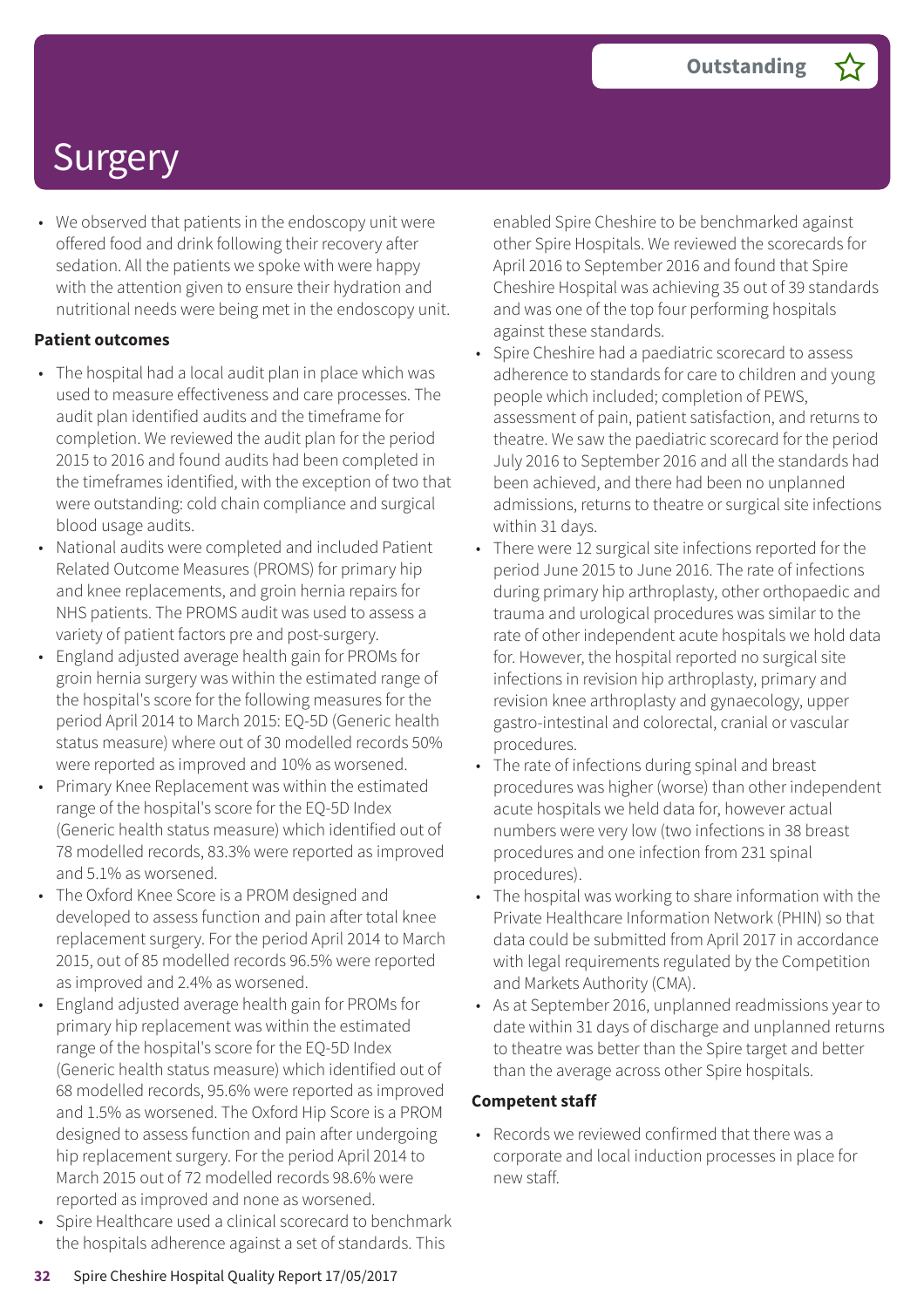- Staff were assessed against competencies that were required for their roles. We reviewed three staff files and found competencies signed off and reviewed annually. There was an identified theatre training lead that supported staff with learning and development.
- Consultants had their pre-employment checks completed in order to be granted practising privileges. The Medical Advisory Committee (MAC) reviewed and authorised all practising privileges applications.
- Consultants were required to provide evidence of satisfactory annual appraisal from their NHS practice as well as undergo a biennial review of Spire Consultant quality key performance indicators.
- There was a clear process for the granting of practising privileges for new consultants. This required consultants to send in a CV, a formal application, have an interview and have an endorsement from a medical advisory committee (MAC) representative.
- The role of the Medical Advisory Committee (MAC) included ensuring that consultants were skilled, competent and experienced to perform the treatments undertaken. Practising privileges were granted for consultants to carry out specified procedures using a scope of practice document. The hospital checked registration with the General Medical Council, including the consultants' registration on the relevant specialist register, Disability and Barring Service (DBS) and indemnity insurance and provided assurance to the MAC that all checks were completed and there were no concerns. Practising privileges for consultants were reviewed every other year. The review included all aspects of a consultant's performance. The review included an assessment of their annual appraisal, volume and scope of practice, plus any related incidents and complaints. In addition, the MAC advised the hospital about continuation of practising privileges. The hospital used an electronic system to monitor compliance with all required documentation was in place to allow practising privileges to be maintained.
- More than 75% of nurses and health care assistants and other staff working in inpatient departments had received an appraisal in the current appraisal year of January 2016 to December 2016. More than 75% of staff, including nurses, operation department practitioners (ODPs) and health care assistants working in theatre departments in the same appraisals year had received an appraisal. The target was to reach 100% compliance by December 2016.
- Staff we spoke with told us they could discuss training needs during their appraisal and felt supported to learn and develop.
- Four nurses were identified as having special interest and knowledge for endoscopy work and shifts were managed to allow one experienced nurse to work with a junior nurse. This provided opportunity for staff to develop their competencies in endoscopy nursing. Ward rotas were managed to accommodate this staffing provision.
- There was no formal programme available for clinical supervision at June 2016, however, staff supported each other and discussed and reflected on incidents during handovers, and team meeting.
- All children receiving surgery were cared for by appropriately trained staff as per the hospital policy. There were a total of 17 overnight stays for children with 10 over the age of sixteen for the period July 2015 to June 2016.

#### **Multidisciplinary working**

- Care planning took place at pre-assessment with input from the multidisciplinary team, including doctors, nurses, allied health professionals, and housekeeping if any special needs in relation to diet were identified.
- The hospital staff from theatres, inpatients, and outpatients held weekly meetings to discuss future activity and theatre lists to ensure safe staffing and equipment was made available.
- We observed a good informative handover between the night staff and the day staff. This was then followed by a multidisciplinary handover which had a range of disciplines in attendance and included, the registered medical officer, a pharmacist, a physiotherapist and ward nurses. We observed discussions and shared decision making around medication and discharge planning with a good whole team approach to care.
- We observed a morning huddle in theatre which included: nurses, consultants, anaesthetists, ODPs and healthcare assistants. We observed staff treated as equals and a cohesive team approach.
- The hospital had good relationships with local NHS hospitals and the local authority and could make referral for additional services if required. There were service level agreements in place with NHS providers should patients require transfer to an acute hospital. There were processes in place to ensure the receiving consultant had all the necessary information to care for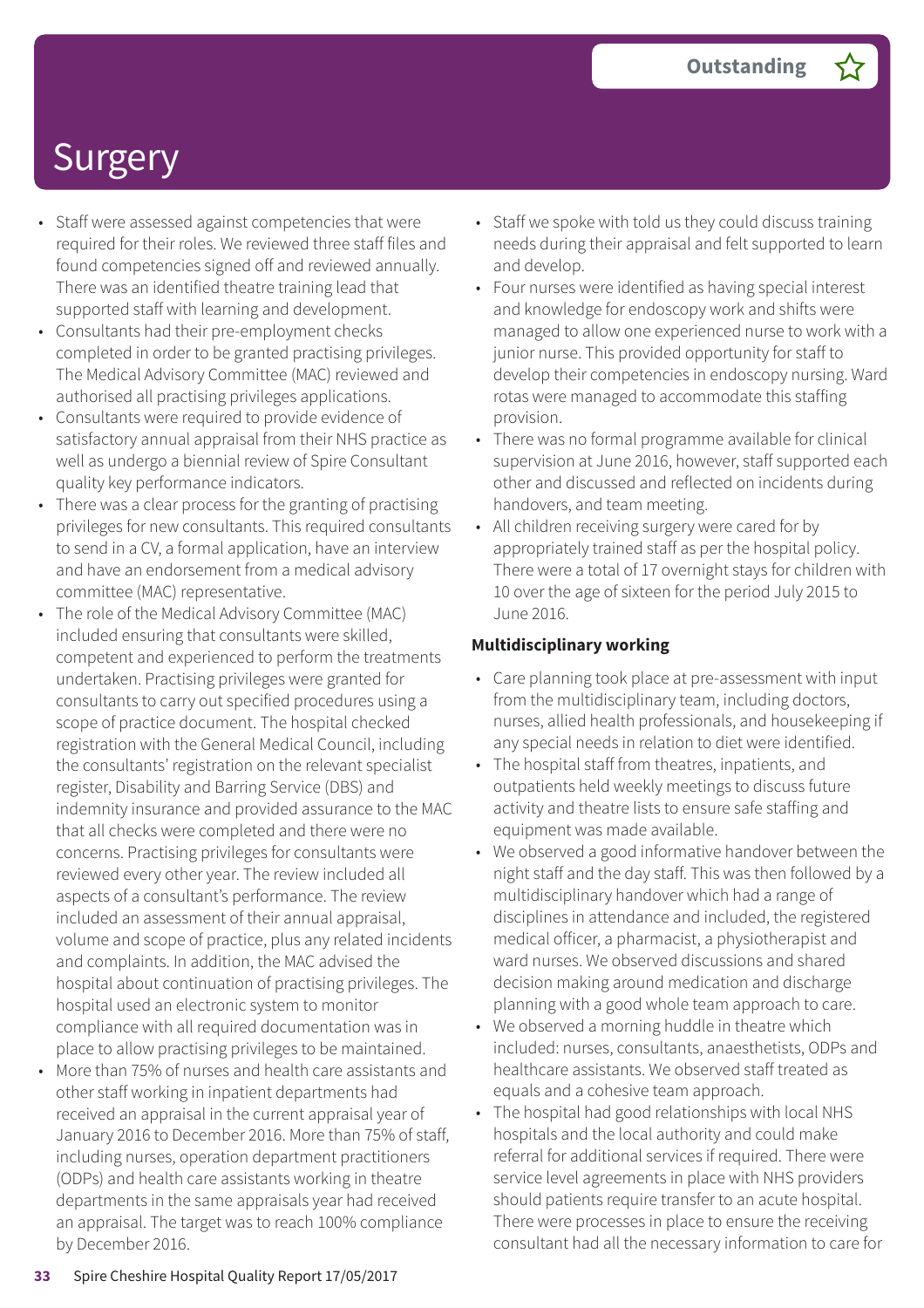the patient safely. There was a telephone handover from consultant to consultant, and written information was sent with the patient to the receiving consultant at the acute hospital. We saw evidence that this process had been followed for a patient that was transferred the day before our inspection.

- The patients' general practitioner (GP) was sent information about their patients care and any ongoing arrangements.
- The hospital had appointed a Referral Relations Executive to work more closely with local GP's to understand any issues with regards to the delivery of care or the referral of patients. This constructive challenge from this key stakeholder group was encouraged and seen as a vital way of holding services at the hospital to account.
- The hospital offered a medical terminology training programme to support local community health administrators and practitioners to provide an understanding of the terminology used within acute healthcare. The aim of this collaborative working was to enable all providers in the area to deliver more joined-up care to people who use services.

#### **Seven-day services**

- All care was consultant led at Spire Cheshire and surgeons visit each inpatient on a daily basis for the duration of their admission. In addition, they were available 24 hours a day for any deviation or concern with patient's health progress. Any annual leave was supported by a cross cover arrangement as per the Spire Consultant Handbook.
- Anaesthetists have a 24 hour post anaesthetic responsibility for the care of their patients and were available 24 hours a day for any deviation or concern with patients' health progress.
- Radiologists were available 24 hours a day seven days a week. Physiotherapy was available seven days a week with bank physiotherapist covering the service at the weekend.
- The hospital had a pharmacy on site and a pharmacist was available 9am to 5pm Monday to Friday and 9am to 12 noon on Saturday. Out of hours there was a pharmacist on call that could be contacted however; there were systems and protocols in place to allow the RMO to dispense discharge medication should a patient require discharge at a weekend.

• There was availability of an emergency theatre team 24 hours a day should an emergency arise and a patient required a return to theatre.

#### **Access to information**

- Paper based patient records were available on the ward and were taken to the theatre with the patient. All the records we reviewed at the time of our inspection included, assessments, risk assessments, diagnostic test results and a record of surgical procedures for both children and young people and for adults.
- Staff had access to the organisations intranet to obtain information. They could access local and corporate Spire policies and procedures, and e-learning. They could also access external reference sources such as NICE guidelines and professional guidance.
- Information such as incident reporting and safeguarding pathways along with other key messages were displayed on notice boards in staff areas.

#### **Consent, Mental Capacity Act and Deprivation of Liberty Safeguards**

- Spire Healthcare had developed clinical briefs to provide staff with information for Mental Capacity Act (MCA), Deprivation of Liberty Safeguards (DoLS) and dementia. At the 10 November 2016 theatre and ward staff were 85% and 84% compliant with MCA and DOLs training, which was better than the hospital target of 75% at that time and was on track to reach the end of year target of 95%.
- The hospital had a consent policy in place which included guidance for staff on obtaining valid consent. Staff that were caring for children could describe the principles of Gillick competency used to assess whether a child had the maturity to make their own decisions and how decisions were made, with the involvement of parents.
- Staff were aware of their responsibilities in relation to the Mental Capacity Act (MCA) 2005 and DoLS and could describe the process should it be required. At the time of our inspection there were no patients on the ward that lacked capacity or required a DoLS.
- We reviewed ten sets of records for patients that had undergone surgery and found all had a completed signed and dated consent form. Nine were consented on the day of surgery, one record identified that the patient had signed the consent form prior to the day of surgery however; the confirmation of consent was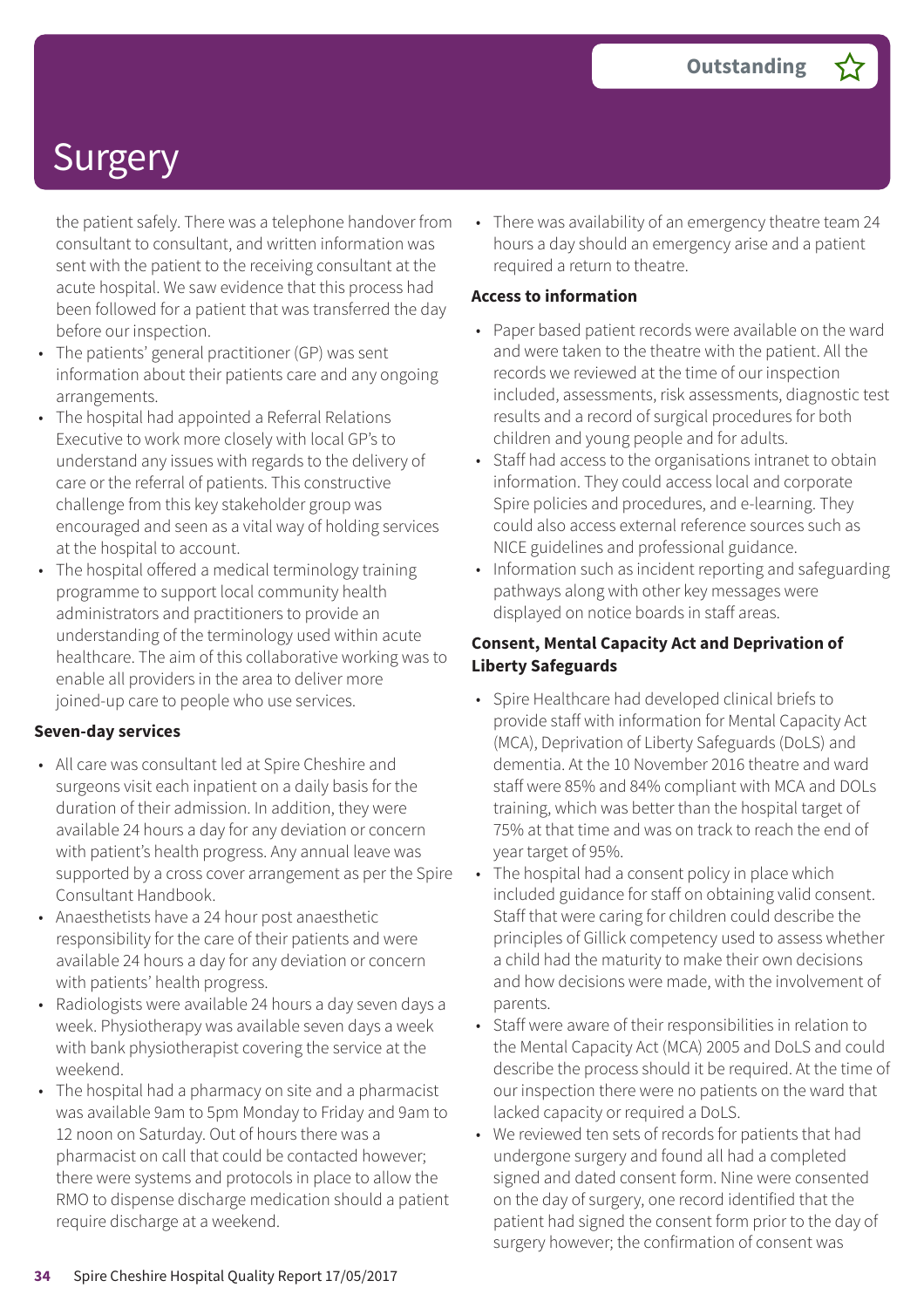completed by the consultant on the day of surgery to ensure the consent from the patient was still valid. Three of the ten records we reviewed were for children and young people and we saw consent documented from the parents.

- Consent for endoscopy procedures was discussed and noted by consultants at outpatient appointments. The endoscopy unit had developed an additional patient consent label for medical staff to affix to the patient record after they had seen the patient on the day of the procedure. This confirmed the further details of the potential risks that the consultant had fully explained to the patient, as part of the consent process.
- We saw evidence in records where patients were undergoing cosmetic surgery, a two week cooling off period had taken place prior to them receiving the surgery.

#### **Are surgery services caring?**

**Outstanding –**

We rated surgery as 'Outstanding' for Caring. This is because;

- There was a strong visible person-centred culture within the theatre and inpatient departments. Staff were extremely motivated to deliver care that was kind and compassionate. They anticipated the needs of their patients and ensured their needs were acknowledged and met. We observed this at the time of our inspection in the way that staff spoke with patients and their carers, and in the way they protected the patient's privacy and dignity.
- Staff went above and beyond their role in order to ensure patients were cared for, they were creative in the way they sought to meet patients' needs, for example; patients who lived alone were given food parcels on discharge as it was recognised they would have no basic food provisions on their return home.
- Staff were proud of the care they gave and valued patient feedback. The hospital provided training on 'compassion in practice' as part of the mandatory training programme which was well attended for inpatient and theatre staff.
- Feedback from patients that we received at the time of our inspection was extremely positive about staff attitude and how they went the extra mile and this in

particular included a porter and cleaning staff that patients had identified as behaving in a kind and caring manner. Patients reported that care had exceeded their expectations and this assured us that the caring culture was embedded across the hospital.

- The hospital had introduced the role of a Patient Services Manager who visited patients daily to ensure they were satisfied with services they were receiving and all their individual needs were being met. Nine patients we asked told us they had been visited by the Patient Services Manager who was very accommodating and was 'a lovely lady'. Patients were involved in decisions about their care and felt that they were provided with sufficient information. We observed the registered medical officer discussing pain management with a patient at the time of our visit and a joint decision was made about which analgesia was to be prescribed.
- We found where patients were anxious about the procedure they were admitted for, staff gave extra care and responded compassionately to put the patient at ease. At the time of our inspection a patient told us she was nervous about having an anaesthetic and the anaesthetists had explained everything to her which gave her reassurance and put her at ease.
- Children were given a Spire cuddly toy when they were admitted to make them feel welcome and to create a friendly environment. A paediatric satisfaction survey had been developed and the results for the survey in November 2016 were positive.

#### **Compassionate care**

- We observed staff on the endoscopy unit speaking to patients in an attentive and caring way. Nursing staff made frequent checks on patients' comfort, and were available to respond to patients when they made requests.
- Staff did not merely react to patient needs or requests, they consistently anticipated need and ways to help by striving to build personal relationships and understand their patients' needs and preferences. Staff demonstrated a genuine desire to enhance the patients' experience and to ensure needs were met and exceeded.
- We saw nurses taking extra care to ensure that patients' dignity and privacy was maintained, by ensuring that room doors were closed for patients changing into gowns.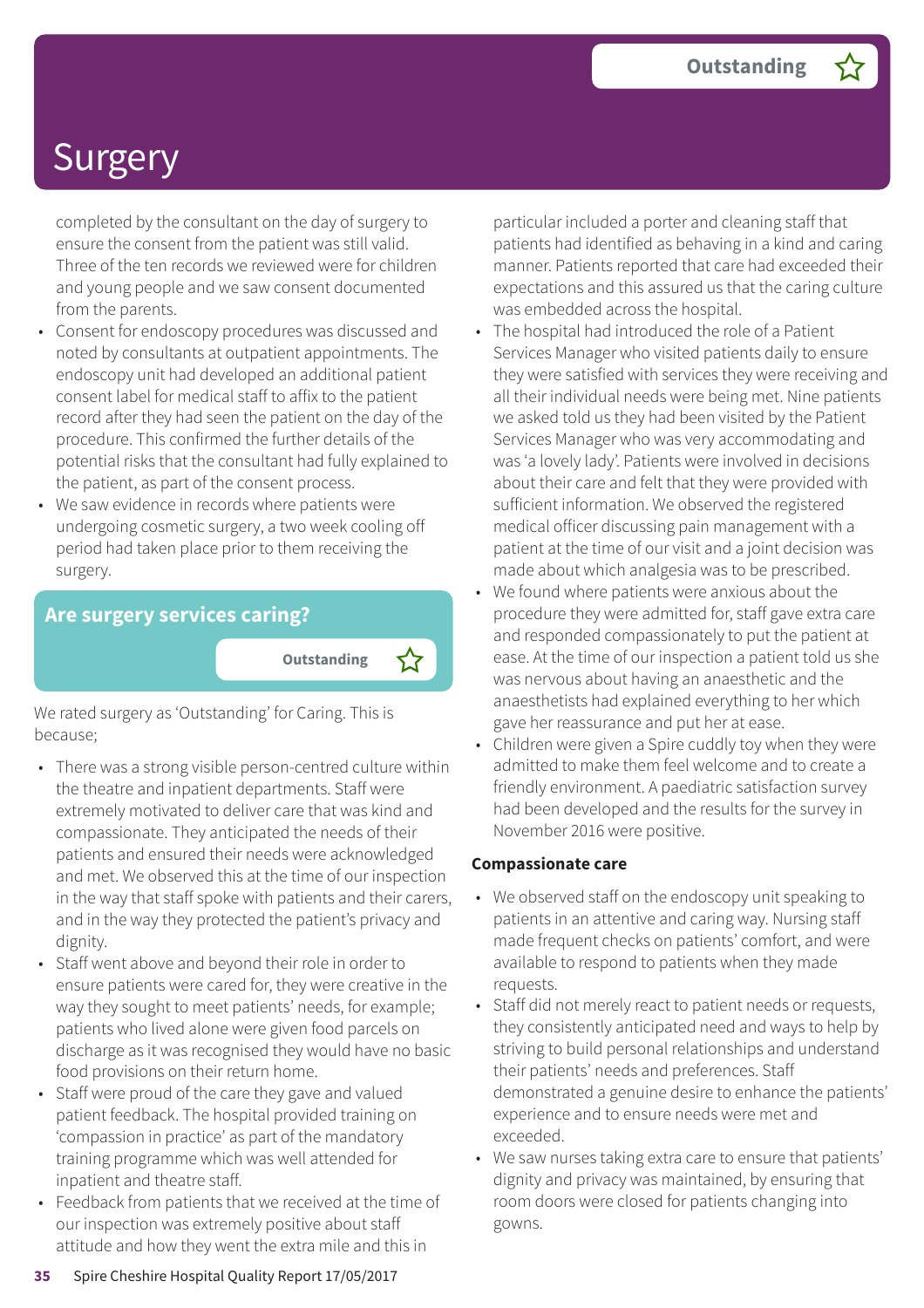- A patient told us that the staff always knocked on the door before entering their room and we observed this at the time of our inspection.
- Patients said that all staff were pleasant and they helped to make them feel relaxed, and theatre staff made them feel looked after.
- We spoke with ten patients that were on the ward at the time of our inspection and asked them what was the best thing about their care. All responses were positive and patients told us 'everyone takes time to know about you, that's nice', 'staff are excellent and this makes all the difference, even the porter that brought me back from theatre just popped his head in to see how I am', 'staff are kind and caring', 'confidence in staff, they know what they are doing, are experienced, and the food is fantastic'.
- One patient told us that she had been very touched by the kindness and consideration of a 'cleaning lady', she said she had been feeling a little unwell when the 'cleaning lady' came into her room, she asked how she was and expressed concern that the patient did not look so well and went to get a nurse to ensure she was attended to and comfortable.
- We asked ten patients what could be done to make their experience better. There were eight patients that said they had no issues to raise and were satisfied with everything. We received two comments, one was in relation to poor Wi-Fi connection, and the other was no shelf in a cupboard and everything was placed low down and they were not supposed to bend.
- The hospital had a Patient Services Manager who visited every patient on the ward during their stay to check they were satisfied with everything or if they needed any additional support for example a special diet or equipment. Nine patients we asked told us they had been visited by the Patient Services Manager who was very accommodating was 'a lovely lady' and the one person that had not met her had not been back from theatre long. One patient told us that she had picked the wrong choice on the menu and the Patient Services Manager arranged for her to have a sandwich straight away.
- Friends and Family test results for the period August 2015 to August 2016 identified that for 11 months 98-100% (with one month recorded as 96%) of patients

would recommend the services they received at the hospital to friends and family if they required the same service. The average for all Spire Hospitals for the period was 98%.

- A patient satisfaction survey was completed across all Spire Hospitals to enable hospitals to benchmark the feedback they received from patients and their carers. For the period August 2015 to August 2016 positive feedback for consultants, nurses and theatre staff consistently met or exceeded all Spire hospitals responses of 98%. The care and attention from nurses exceeded all Spire hospitals responses of 98% for the whole 12 month period.
- Compassion in Practice' training was included as part of the hospitals mandatory training. At October 2016, 100% of ward staff and 96.9% of theatre staff had completed the training which was already better than the provider's end of year target of 95%.

#### **Understanding and involvement of patients and those close to them**

- Patients reported that they had all been provided with clear information about their treatment and care by the consultant and nursing staff, with opportunity available to ask further questions for clarification. Patients felt that they had been fully supported in making decisions regarding their treatment and that they had all that they needed to know for this.
- Patients' relatives were happy with the level of attention they received whilst in the waiting area of the endoscopy unit.
- At the time of our inspection we observed a registered medical officer (RMO) entering a patients room to discuss pain control with the patient. The patient disclosed issues relating to her tolerance and effectiveness of medication, the RMO listened and respectfully took into account the patients views and experience and was fully involved in the conversation and a joint decision on medication was formulated. This was typical of the accounts patients' relayed to us during our inspection. They expressed their satisfaction which was not only to do with the outcome but more in the way they were consulted, involved and empowered by staff.
- The patient satisfaction survey for August 2015 to August 2016 audited if patients and those close to them felt involved in their care. For nine months during this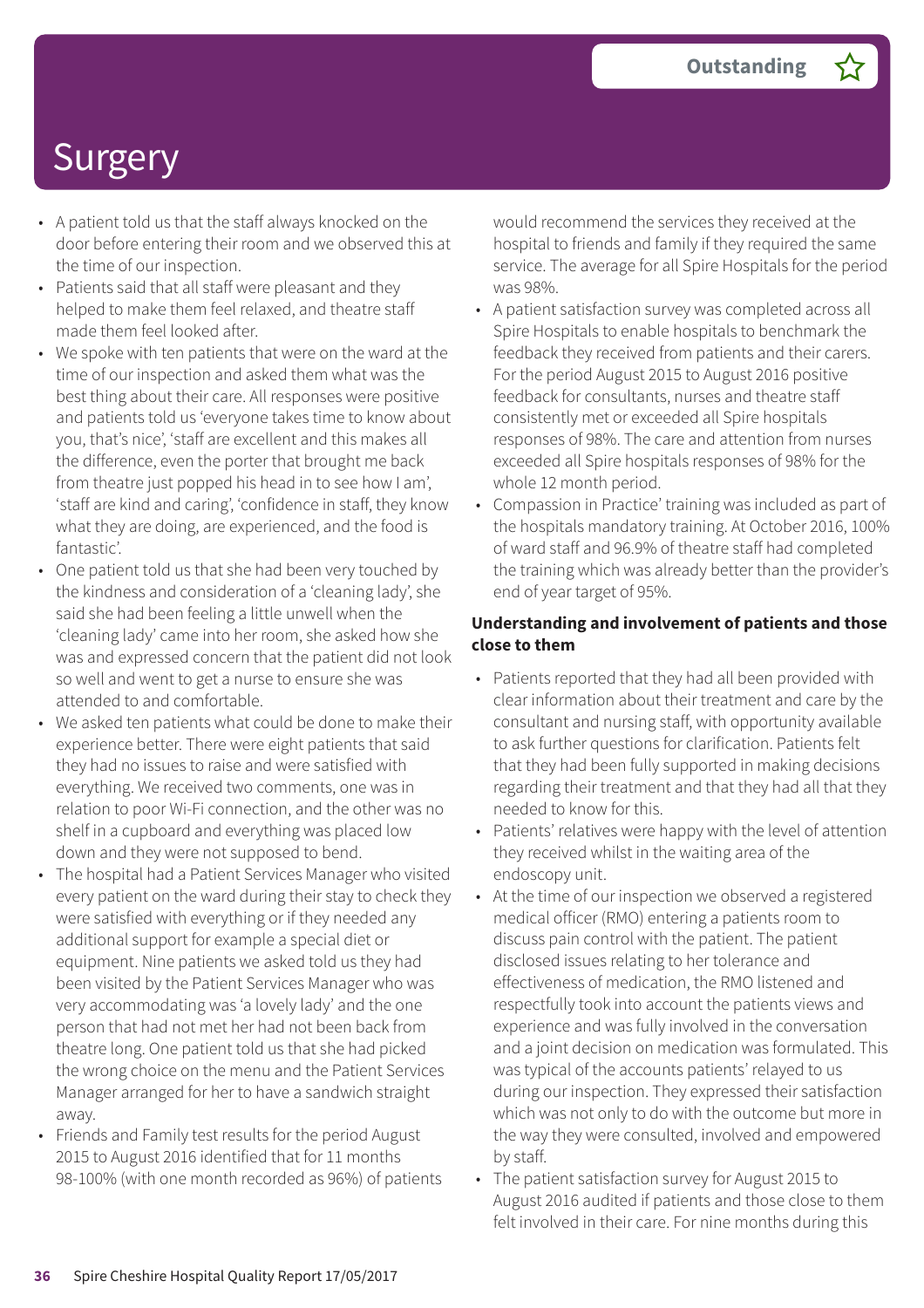period the hospital had responses of 91-95% which was the same and better than the responses for all Spire Hospitals which averaged 91%. The responses for three months ranged from 89-90%.

- The paediatric patient survey completed in November 2016 which included seven patients all stated they knew what was going to happen to them whilst at the hospital.
- The hospital hosted free information evenings for prospective patients in order to provide them with knowledge and understanding of what they can expect from the patient journey at Spire Cheshire. These were well attended and advertised on the Hospital's social media platforms.

#### **Emotional support**

- We observed patients on the ward, in the anaesthetic room and in recovery being reassured by staff that were empathetic when patients were nervous or anxious. A patient told us that they had been very nervous about having an anaesthetic, the nurses on the ward had responded to this and had informed staff in the theatres. The patient told us 'staff were first class in the anaesthetic room' and the anaesthetist had been to the ward after the patient returned to see that they were settled.
- Nursing staff told us that one patient who had been quite anxious on the day of the endoscopy procedure had asked if her husband could accompany her in her private room. Nursing staff were flexible to allow for this as otherwise it may have meant the patient cancelling her appointment. Staff took extra care to ensure that the particular patient was reassured and felt as prepared as they could be for undergoing the procedure.
- The hospital employed a clinical nurse specialist that supported patients undergoing cosmetic surgery. The nurse took time to discuss and explore patients' feelings and concerns in particular patients that were undergoing breast reconstruction following treatment for breast cancer.

### **Are surgery services responsive?**

We rated surgery as 'Outstanding' for responsive. This was because;

- The services were flexible and tailored to meet individual needs and preferences of patients. Staff had adopted a flexible approach to working during times of high demand, with staff working together with a strong team ethos.
- In the past, some endoscopy patients reported that they found their experience stressful and uncomfortable as they were treated in the operating theatres environment. This often resulted in delays by operations running over and staff recognised the environment was not ideal for this service. In response to and using this feedback, the hospital sourced funding, designed and built a new state of the art endoscopy suite. This resulted in better access to surgical facilities for surgical patients and provided a pleasant and appropriate environment for those requiring endoscopy procedures.
- Theatre services were available to patients seven days a week which was a response to local demand. Theatre lists were planned around patient's needs, for example, patients with dementia or a learning disability could be placed on the beginning of the theatre list to reduce the amount of time they needed to spend at the hospital thus reducing any anxiety.
- The hospital had consistently achieved 91-100% for patients being seen within 18 weeks of referral for the 12 month period from July 2015 to July 2016.
- Discharge planning took place at the pre-operative assessment to ensure there were no delays in meeting patient's complex needs.
- The hospital had systems in place to learn and share information in relation to complaints and actively tried to identify complaints at service level with daily contact to patients from the Patient Services Manager.
- Patients rated the overall admission procedure, including promptness and efficiency as a positive experience and were rated as the same or better than all Spire Hospital responses of 94% for 11 of the 12 months reviewed.
- When patients surgery was cancelled on the day it was planned, patients were rebooked within 28 days. There had been 62 cancellations for the period July 2015 to June 2016. There were 41 cancellations due to clinical reasons which were predominately due to the patient being unfit or unwell on the day. Ten patients choose not to proceed with surgery and the remainder were rebooked within 28 days.
- The service booked complex surgery that was expected to take several hours on a weekend day to prevent any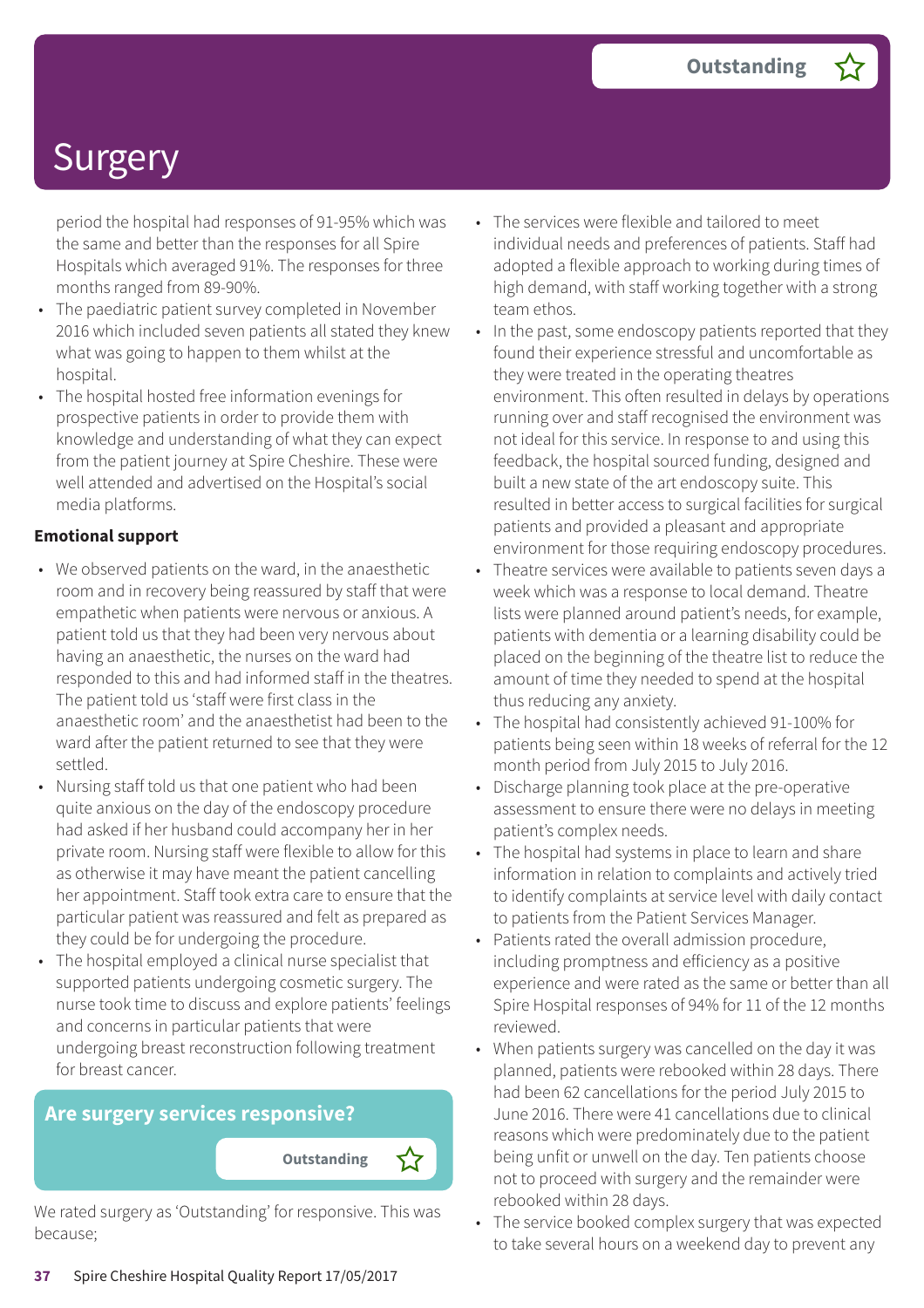disruption to theatre lists in the week should the surgery take longer than expected. The required support services for example imaging, and biochemistry were available to access should they be required.

• Take home medications were available to the patient on average within 45 minutes of being prescribed which enabled patients requiring take home medication to be discharged without delay.

#### **Service planning and delivery to meet the needs of local people**

- The hospital had recently built a new endoscopy suite. The hospitals vision was that this would enhance the current service and further their ability to provide a comprehensive quality range of services to their patients. The new endoscopy suite had nine individual "pods" or patient rooms, each room had its own door, rather than a curtained bay. Each room had a height adjustable couch, a locker, an adjustable tray, and an emergency call bell. The hospital planned to increase the episodes of care offered for endoscopy services.
- The inpatient and theatre services operated a staff shift pattern however, during busy times staff worked together as a team and this could involve working beyond their shift.
- A registered children's nurse told us that if she had been rostered to work a day shift but a child was coming in later in the afternoon, and would need overnight care, she would change her shift the same day to cover a night shift. Staff told us they were able to take time back by finishing shifts early at less busy times, or they could be paid overtime for the additional hours.
- Theatres were operational at weekends to enable people who work during the week access without needing to take time away from work.
- The hospital worked closely with the clinical commissioning groups to improve services to patients.
- The hospital worked closely with commissioners of care to respond to the needs of the local community.
- The hospital had a number of specialist nurses in place to support the provision of individualised patient care.

#### **Access and flow**

• There were 7,566 inpatient and day case episodes of care for the period July 2015 to June 2016 of which 43% were NHS funded.

- Weekly hospital planning meetings were held and attended by multidisciplinary staff and were aimed at reconciling patient admission times, theatre scheduling, safe staffing, and diagnostic and specialist care support.
- A patient survey performed for 12 months from August 2015 to August 2016 identified that patients rated the overall admission procedure, including promptness and efficiency as a positive experience and was rated as the same or better than all Spire Hospital responses of 94% apart from one month where a rating of 90% was achieved in March 2016.
- Comprehensive pre-operative assessment of patients identified any patient individual clinical and social needs, with planning to meet those needs beginning prior to the patient being admitted to ensure all care was in place to meet the patients' requirements which included preparation for safe discharge home.
- The hospital had admission criteria and if patients did not meet the criteria and it was deemed unsafe for them to receive care at the hospital, they were referred to a local NHS acute hospital to provide their care. The consultant was responsible for patients in their care and made the decision to treat or refer.
- Above 90% of patients were admitted for treatment within 18 weeks of referral in the reporting period July 2015 to June 2016. The hospital had exceeded this standard for the whole 12 month period achieving a range of 91-100%.
- When patients arrived for their surgery, they reported to reception and were taken by staff to the inpatient ward. Here patients were prepared for their procedure, taken to theatre, remained in the recovery area in theatre until they met the criteria to be sent back to the ward. They were later discharged from the ward or remained on the ward in a private room overnight, depending on the procedure they had undergone.
- A paediatric patient survey of seven patients completed in November 2016 identified that all patients and/or their carers thought they were seen quickly.
- If patients required a return to surgery, or unplanned surgery, the theatre team were available on call out of hours. There were ten cases of unplanned return to theatre from July 2015 to June 2016 which was minimal compared to the number of theatre attendances for the same period.
- Of the 7,566 procedures carried out between July 2015 and June 2016, the hospital reported 62 cancellations on the planned day of surgery. 21 of these were due to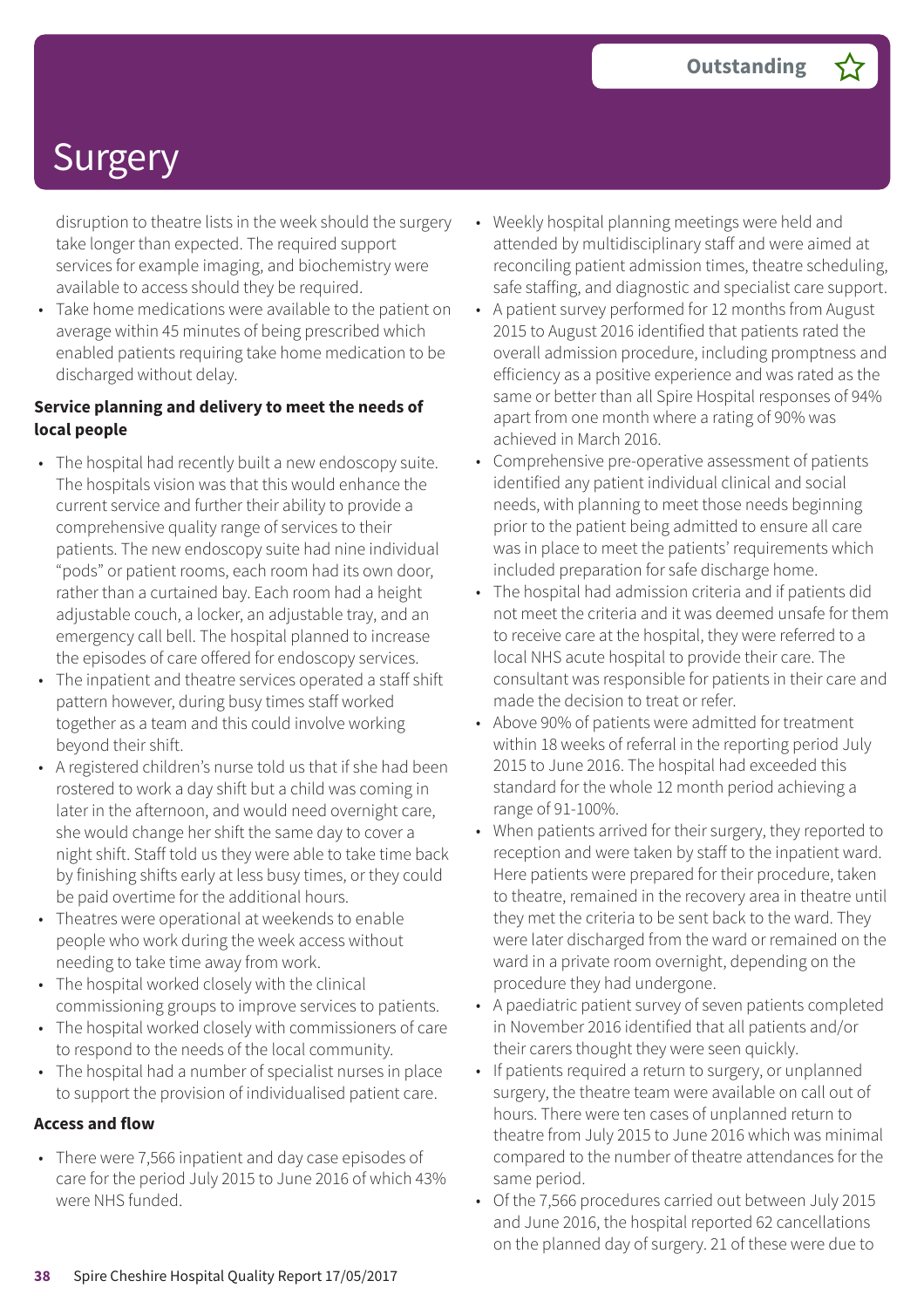non-clinical reasons such as failure of equipment and staff not being available. The remaining 41 were due to clinical reasons, which were predominately due to the patient being unfit or unwell on the day. 10 of these patients chose not to proceed with their surgery, the remainder were rebooked within 28 days.

- When patients were discharged, information was sent to the patients GP and referrals to other required services were made. The patient was given a contact number to the ward should they have any concerns and require advice.
- Spinal surgery and complex surgery which was expected to last for several hours were scheduled for the weekend and if a complex case was booked it would be the only case on the theatre list. This was to ensure that other patients were not waiting long periods for their surgery should the surgery take longer than expected. If surgery lists were delayed during the week, patients were kept informed.
- The pharmacy used a visible electronic system to reduce delays in providing take home medication for patients who were ready for discharge. This allows the pharmacy staff and ward staff a visual display of how long the process from prescribing take home medication to actually dispensing it from pharmacy to the ward. The pharmacy provided approximately 250 to 350 take home prescriptions a month. The electronic system provided data to audit wait times, for the period April 2016 to June 2016 the average time from prescribing to dispensing was less than 45 minutes.

#### **Meeting people's individual needs**

- Access to interpreting services could be arranged by telephone or face to face for those patients who did not speak English. Staff were aware of the service and reported no delays with access.
- Arrangements were in place to commence discharge planning at the pre-operative assessment for patients with complex needs. Staff gave examples of working with social services and district nurses. If patients were known to community services these were contacted to share information to support the patient whilst in the hospital and to ensure the services were prepared for any additional needs of the patient following discharge.
- There was no dedicated prayer room for patients however; managers advised us that they would make a private room available should a patient or their relatives require it however, they had few requests for this service.
- Equipment such as theatre trolleys could accommodate bariatric patients.
- An information booklet was given to patients about their stay at the hospital prior to coming into hospital.
- Patients with dementia or a learning disability were placed first on the theatre list where possible, and their carer was allowed to accompany them to the anaesthetic room and could meet them after theatre in the recovery room. The same arrangements were in place for children and young people if required.
- There was a nominated lead on the ward for dementia who was a point of contact for other staff if they were nursing a patient with dementia. The lead also ensured the environment was adapted where needed for example placing picture cards on the door to the bathroom and ensured assistance was available at meal times.
- NHS patients used the NHS referral system for a date and time of surgery however, self-funded patients were able to choose a date and time that they wanted to attend.
- There was a lift available to the first floor where the ward and day-care unit were. The areas we observed were able to be accessed by a wheelchair. Staff told us that if a patient had mobility problems and required more space they would be aware of this prior to admission, and they would remove a bed from one of the double bedded rooms to allow more space for moving and handling the patient.
- One patient told us that they lived several hours away from the hospital and travelling there was difficult. The hospital arranged for the patient to have their three necessary appointments on the same day to reduce the burden of travelling.
- A nurse on the ward told us about a housebound patient that had been discharged who required some additional medication. A nurse from the ward delivered the medication to the patient's home after she had finished her shift.
- Spire Cheshire had dedicated staff with skills and interests in the management of patients with mobility and cognitive issues due to a disability.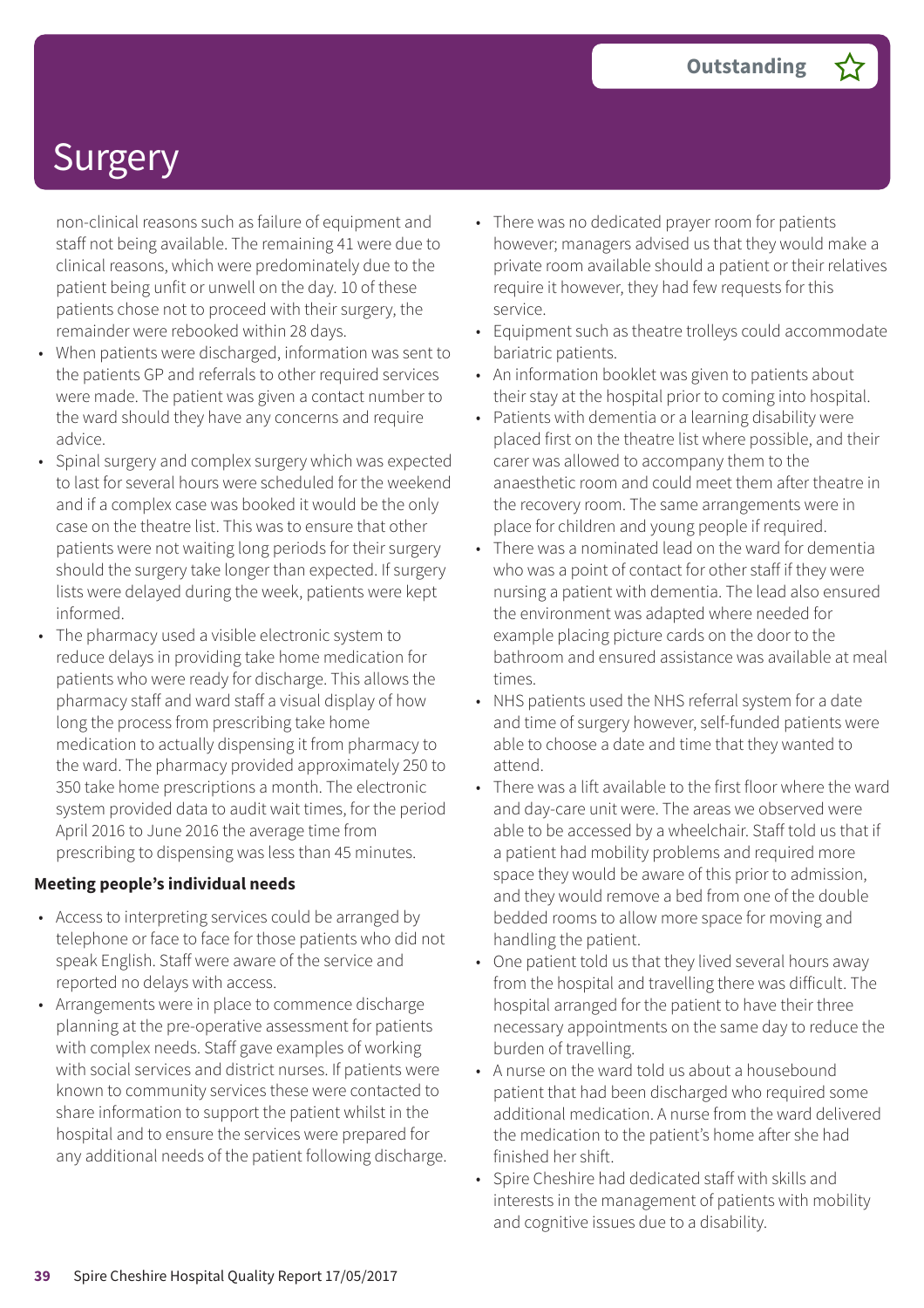#### **Learning from complaints and concerns**

- The organisation actively sought the views of patients and provided several ways in which their views could be captured. These were online, in person, by letter and by telephone and how to complaint and provide feedback was promoted around the hospital on posters and leaflets.
- Patients were given an information booklet in advance of treatment which contained information how to make a complaint. A " Please Talk to Us" leaflet was also available to advise patients how to register their concerns.
- What happened following feedback was also promoted and displayed on information boards, posters and leaflets around the hospital through the initiative 'you said we did'.
- Staff we spoke with knew how to support patients to make a complaint.
- Details of complaints were discussed with staff in monthly team meetings and briefings.
- There were four complaints in relation to inpatients received for the period January 2016 to June 2016. Complaints had been received by telephone calls and in writing and three related to the cost of the service. We saw that the hospital had reviewed the complaints and sent the patients a written response.
- The hospital wards were proactive in seeking out potential complaints and had introduced the role of the Patient Services Manager who visited patients on the ward daily to ensure they were satisfied with services they were receiving. They took patient dissatisfaction very seriously, they would involve the patient services manager to see if they could resolve any dissatisfaction straight away.
- Complaint trends were identified and shared at monthly meetings with a focus on one complaint each month to discuss in depth with the team, looking at it objectively and from the position of the patient (complainant) and identifying areas for improvement. If changes or processes were identified, these were agreed and implemented by the relevant heads of departments.

### **Are surgery services well-led?**



We rated surgery as 'Good' for Well-led. This is because;

- The hospital had a clear vision and set of values which staff were engaged with at the time of our inspection.
- Quality and risk were the focus of senior management team meetings, and meetings at all levels in the hospital.
- Staff told us that managers, and clinical leads, which included the matron and the hospital director, were visible and approachable.
- Clinical governance meetings took place quarterly to discuss risks, incidents and key issues and quality and performance were monitored through the clinical scorecard and Key Performance Indicators.
- Quality and improvement received great focus and these were interwoven through various clinical governance and quality and safety committees where surgery services were represented and involved in initiatives and learning.
- Staff felt supported by their local managers and staff recognised that the Matron had made a significant and positive impact on supporting staff and leading the service since being appointed earlier in the year. We observed good team working in all the departments we visited. Clinical leaders told us they were proud of the teams they worked in.
- We observed good team working in both the theatre and ward setting. Staff had been empowered following allocation of lead roles within their departments, which engaged staff in the focus of continuous learning and improvement.
- The views of patients were actively sought within theatres and inpatients using the NHS Friends and Family Test and Spire patient satisfaction surveys.
- A patient engagement forum had been launched to obtain feedback from past patients to improve the patient journey for future service users.
- The hospital had recently built a new endoscopy suite to enhance these services for patients. Positive feedback had been received following the hospital's inspection for Joint Advisory Group Accreditation for endoscopy services.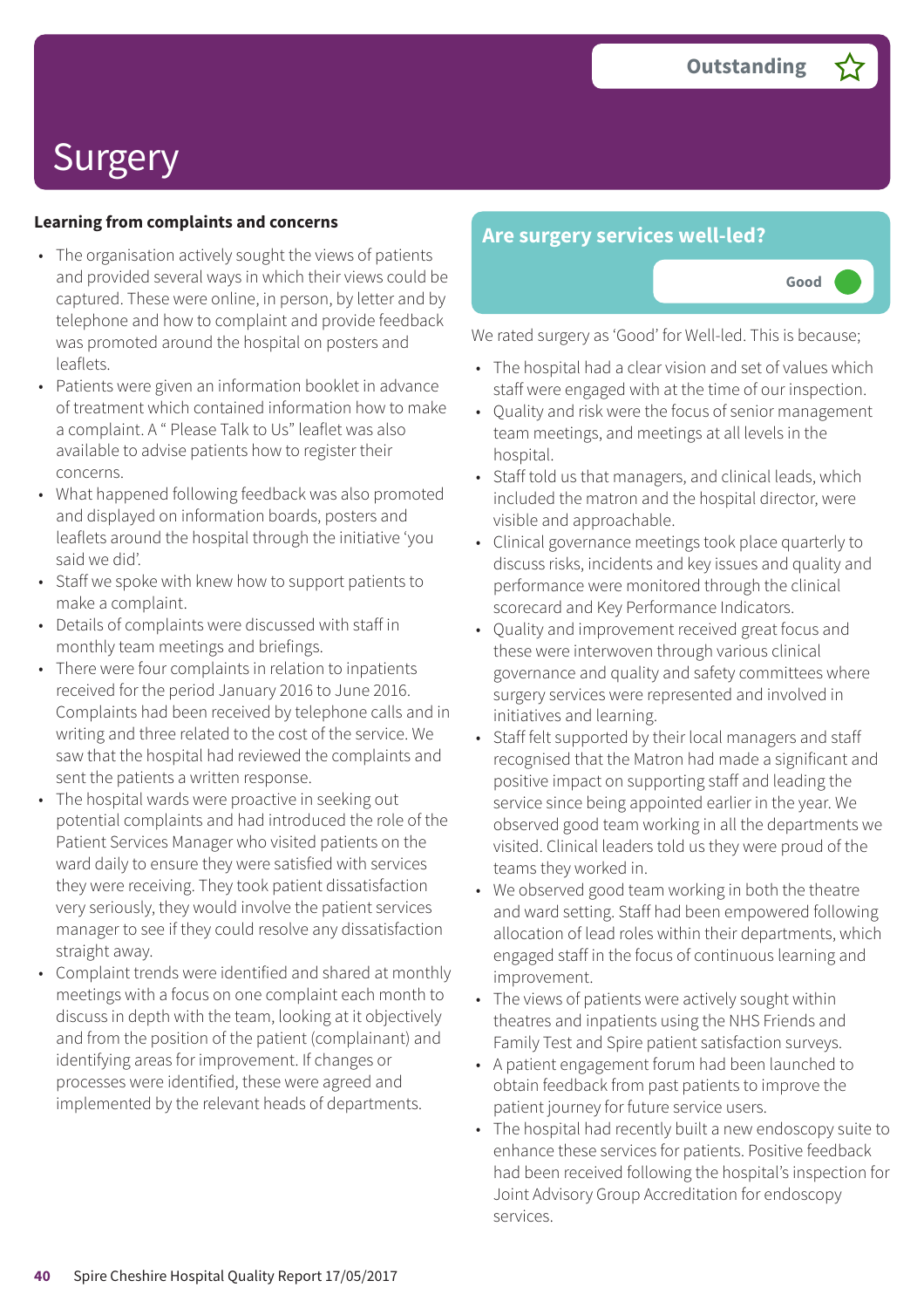#### **Vision and strategy for this this core service**

- The vision and strategy was formulated through engagement and collaboration of staff. The senior management team secured representation from every staff group who solicited contributions and ideas from all staff. These representatives fed these ideas back in order to create the hospital and the surgery core service plan for the forthcoming year. Heads of departments and representatives totalling 36 in number attended the hospital's 'away day' in order to reflect on the previous year's performance and formulate an individualised and challenging strategy for the future. This practice produced a hospital and service strategy borne from the staff themselves, who were invested in and passionate about the future.
- The hospital's core values revolved around delivering high quality clinical care, backed by a customer focused service model aimed at protecting the hospitals customer base, increasing their share of the market and an increased focus to widen their service area in the community.
- The vision of Spire Cheshire was 'To be recognised as a world class healthcare business'.
- Staff were aware of the hospitals' values of delivering high quality clinical care supported by a customer focused service model and felt connected to the wider Spire network through management feedback and the sharing of information and benchmarking areas of good practice.
- The hospital values were reviewed as part of the staff appraisal process
- At the time of our inspection the theatre department were preparing for the newly purpose built endoscopy suite to become Joint Advisory Group (JAG) accredited. The unit was assessed for this accreditation on the day of our unannounced inspection and received positive report feedback from this assessment. The feedback particularly reflected the strength or leadership and team working in this area of service provision.

#### **Governance, risk management and quality measurement**

• The hospital held a range of meetings where governance issues were addressed which included: Medical Advisory Committee (MAC), Hospitals Management Team (HMT), Paediatric Steering Committee, and weekly hospital planning meetings.

- We reviewed minutes from the MAC meeting and found practice privileges compliance and quality assurance as standard agenda items. We reviewed the HMT meeting minutes for June, July, August 2016 and items included a directorate update, complaints review, business development, regulatory issues, and outcome of any root cause analysis investigations. Terms of reference were available for these meetings.
- The hospital held weekly planning meetings which reviewed the admission schedule, on-call rota, and any items for escalation to ensure safe staffing levels were in place.
- We saw that quality measures of procedures were reported, for example to the National Joint Registry. Monitoring against best practice standards was audited and outcomes were benchmarked across all Spire hospitals. The hospital used a clinical scorecard and key performance indicators to consistently monitor and review quality measures.
- There were service level agreements in place with NHS acute hospitals which included the transfer of children or adults should they require acute care.
- We reviewed data that the hospital provided that confirmed that incidents, risks, and complaints were logged and a system of governance was in place to monitor, and review actions to mitigate risks. The hospital held a hospital risk register and we observed a departmental risk register in the theatre department.
- There was a paediatric steering group that had recently been established where issues in relation to paediatrics were discussed and resolved including safety and quality of children's services and service level agreements.

#### **Leadership / culture of service related to this core service**

- Staff we asked at the time of our inspection told us that managers, clinical leads, the matron and the hospital director were visible and approachable. Senior management were reported to have "an open door policy" for all staff. Staff recognised that the Matron, who had been appointed earlier in the year, had already made a positive impact on supporting and leading the staff to make improvements to services.
- Staff we asked told us they would feel comfortable to raise any concerns and were confident that they would be considered and action taken if required. Staff were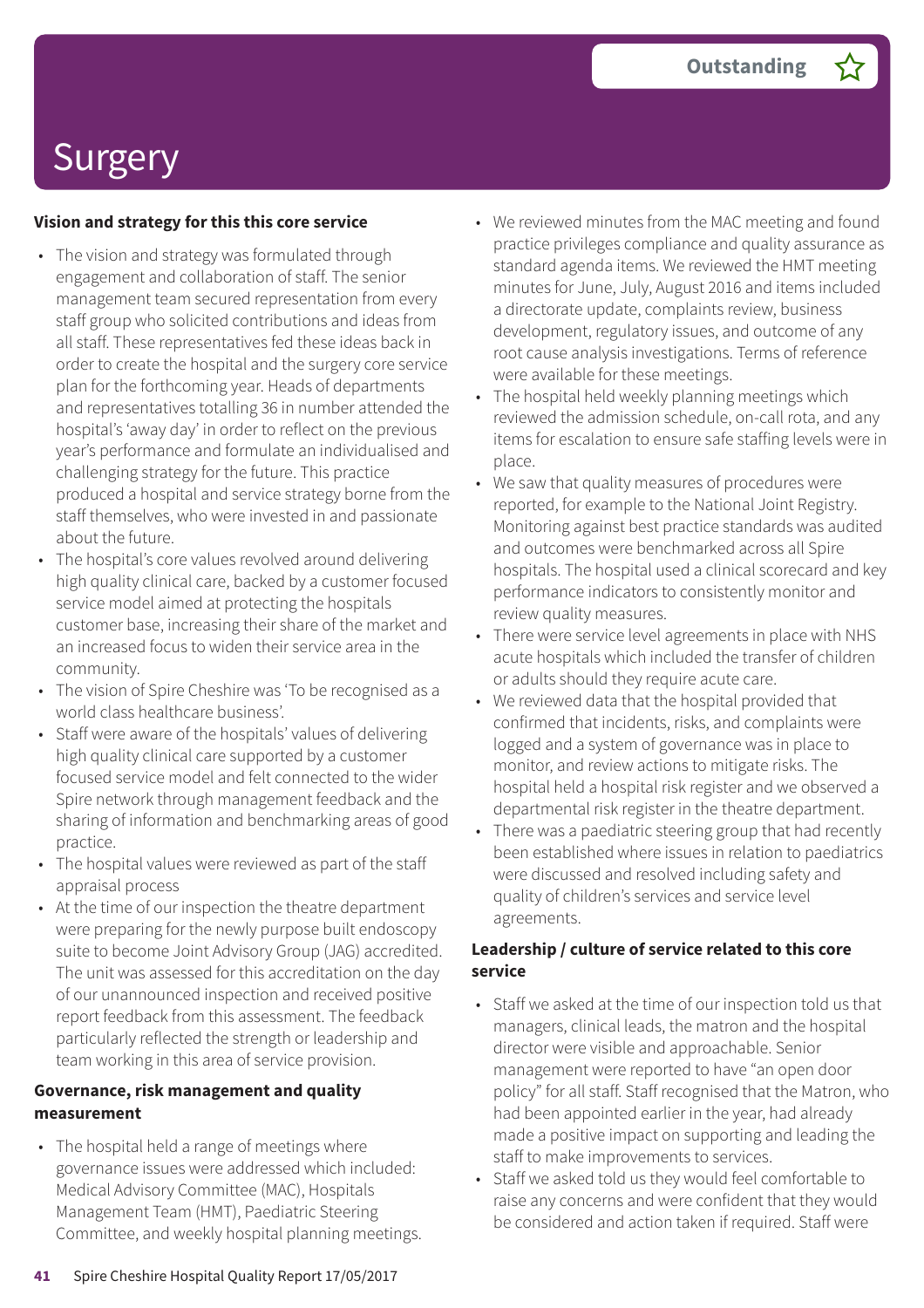positive about the new hospital matron that had been appointed earlier in the year and that the changes and ideas the matron had brought to the hospital were positive.

- Monthly meetings took place on the ward and theatre departments, and both had daily huddles and handovers where staff could discuss clinical concerns.
- We observed good team working in both the theatre and ward setting. Staff had been empowered following allocation of specific role leads in their department for example there was a training lead in theatre that was responsible for coordinating training to maintain a highly skilled team.
- Managers told us there were good working partnerships with consultants which fostered a seamless service for patients.
- Staff told us that poor performance was dealt with by the development of improvement plans and managed through the Enabling Excellence process.
- Staff told us managers regularly thanked them for their work and rewards were given to acknowledge good work. Staff felt really passionate about the new endoscopy unit and was visibly proud of their achievement in this development.
- Clinical leaders told us they were proud of the teams they worked in and knew they did a good job because of the feedback they received from patients.
- There was no sickness recorded for theatre nurses from July 2015 to June 2016 apart from February 2016.

#### **Public and staff engagement**

- The hospital used various means of engaging with patients and their families. These included surveys, such as the 'Friends and Family Test', and Spire Hospital Group surveys which included a survey to gain feedback from children and young people.
- A patient engagement forum had been launched to obtain feedback from past patients to improve the patient journey for future service users. The hospital enlisted individuals who had made complaints to join the group in order to provide insight and cast a critical eye on their services. They used this to identify areas of improvement and make changes based on the experiences of patients.
- The hospital proactively used social media platforms to capture feedback from previous patients, acting upon

information received to improve the patient experience. They also used these methods to engage with communities to deliver health messages and provide information about services and events.

- The hospital engaged with the local Healthwatch who performed a site visit during our inspection. Healthwatch is an independent consumer champion that represents the views of the public in health and social care.
- There was a corporate annual staff survey to gain feedback from staff. We observed the survey results for the survey completed September 2015 to October 2015. The response rate was 86%. The total index scores for senior leadership was 55% and for working together was 52% which were lower than the Spire hospitals average. We observed the action plan following the survey with all actions completed. We saw that one action had included involving staff with decision making which was reflected in the staff engagement in developing the new endoscopy suite. The negative results identified in the survey did not reflect what staff told us at the time of the inspection: however, staff did tell us that the new matron who was employed after the survey had taken place had made a positive impact to the hospital.
- The hospital celebrated high performing staff and innovation through the provider's staff recognition scheme, 'Inspiring People'. Members of staff nominated other members of staff they felt worthy of recognition and these were celebrated by the hospital.
- Consultant engagement results in 2016 showed that 100% of consultants felt the hospital were easy to do business with when compared to other providers. This was the best result in the Spire Group for 2016 and a 8.5% improvement on the previous year's results
- The hospital held a hand hygiene event one evening in the summer which was attended by 86 delegates made up of members of staff and members of the public. This imparted information regarding the importance of hand hygiene not only in the hospital but also in the community setting. Members of the public were asked to observe if their consultants and clinical staff washed their hands and this information was fed back to produce a report and develop action plans where necessary.
- Staff had been consulted and involved in the design and development process for the new endoscopy suite. They had provided feedback for placement of equipment such as plugs and suction apparatus. Theatre staff had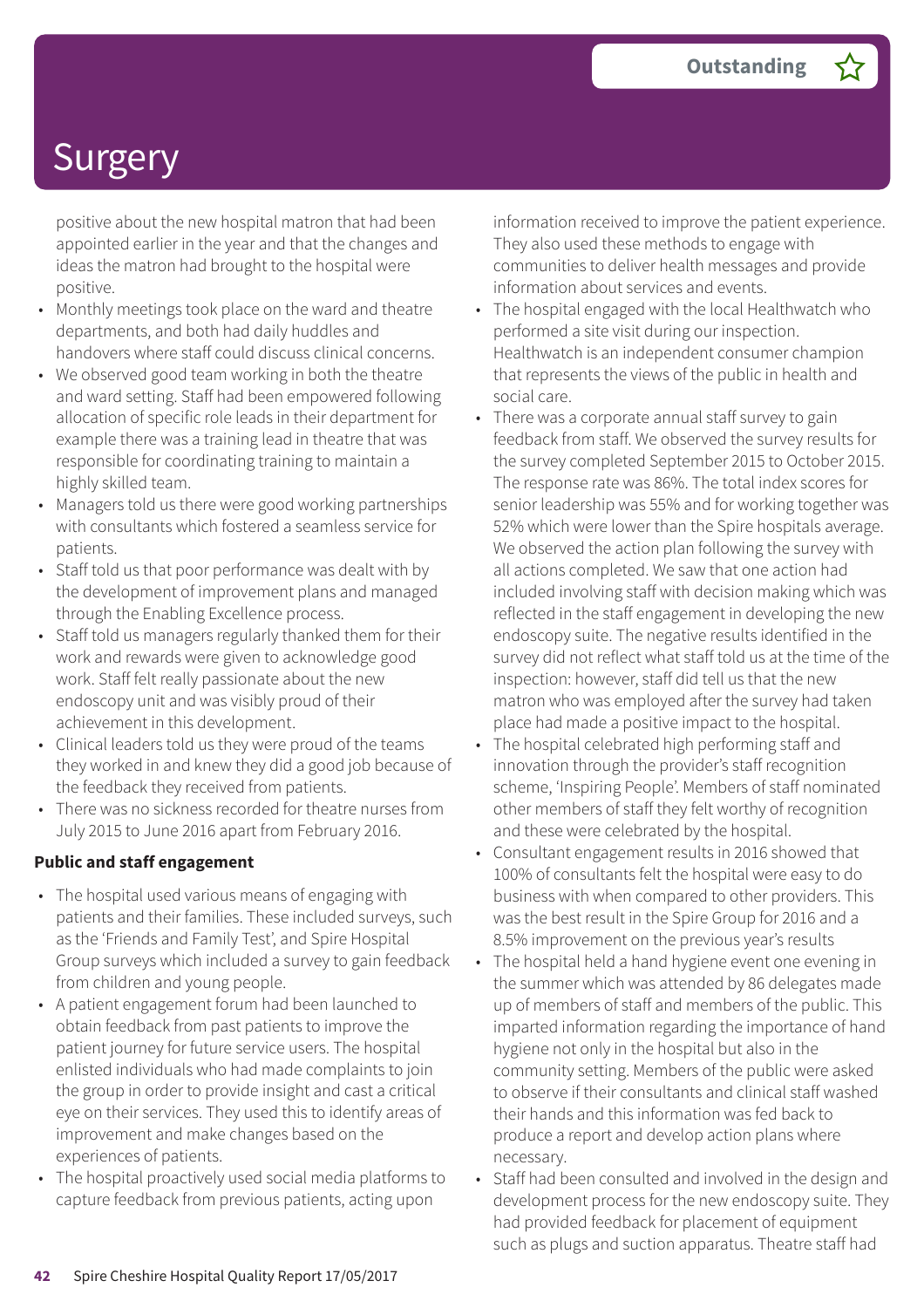visited other endoscopy units, including services in Wales and the North East who had already achieved JAG accreditation, to observe and share best practice. Staff felt really passionate about the unit and were visibly proud of their achievement in this development.

• In response to Consultant feedback through the Endoscopy Users Group, the hospital had secured funding for 17 new endoscopes to further enhance standards of care and services for patients.

#### **Innovation, improvement and sustainability**

• The hospital had recently built a new endoscopy unit to enhance and increase endoscopy services to patients. The service completed its assessment to become Joint Advisory Group (JAG) accredited at the same time of the unannounced inspection. The JAG Accreditation Scheme is a patient centred and workforce focused

scheme based on the principle of independent assessment against recognised standards. The JAG inspection team report reflected "the new unit is well positioned to take on more endoscopy work should it wish to do so" and, "the new unit has been a significant catalyst for other change".

• The hospital delivered a regular free GP education programme. GP's were invited to attend education sessions run by specialist consultants with an aim to working with them more holistically to improve patient outcomes. The hospital also worked closely with the CCG and a GP representative advisor to ensure that any programs of education met with the needs of local GPs with the underpinning objective of retaining patients at primary care, up-skilling GP's and avoiding hospital admissions to secondary care, in turn supporting the local health care economy.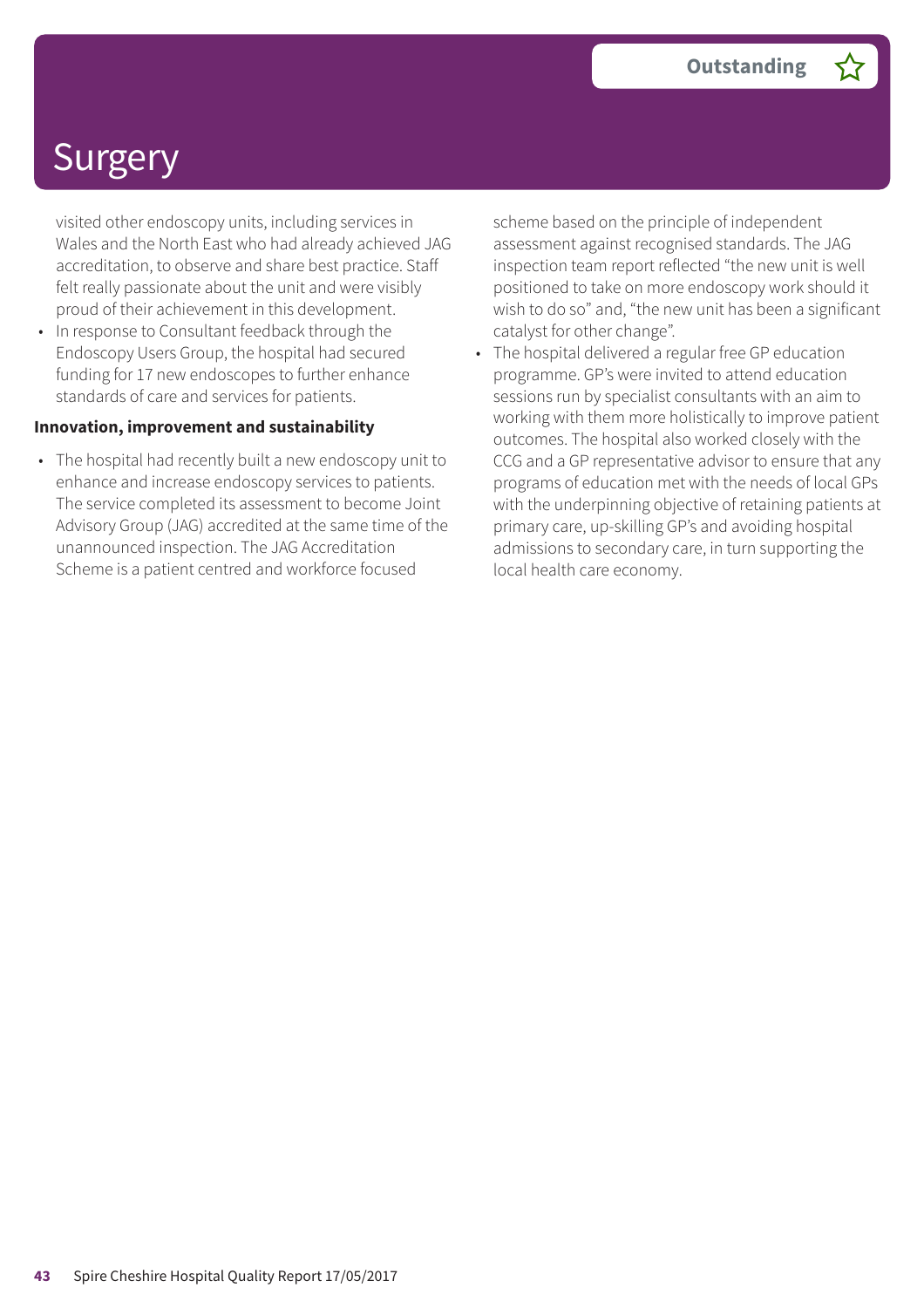| Safe             | Good                            |  |
|------------------|---------------------------------|--|
| <b>Effective</b> | Not sufficient evidence to rate |  |
| Caring           | Good                            |  |
| Responsive       | Outstanding                     |  |
| <b>Well-led</b>  | <b>Outstanding</b>              |  |

### **Are outpatients and diagnostic imaging services safe?**

We rated outpatients and diagnostic imaging as 'Good' for safe. This was because;

**Good –––**

- Of the 20 clinical incidents and two non-clinical incidents within outpatients and diagnostic imaging between July 2015 to June 2016 all were classed as low or no harm. Staff were aware of how to report incidents and reported receiving feedback. All of the clinical areas we visited were visibly clean and tidy and completed cleaning checklists were observed.
- Policies and procedures for the prevention and control of infection were in place and staff adhered to "bare below the elbow" guidelines. Hand gel was readily available in all clinical areas and we observed staff using it.
- Maintenance contracts were in place to ensure specialist equipment was serviced regularly and faults repaired and we saw evidence of quality assurance for diagnostic equipment.
- Personal protective equipment such as aprons and gloves were in place and available for staff to use and occupational exposure to radiation was monitored.
- All medicines and contrast in outpatients and diagnostic imaging were consistently checked, found to be in date and stored securely in locked cupboards or refrigerators as appropriate.
- Safeguarding policies and procedures were in place across the hospital network. Staff were aware of their roles and responsibilities and knew how to raise matters of concern appropriately.
- Outpatients and diagnostic imaging staff met the hospital target for compliance with mandatory training.
- Staff were able to describe the procedure if a patient became unwell in their department.
- A risk assessment was completed for children attending for minor procedures in the outpatients department and a paediatric nurse was onsite during the clinic.
- Outpatients and diagnostic imaging staff met the hospital target for compliance with mandatory training.

#### However,

- Toys used for paediatric outpatient clinics were stored in a locked cupboard in a patient changing room that contained a toilet.
- Not all medical records in the outpatient department had all entries that were timed, had clear designation of staff or completed patient alert sheets.

#### **Incidents**

- Incidents were reported using an electronic reporting system. Not all staff had access to the online system however an adverse event /near miss report form could be completed and this was recorded on the electronic system with management support. Senior members of staff with appropriate access and training were available to ensure this was completed in a timely manner.
- Staff were aware of how to report incidents and reported receiving feedback.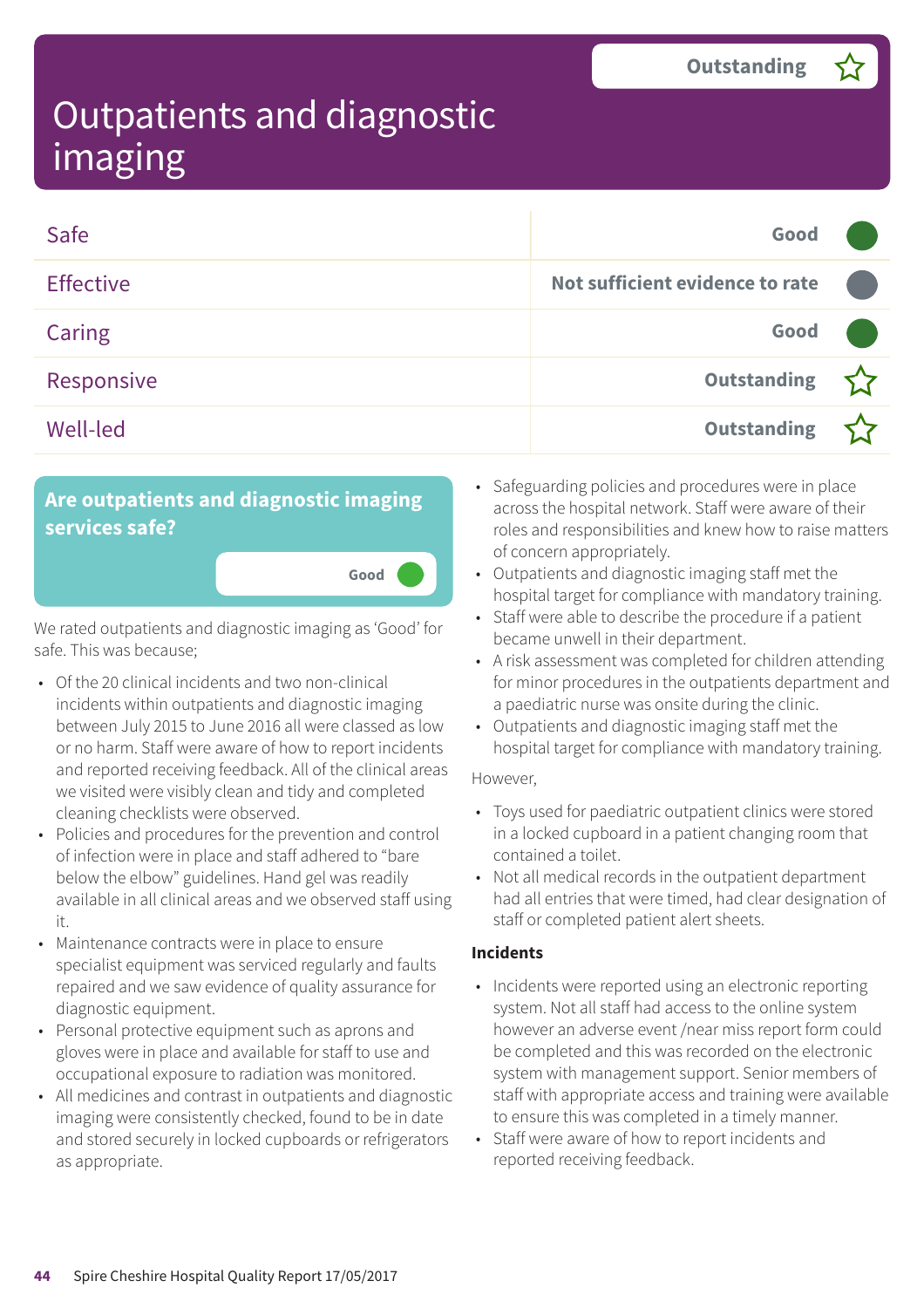- No serious incidents were reported between July 2015 to June 2016 within outpatients and diagnostic imaging. There were 20 clinical and two non-clinical incidents in this time period all of which were classed as low or no harm.
- No radiation incidents were recorded between July 2015 and the time of our inspection however, a radiation incident occurred during the onsite inspection. This was reported internally and externally as required and investigated using a root cause analysis approach. Action was identified and completed and evidence of duty of candour was noted.
- The hospital used a pause and check process which aimed to ensure that the right person got the right x-ray on the right part of the body.
- Incidents were discussed at monthly team meetings within the physiotherapy and diagnostic imaging departments. Staff in the outpatients department had not held a team meeting since March 2016, however we observed daily communication briefings where information relating to incidents was shared.
- Feedback regarding incidents from across the Spire network was observed on the notice board in the outpatient manager's office and staff gave examples of changes in practice as a result of previous incidents. This included the process for dealing with specimens in colposcopy clinic.
- Staff were aware of duty of candour and could describe circumstances when it would be exercised. Duty of candour is a regulatory duty that relates to openness and transparency and requires providers of health and social care services to notify patients (or other relevant persons) of certain 'notifiable safety incidents' and provide reasonable support to that person.

#### **Cleanliness, infection control and hygiene**

- All of the clinical areas we visited were visibly clean and tidy.
- Completed cleaning checklists were observed in outpatient and radiology departments however, radiology used a laminated checklist which was wiped clean each day. This meant there was no record of any cleaning completed on previous days and did not allow for any audit. We raised this with staff and observed on our unannounced visit that monthly checklists were now in place.
- Toys were available for children who attended a paediatric clinic however staff told us they were not

included on the departmental cleaning schedule. The toys were stored in a locked cupboard in a patient changing room that contained a toilet. We raised the infection control risk with staff during our inspection. We reviewed the situation again on our unannounced inspection and noted the toys in the same storage area.

- Policies and procedures for the prevention and control of infection were in place and staff adhered to "bare below the elbow" guidelines. Hand gel was readily available in all clinical areas and we observed staff using it.
- Stickers were placed on equipment to inform staff at a glance that equipment had been cleaned and we saw evidence of this being used.
- Arrangements were in place for the handling, storage and disposal of clinical waste. Sharps bins were noted to have been signed and dated when assembled.
- Staff in both outpatients and radiology could describe the process when patients attended with suspected communicable diseases or requiring isolation including the use of protective equipment, deep cleaning following the procedure and scanning patients at the end of the list, if possible.
- A patient survey of hand hygiene compliance in the outpatient department for Q2 2016 showed that from a sample of 20 patients, all 20 agreed that as far as they were aware, nurses used the hand sanitising foam before attending to their care. This reduced to 18 out of 20 when asked if consultants used the hand sanitising foam before attending to their care.
- The hospital performed better than the England average for cleanliness in the patient-led assessment of the care environment (PLACE) audit for independent sector acute providers in 2016.
- Within the outpatient and imaging departments curtains were used to screen patients in the waiting and consultation areas. All curtains were labelled to identify when they had been changed and staff were aware of the schedule for replacement.

#### **Environment and equipment**

- There were separate waiting areas for NHS and self-pay/ insured patients in the outpatients department.
- The diagnostic imaging department was undergoing refurbishment during our inspection and plans were in progress to provide a reconfigured reception, waiting area and changing rooms.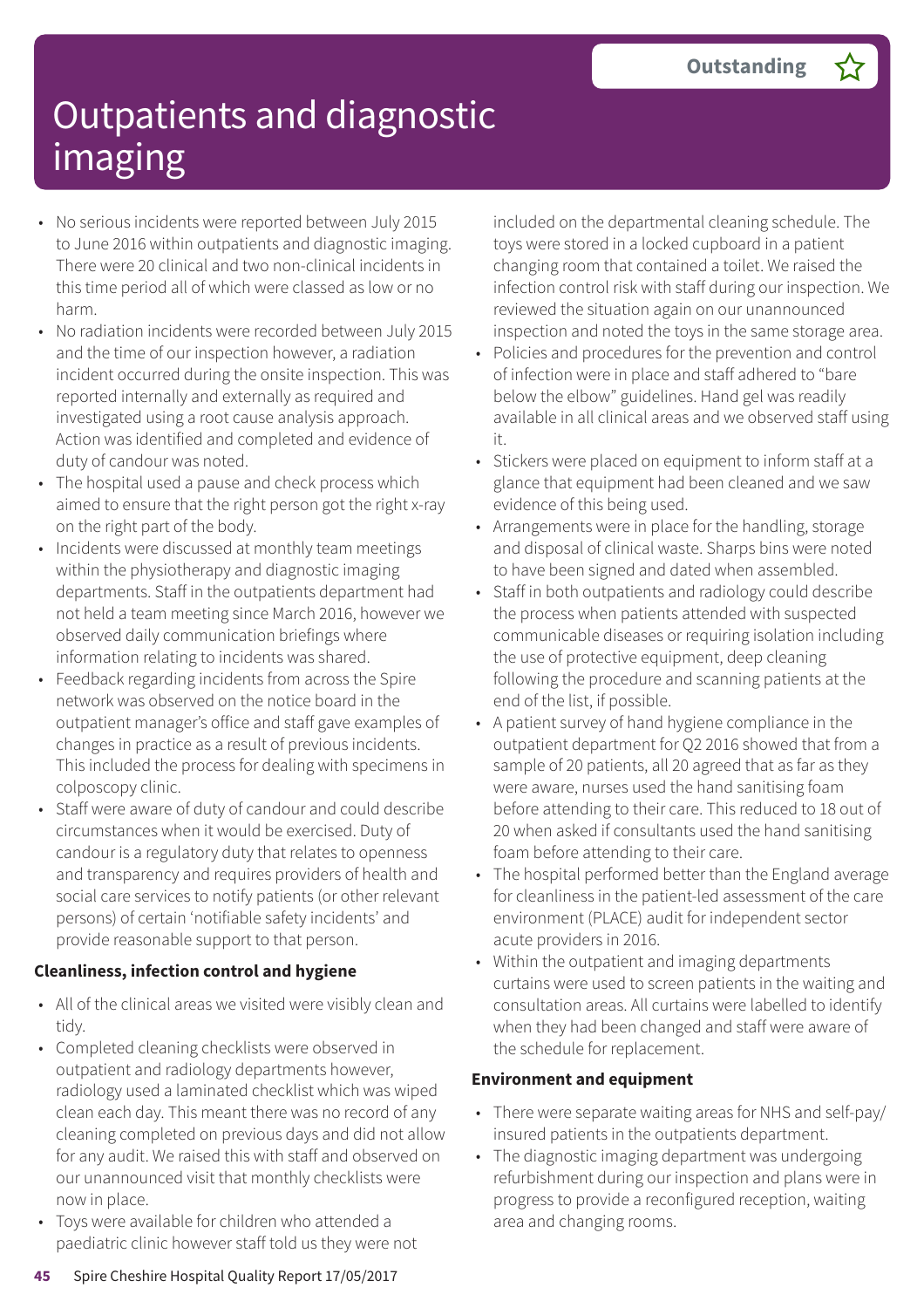- Maintenance contracts were in place to ensure specialist equipment was serviced regularly and faults repaired and we saw evidence of quality assurance for diagnostic equipment.
- Safety testing for equipment was in use across outpatients and diagnostics and the equipment we reviewed had stickers that indicated testing had been completed and was in date.
- Clear signage and safety warning lights were in place in the x-ray departments to warn people about potential radiation exposure.
- Occupational exposure to radiation was monitored for radiology staff. This ensured that the amount of radiation staff were exposed to as part of their work was checked.
- Personal protective equipment such as aprons and gloves were in place and available for staff to use.
- Emergency resuscitation equipment for both adults and children was in place, trolleys we reviewed were visibly clean and daily and monthly checklists were completed.

#### **Medicines**

- All medicines and contrast in outpatients and diagnostic imaging were found to be in date and stored securely in locked cupboards or refrigerators as appropriate.
- We observed medicine cupboard temperatures in outpatients and diagnostic imaging were consistently checked.
- Temperatures of refrigerators that store medicines and vaccines should be between two and eight degrees and any deviations and corrective action should be recorded. . Checklists reviewed in the outpatients department indicated minimum and maximum refrigerator temperature readings however, this was not always consistently recorded.
- No controlled drugs were stored in the outpatients department.
- Prescription pads were stored securely and usage tracked.
- Medicine cupboard keys were held by the qualified nurses in the outpatient department and in a coded cupboard within the office in the radiology department.
- Analgesia to take home following endovenous laser ablation treatment was dispensed by staff in the outpatient department.

#### **Records**

- The hospital used a single patient record for all inpatient and outpatient attendances. This ensured continuity of care during attendance and treatment.
- Information from the hospital showed that in the three months prior to our inspection less than 1% of patients were seen in the outpatients department without the full medical record being available.
- Medical records were stored on-site for patients seen within the previous six months. Beyond this time notes were secured off site and could be retrieved within 24 hours.
- If patients were required to be seen at short notice, records could be faxed from the off-site storage or if records were unavailable a temporary record was prepared which would be tracked and merged with the original.
- We reviewed 21 sets of individual care records in the outpatients department. All records had patient identification details on each page, were signed and dated and contained details of previous consultations, treatment and consent as appropriate. However, not all entries were timed, had clear designation of staff or completed patient alert sheets. One set of records also contained the prescription chart of another patient.

#### **Safeguarding**

- Safeguarding policies and procedures were in place across the hospital network and were available electronically for staff to refer to.
- Staff were aware of their roles and responsibilities and knew how to raise matters of concern appropriately. Staff could name the designated members of staff to contact for advice regarding safeguarding children, safeguarding adults or patients with dementia. We observed internal and external contact telephone numbers for staff to refer to on the notice board in the outpatient manager's office.
- The head of clinical services was the hospital lead for safeguarding children and adults and was a representative on the Local Safeguarding Children's Board (LSCB).
- A corporate chaperone policy was in place, staff in the outpatients department could describe the policy and locate it on the hospital intranet. Notices were observed in waiting areas and consultation rooms advising patients of the availability of chaperones if they wished.
- Safeguarding training was incorporated within mandatory training and staff completed level 1 and level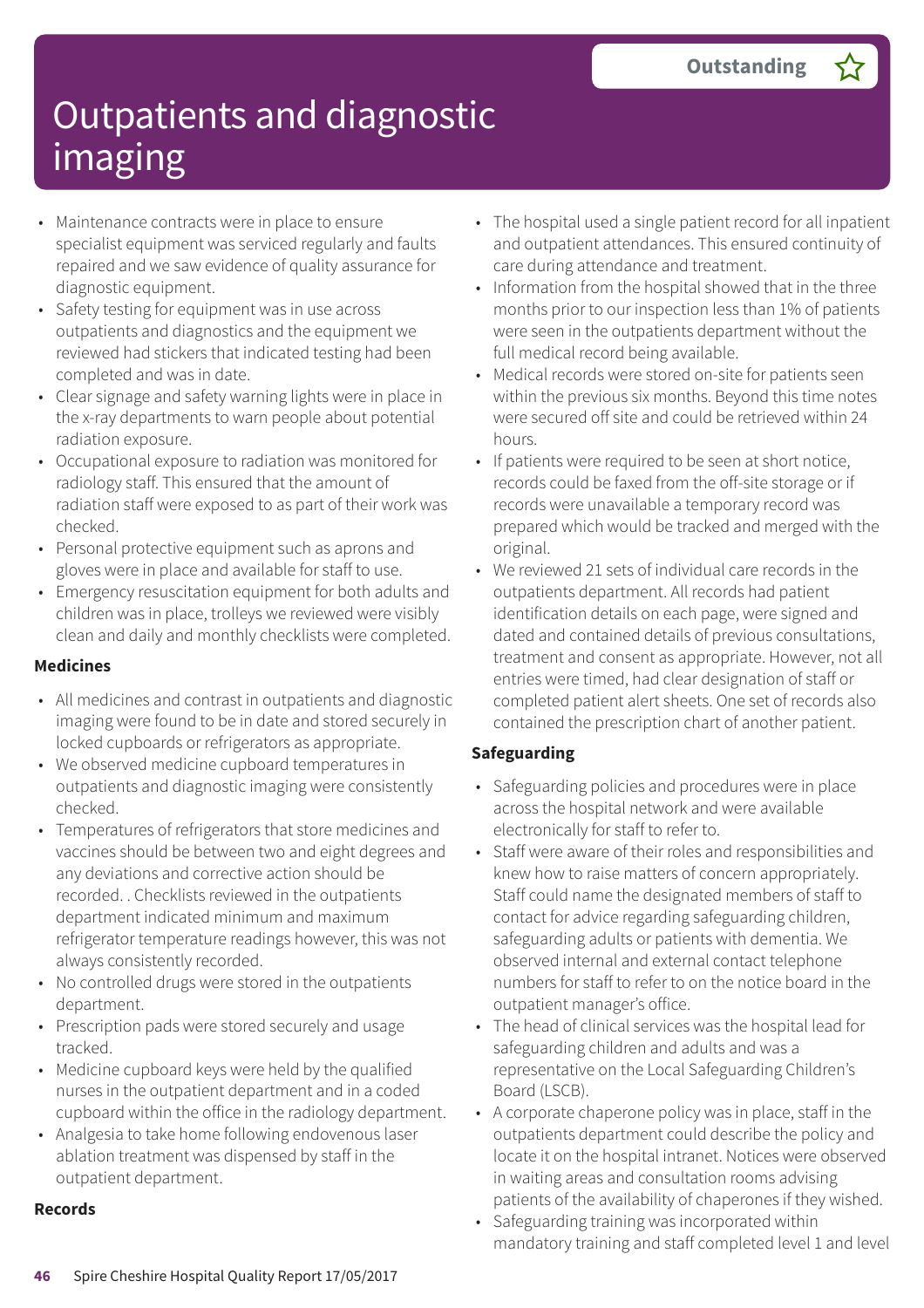2 for both children and adults. The hospital target for training compliance was 75% by the end of Q3. Compliance rates for safeguarding children training at the time of our inspection was 73.3% for outpatient staff, 96.8% for diagnostic imaging staff and 100% for physiotherapy staff. Compliance rates for safeguarding adults training was 73.3% for outpatient staff, 98.4% for diagnostic imaging staff and 100% for physiotherapy staff.

- Level 3 safeguarding training was being introduced for all staff working with children with a completion date of December 2016. At the time of our inspection 19 staff across the hospital had completed the training.
- Safety procedures were observed in radiology to ensure the right patient got the right scan at the right time.
- Staff in interventional radiography and minor procedures in outpatients used the World Health Organisation (WHO) Surgical Safety Checklist. This aims to reduce harm during operative procedures by using consistently applied evidence-based practice and safety checks to all patients. Audit of adherence to the WHO Surgical Safety Checklist in diagnostic imaging in April 2016 showed 80% compliance however, this rose to 100% in August 2016.

#### **Mandatory training**

- Mandatory training was available via on-line courses as well as face to face and included subjects such as fire safety, health and safety, infection control and information governance.
- Staff told us mandatory was easy to access and staff could complete on-line learning from home.
- The hospital target for training compliance was 95% by the end of December 2016. At the time of our inspection, excluding Cardiopulmonary Resuscitation (CPR) training, compliance rates for outpatient staff ranged from 91.6% to 100%, 96.8% to 100% for diagnostic imaging staff and 100% for physiotherapy staff.
- Training compliance for Basic Life Support (BLS) for diagnostic imaging staff was 100% and 94.1% for Paediatric Basic Life Support (PBLS).
- Outpatient staff compliance was 75% for Immediate Life Support (ILS), 75% for BLS, 80% Paediatric Immediate Life Support (PILS) and 75% for PBLS. Plans were in place for the remaining staff to complete training by the end of the year.

#### **Assessing and responding to patient risk**

- Clear signs were in place informing patients and staff about areas where radiation exposure took place and access to Magnetic Resonance imaging (MR) was controlled.
- Paper referrals were used to request diagnostic imaging for both inpatients and outpatients.
- A poster was observed in the radiology waiting area advising patients who think they may be pregnant to inform the radiographer before their x-ray. Female patients from the age of 12 years were asked about their last menstrual period (LMP) as appropriate to the investigation prior to exposure to radiation and a signature was obtained to confirm this discussion. An audit of this procedure in September 2016 showed that of the records reviewed 95% had the patients name and date of birth, were signed and dated and scanned onto the patient record however, only 70% had the LMP date recorded on the form.
- Notices were in place in x-ray rooms to remind staff to 'pause and check' before scanning. Pause and check is a further process to ensure safe and effective patient care and includes checking a patients name, address and date of birth as well as previous images. This is also a requirement of the Ionising (Medical Exposure) Regulations (IR (ME) R 2000).
- We observed staff in the Computerised Tomography (CT) completing a checklist prior to the procedure.
- Local Rules were signed and available to all staff. Details of medical physics support were observed within the diagnostic imaging department and two Radiation Protection Supervisors were appointed. Staff could identify these personnel.
- Staff were able to describe the procedure if a patient became unwell in their department including calling the resident medical officer (RMO) or the emergency team depending on the nature of the illness. If a patient required hospital admission following review and treatment by medical staff, transfer was arranged by ambulance to the nearest accident and emergency department.
- A risk assessment was completed for children attending for minor procedures in the outpatients department and a paediatric nurse was onsite during the clinic. An environmental checklist was also completed prior to the commencement of paediatric clinic.
- A range of completed risk assessments were observed in diagnostic imaging for example administration of drugs and lone working.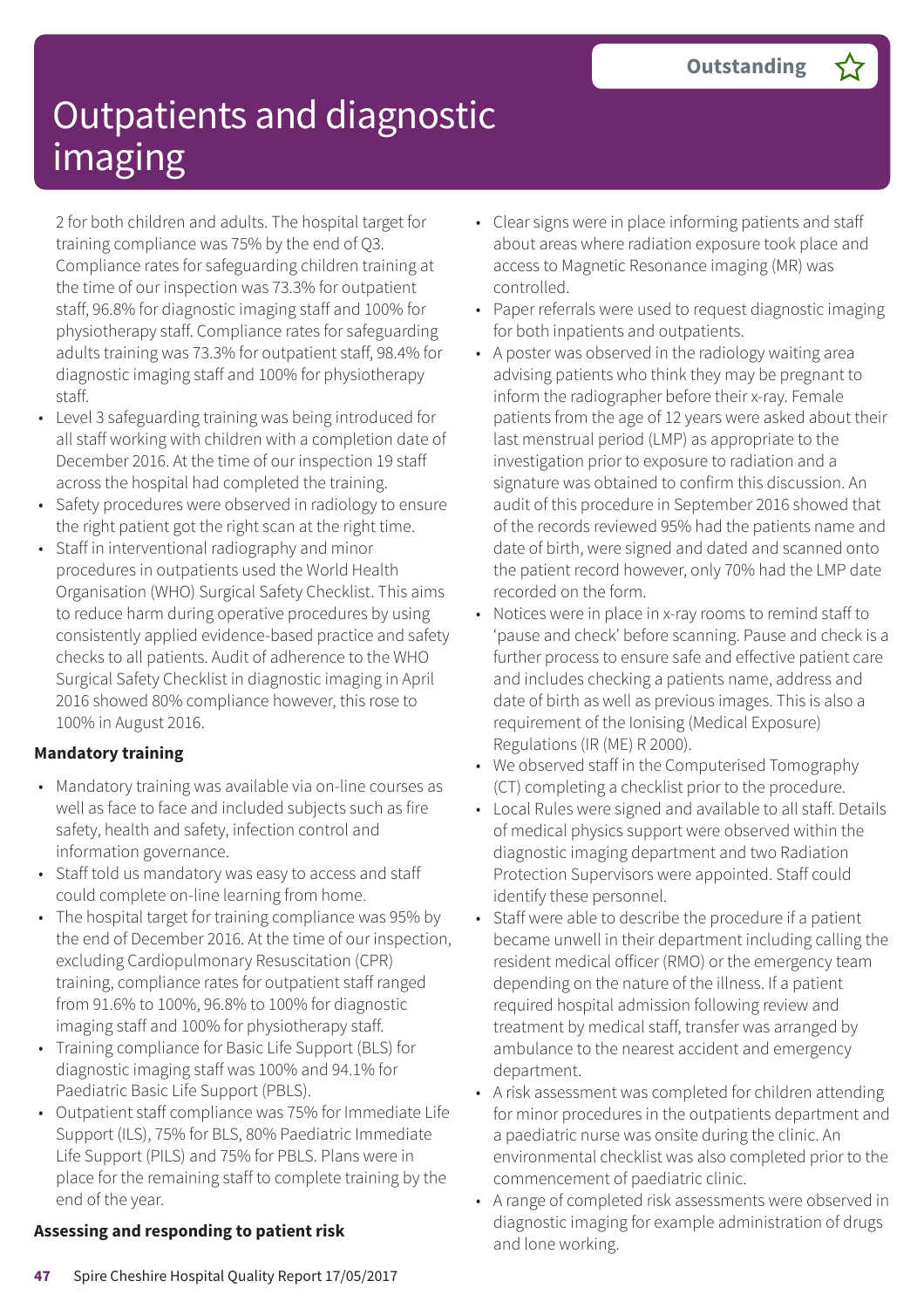### **Nursing staffing**

- Outpatient nurse staffing was planned in advance to manage the workload.
- A weekly hospital planning meeting was held which included a review of any additional staffing requirements for the following week taking into consideration the number of clinics and minor procedures taking place and the numbers and requirements of patients expected. Staffing was also reviewed on a daily basis as required.
- Managers and staff told us that off duty for the week was available at the end of the preceding week. With the exception of the outpatient manager all qualified staff in the outpatient department were part-time and were reported to be very flexible if required, to accommodate the needs of the department.
- Between July 2015 and June 2016 the use of bank and agency nurses and healthcare assistants was lower than the average compared with information we have collected from similar independent health providers, with the exception of March 2016.
- Following completion of a risk assessment, if additional support was required for minor procedures involving children, this was provided by paediatric nurses from the inpatient ward.
- A nurse manager led the outpatient department supported by the hospital matron.

### **Allied Health Professionals Staffing**

- Radiology staffing was discussed at the weekly hospital planning meeting. This ensured appropriate staffing was in place to meet requirements for clinics, weekend cover, out of hours work and theatres.
- There was a radiographer on call 24 hours a day to deal with any out of hours and emergency tests should they be required.
- Modality leads were in place in diagnostic imaging to support the medical imaging and physiotherapy manager.

#### **Medical staffing**

- The radiology department was staffed by consultant radiologists with practising privileges.
- Radiologists were on-site Monday to Friday and could be contacted by telephone if an urgent report was required out of hours.
- Consultants with practising privileges undertook outpatient clinics at the hospital. They maintained responsibility for their own patients and were available for advice by telephone if not on-site.
- A resident medical officer (RMO) was on site for 24 hours a day, seven days a week. If required the RMO could attend the outpatients and radiology departments to provide advice and assistance.

#### **Emergency awareness and training**

- Fire safety training was included within the hospitals mandatory training programme. Compliance rates at the time of our inspection were 98.4% for diagnostic imaging and 100% for outpatients and physiotherapy staff.
- Managers informed us that back-up generators were available in the event of a disruption to the power supply.
- The hospital had a major incident policy which listed key risks that could affect the provision of care and treatment.
- Staff members were aware of the policy and how to locate it on the provider's intranet and in paper format within the post room in the outpatient department.

### **Are outpatients and diagnostic imaging services effective?**

#### **Not sufficient evidence to rate –––**

We are currently not confident that we are collecting sufficient evidence to rate effectiveness for Outpatients and Diagnostic Imaging. Positively we saw that;

- Care and treatment within the outpatient and diagnostic imaging department was delivered in line with evidence-based practice and patient pathways were in place for a wide range of treatments.
- Audits of compliance with Ionising Radiation (Medical Exposure) Regulations 2000 (IRMER) were completed and radiation safety committee meetings were held annually to monitor radiation safety in the hospital.
- An audit programme was in progress assessing compliance in relation to a number of activities including the World Health Organisation (WHO) Surgical Safety Checklist, patient care pathways and hand hygiene.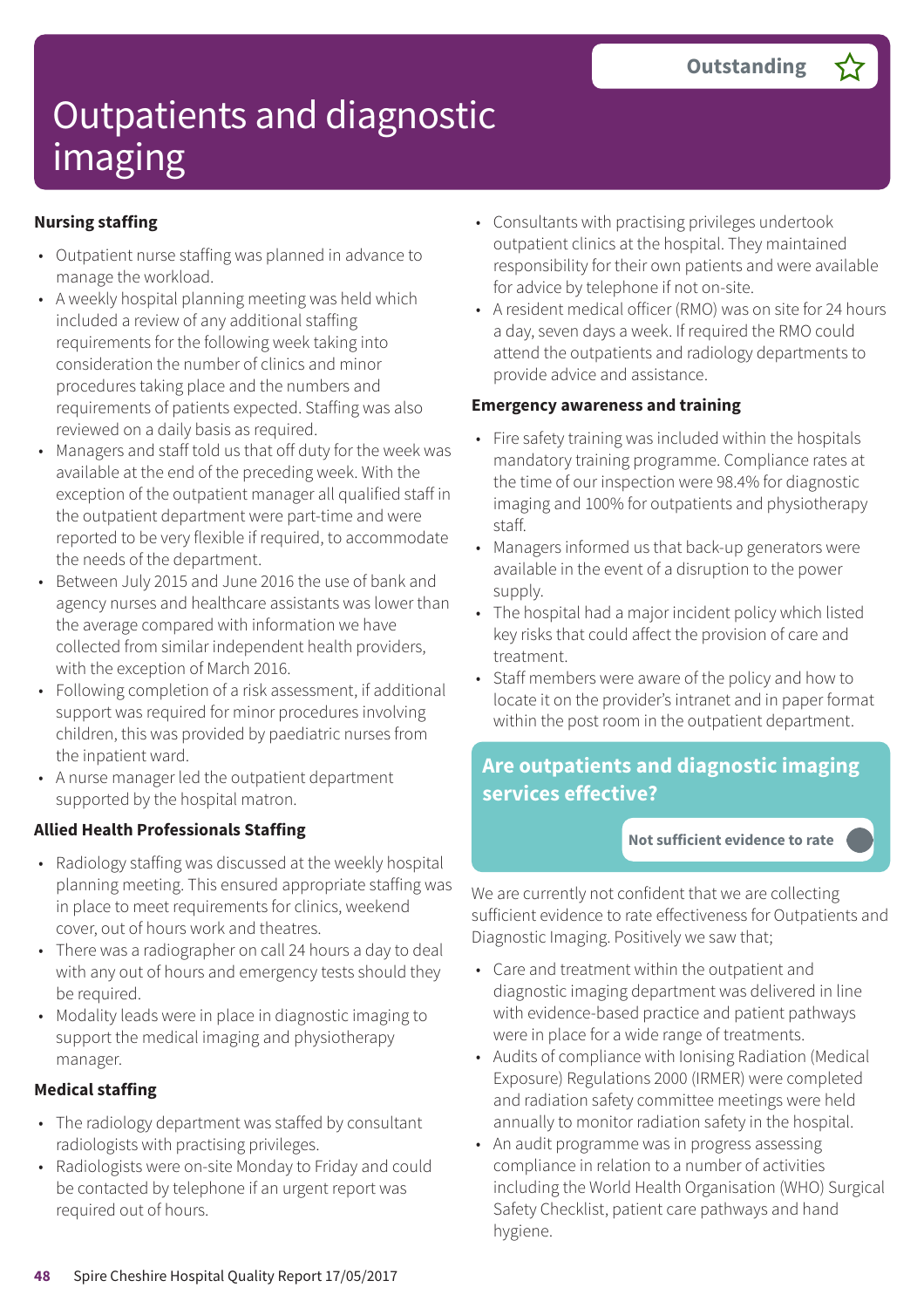- Services were benchmarked across the Spire network using the Spire national clinical scorecard. This detailed 39 quality indicators such as infection rates and patient satisfaction and were used for both adult and paediatric services.
- Competency assessments were in place for outpatients and diagnostics and induction processes were in place for new staff. We saw evidence of completed induction checklists and competency assessments.
- Appraisal rates for outpatient nurses, diagnostic imaging and physiotherapy staff were 100% at the time of our inspection and staff felt supported to develop in their roles.
- A planning meeting was held weekly and attended by senior representatives from each hospital department. This ensured appropriate staffing levels and allowed identification and forward planning for patients with additional requirements such as children, vulnerable adults or those with complex care needs.
- A one-stop breast clinic was provided at the hospital which ensured patients received prompt results to reduce anxiety and prevented the need for patients to return for further appointments.

#### **Evidence-based care and treatment**

- Care and treatment within the outpatient and diagnostic imaging department was delivered in line with evidence-based practice. Staff described the use of NICE protocols and guidelines for image reporting in radiology, for minor procedures in outpatients and the treatment of spinal conditions in the physiotherapy department.
- Patient pathways were in place for a wide range of treatments and this incorporated both inpatient and outpatient treatment.
- Audits of compliance with Ionising Radiation (Medical Exposure) Regulations 2000 (IRMER) were completed and radiation safety committee meetings were held annually to monitor radiation safety in the hospital.
- Diagnostic reference levels (DRL's) audits took place to ensure patients were being exposed to the correct amount of radiation for an effective, but safe scan for each body part.
- We reviewed minutes from staff meetings in diagnostic imaging which were held to share information and promote shared learning.
- Staff in the outpatient department received clinical updates electronically and any policy updates were discussed at the twice daily staff briefing.
- An audit programme was in progress assessing compliance in relation to a number of activities including the WHO checklist, patient care pathways and hand hygiene.

#### **Pain relief**

- A paediatric pain management leaflet was provided to support parents with the assessment and treatment of their child's pain following treatment.
- Analgesia was prescribed for individual patients to take home in outpatient clinics following endovenous laser ablation treatment.

### **Nutrition and hydration**

• Refreshments were available in outpatient waiting areas and following investigations and treatment.

#### **Patient outcomes**

- Services were benchmarked across the Spire network using the Spire national clinical scorecard. This detailed 39 quality indicators such as infection rates and patient satisfaction and were used for both adult and paediatric services.
- Radiologists' completed peer reviews of other radiologists' reports in each speciality to ensure adequate standards and share learning. Changes in practice were reported as a result of this process.
- All images were quality checked by radiologists who would contact the consultant with any abnormal or significant findings.

#### **Competent staff**

- Competency assessments were in place for outpatients and diagnostics and induction processes were in place for new staff.
- We saw evidence of completed induction checklists and staff told us they had found the process beneficial.
- Completed competency assessments were observed in outpatients and diagnostic imaging
- Plain x-ray and ultrasound imaging only was provided for patients under 18 years and all radiographers imaged children.
- Staff identified their training needs through the hospitals' enabling excellence appraisal process. This included an annual review of competencies and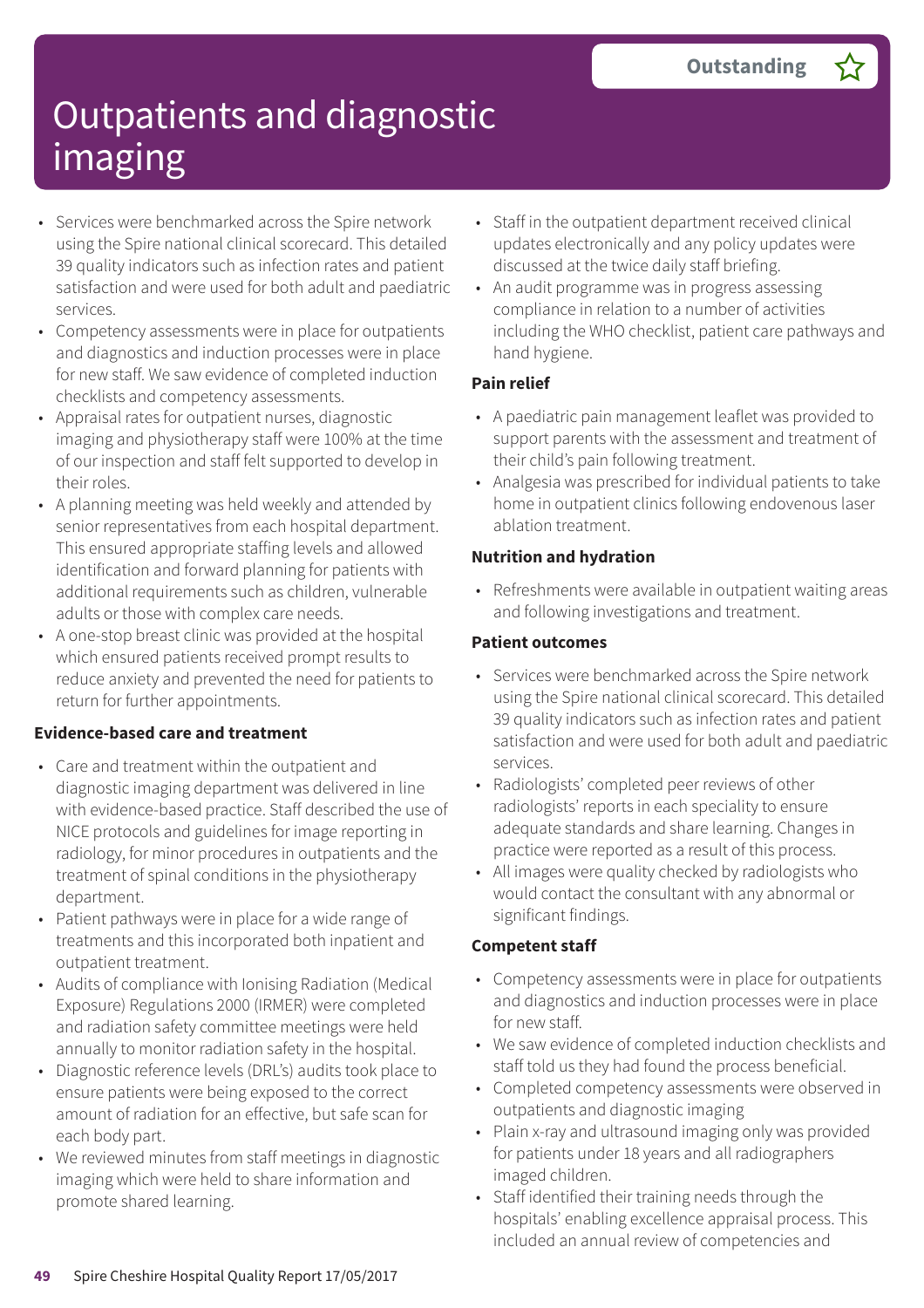resulted in objectives being set that were relevant to the needs of the individual and the department. A further mid-year review was held to assess progress against the objectives. Data from the hospital indicated that appraisal rates for outpatient nurses, diagnostic imaging and physiotherapy was 100% at the time of our inspection.

- Staff told us they felt supported to develop in their roles and development opportunities were available.
- Managers described how they managed poor performance including the development of improvement plans as necessary.

### **Multidisciplinary working**

- A planning meeting was held weekly and attended by senior representatives from each hospital department. This ensured planned staffing levels were appropriate to meet the needs of patients due to be admitted the following week, including on call arrangements. It also allowed identification and forward planning for patients with additional requirements such as children, vulnerable adults or those with complex care needs to ensure a comprehensive, multi-disciplinary approach.
- A one-stop breast clinic was provided at the hospital. This meant that, following consultation and examination, patients could undergo investigations such as a mammogram or ultrasound and receive the results within the same visit. Joint working by outpatient, medical and diagnostic staff ensured patients received prompt results which helped to reduce anxiety and also prevented the need for patients to return for further appointments.
- Two specialist breast care nurses were in post in the outpatient department.
- Monthly team meetings were held within the diagnostic imaging and the physiotherapy departments to exchange information.
- Managers told us no regular team meetings were team held in the outpatient department however, short briefings were held twice a day to provide updates on issues such as clinical incidents and policies. Any specific patient needs were also discussed within this forum.
- Letters were sent from the outpatients department to patient's GPs to provide a summary of the consultation.
- The hospital had appointed a Referral Relations Executive to work more closely with local GP's to understand any issues with regards to the delivery of

care or the referral of patients. This constructive challenge from this key stakeholder group was encouraged and seen as a vital way of holding services at the hospital to account.

Radiology results were sent by letter to GPs or the referring consultant however, urgent findings would be relayed either by telephone or fax. The hospital offered a medical terminology training programme to support local community health administrators and practitioners to provide an understanding of the terminology used within acute healthcare. The aim of this collaborative working was to enable all providers in the area to deliver more joined-up care to people who use services.

### **Seven Day Working**

- The diagnostic imaging department provided services Monday to Friday 8am-5pm however x-ray and MRI services were available until 9pm on Monday and Wednesday.
- A 24hour on call x-ray service was available seven days per week.
- Outpatient appointments were offered five days per week until 8.30pm and on Saturday mornings.

### **Access to information**

- The radiology department used a nationally recognised system to report and store patient images.
- Staff could access previous images from across the Spire network and the NHS.
- Data from the hospital showed availability of records for outpatient appointments was above 99% in the three months prior to our inspection. In the event that records were unavailable a temporary record could be raised which included the last clinic letter.
- Staff were able to access information such as policies and procedures from the hospital's intranet.

#### **Consent, Mental Capacity Act and Deprivation of Liberty Safeguards**

- A consent policy was in place across the Spire network and a specific consent form was in use relating to investigation or treatment for a child or young person.
- Staff in outpatients and diagnostic imaging worked on the principle of implied consent. Implied consent is consent which is not verbally expressed but granted by a person's actions and the circumstances of a situation.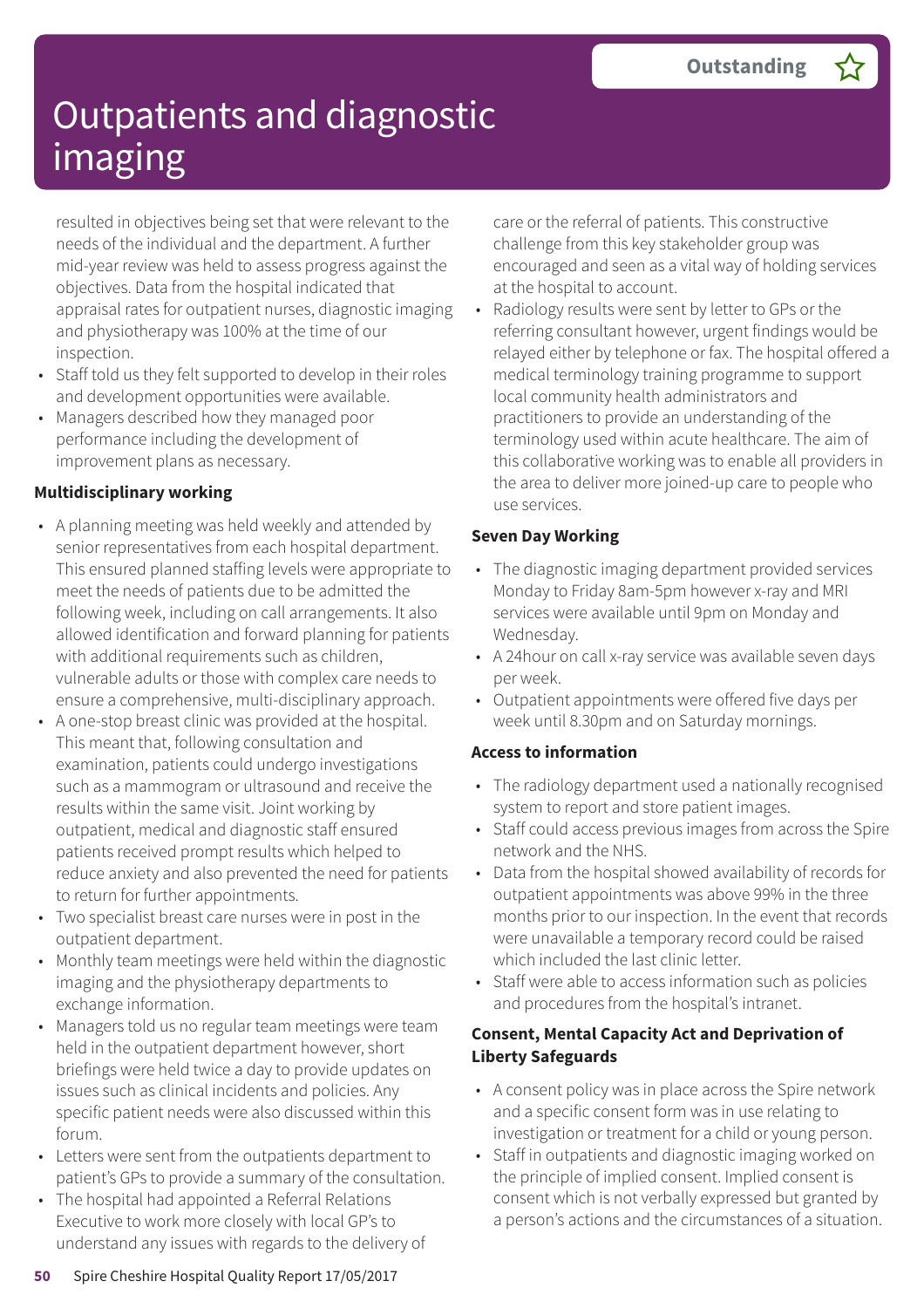- If written consent was required for more complex procedures this was obtained by the consultant in outpatient clinic.
- We reviewed seven sets of records for patients who had attended for minor procedures in the outpatient department and found consent was recorded in all seven as required however, one set did not have consent confirmed as per the policy.
- Staff described how they would involve the safeguarding lead if they had concerns regarding a patient's capacity while attending the department.
- Mental Capacity Act (MCA) and Deprivation of Liberty Safeguards (DoLS) formed part of the mandatory training programme and the hospital target for training compliance was 75% by the end of Q3. Compliance rates for outpatient staff were 66% and 87% for medical imaging.

### **Are outpatients and diagnostic imaging services caring?**

We rated outpatients and diagnostic imaging as 'Good' for caring. This was because;

**Good –––**

- We witnessed reception and nursing staff being polite and helpful and introduced themselves by name.
- Staff valued the ability to give patients time in all interactions and patients we spoke with confirmed how much they appreciated this. We also observed this throughout our inspection.
- Patient satisfaction trends were recorded and between June 2016 and August 2016 patient satisfaction with outpatient nurses was 99% compared to the Spire average of 97%. In the same period, satisfaction with x-ray and imaging staff ranged from 96% to 100% compared to the Spire average of 96% and physiotherapy ranged from 98% to 100% compared to the Spire average of 95%.
- The NHS Friends and Family Test, which assesses whether patients would recommend a service to their friends and family showed that between April 2016 and June 2016 over 99% of NHS patients would recommend the hospital.
- A process was in place to inform patients on arrival of any delay to their clinic appointment and staff told us

that they would contact patients by telephone prior to their arrival to advise of any significant delay. This enabled patients to reschedule their appointment if it was more convenient.

• All of the patients we spoke with told us that their experiences at the hospital had been positive, "consultants have time to explain everything" and they felt involved in the decision making regarding their care.

#### However,

• Following refurbishment, when the new changing rooms were in use in diagnostic imaging patients would be required to walk through a corridor area to reach the x-ray and ultrasound scanning rooms.

#### **Compassionate care**

- Outpatient and diagnostic services were delivered by caring, committed and compassionate staff.
- We witnessed reception and nursing staff being polite and helpful and introducing themselves by name.
- Staff valued the ability to give patients time in all interactions and patients we spoke with confirmed how much they appreciated this. We also observed this throughout our inspection.
- The main reception area in outpatients had measures in place to respect patient confidentiality and privacy screens were observed in the x-ray room.
- The provider had a chaperone policy in place, staff could locate this on the intranet and discuss its application.
- Gowns and dressing gowns were available for patients in the diagnostic imaging department who were required to undress.
- New changing facilities were being developed as part of the refurbishment of the diagnostic imaging waiting area. When in use, patients would be required to walk through a corridor area to reach the x-ray and ultrasound scanning rooms however, staff told us patients could choose to change in the scanning room if they so wished.
- Patient satisfaction trends were recorded and between June 2016 and August 2016 patient satisfaction with outpatient nurses was 99% compared to the Spire average of 97%. In the same period, satisfaction with x-ray and imaging staff ranged from 96% to 100% compared to the Spire average of 96% and physiotherapy ranged from 98% to 100% compared to the Spire average of 95%.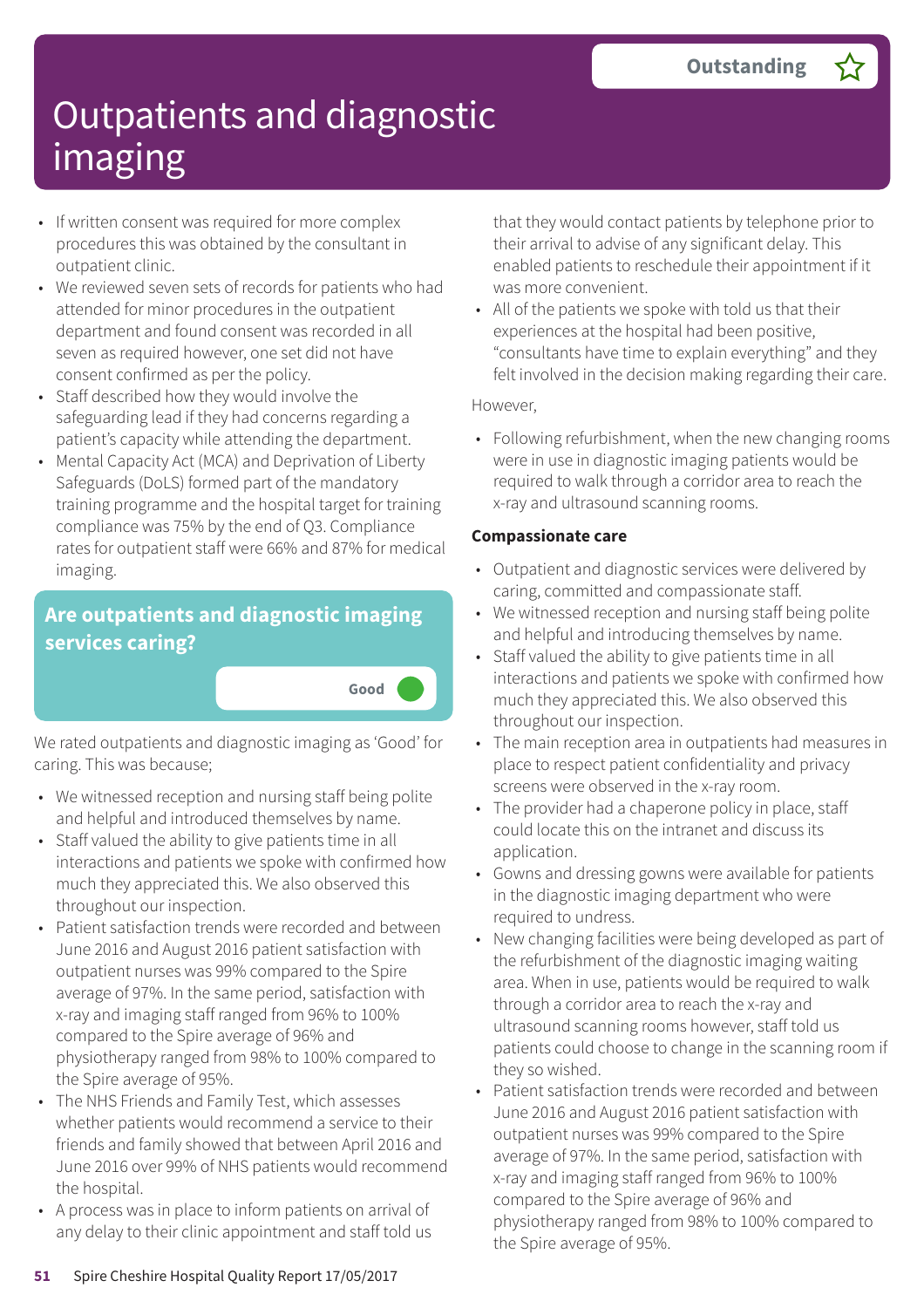- The NHS Friends and Family Test, which assesses whether patients would recommend a service to their friends and family showed that between April 2016 and June 2016 over 99% of NHS patients would recommend the hospital.
- A 'Compassion in Practice' module was included within the mandatory training programme and had been completed by 91.6% of outpatient staff, 96.8% of diagnostic imaging staff and 100% of physiotherapy staff.

#### **Understanding and involvement of patients and those close to them**

- Information was provided to patients before admission from the hospital bookings team.
- Patients told us that following diagnostic investigations, a further outpatient appointment was arranged promptly to discuss the results and they could contact the service by telephone if needed, in between.
- Letters were sent to a patients' GP to advise of the outcome of consultations however, not all patients we spoke with reported receiving a copy.
- A process was in place to inform patients on arrival of any delay to their clinic appointment and staff told us that they would contact patients by telephone prior to their arrival to advise of any significant delay. This enabled patients and staff to work together and allowed patients to reschedule their appointment if it was more convenient.
- As part of the patient assessment process, patients with carers were identified and referred to local carer support services as appropriate.

#### **Emotional support**

- All of the patients we spoke with told us that their experiences at the hospital had been positive, "consultants have time to explain everything" and they felt involved in the decision making regarding their care.
- We observed a member of staff explaining a procedure to a patient and providing appropriate information. Patients stated information given to them was "good".
- Two specialist breast care nurses were available for patients to talk to about their condition.
- One patient told us that all staff were very professional and "smiley" while another described their experience as being "like heaven".

### **Are outpatients and diagnostic imaging services responsive?**

**Outstanding** 

We rated outpatients and diagnostic imaging as 'Outstanding' for responsive. This was because;

- Patients told us they received instructions with their appointment letters and we observed information packs provided to both private and NHS patients.
- Waiting areas had sufficient seating available with access to toilets, baby changing facilities and refreshments. Newspapers and free car parking was available.
- Patients who had been referred to diagnostic imaging were contacted by telephone to arrange an appointment. This allowed staff to identify any additional support required if not already noted on the referral form.
- Patients had a choice of appointment date and time.
- Clinics were held in the evenings and at weekends for the convenience of patients.
- Between July 2015 and June 2016, the hospital consistently exceeded the standard of 92% of National Health Service (NHS) patients on incomplete pathways waiting 18 weeks or less from time of referral, achieving an average of 98.8%.
- The hospital had no patients waiting six weeks or longer for Magnetic Resonance imaging (MRI), Computerised Tomography (CT) or ultrasound scanning.
- An audit in July 2016 showed the average report time for diagnostic imaging was 1.7days.
- Patients we spoke with told us they were kept informed of any delay and were usually seen on time.
- Between April 2016 and September 2016 DNA rates for outpatient cases including physiotherapy ranged from 4.2% to 5.5% and 0.1% to 0.5% for diagnostic imaging.
- Relatives were encouraged to accompany patients in vulnerable circumstances and double or triple appointments could be provided if necessary.
- Access to interpreting services could be arranged by telephone or face to face for those patients who did not speak English and a notice was displayed in the outpatient waiting area advising patients of this service in a variety of languages.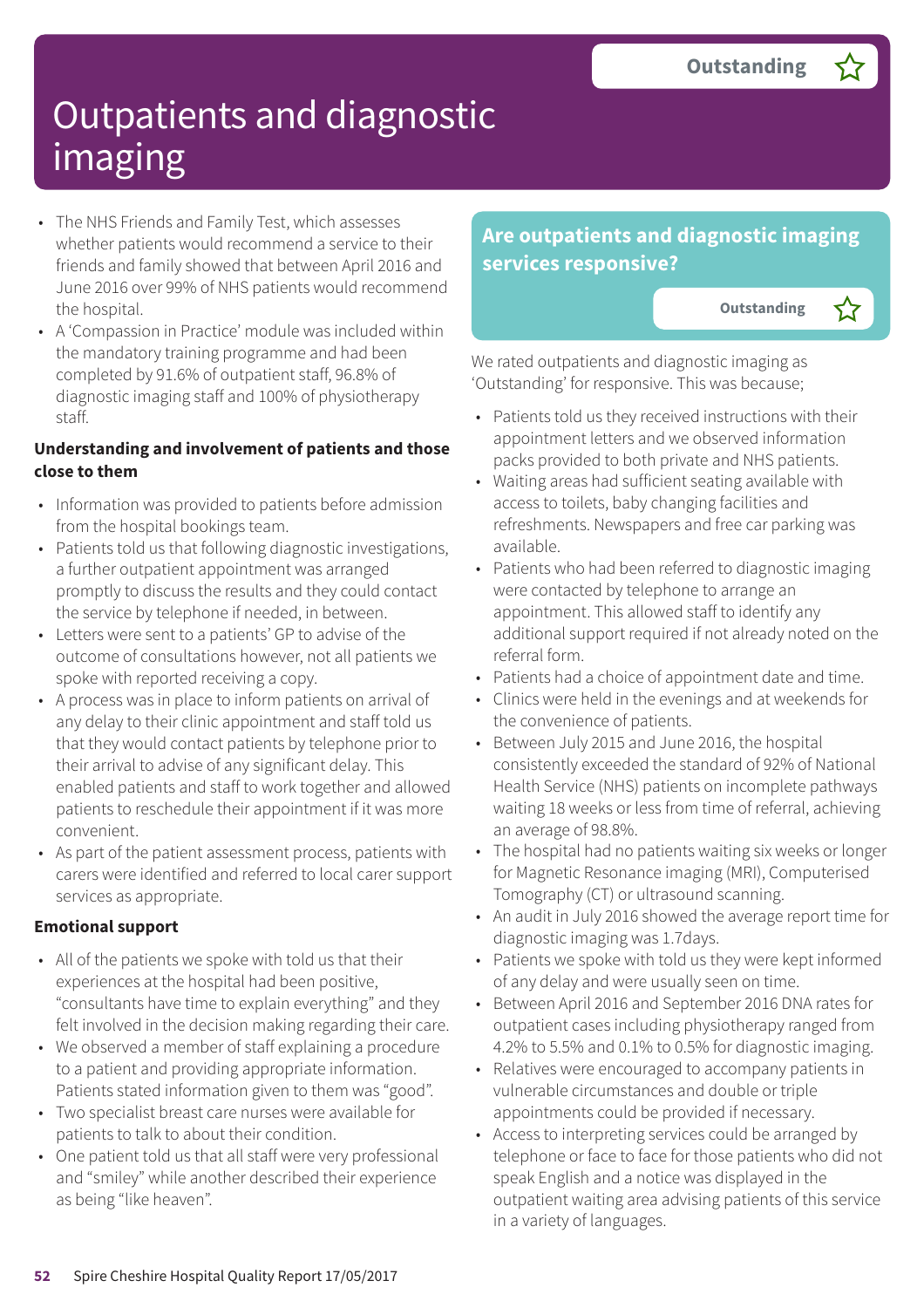- Patient information leaflets relating to cardiac investigations were displayed in English but were accessible in other languages on request.
- There was a system in place to actively review and improve services following complaints. Staff we spoke with knew how to support patients to make a complaint and details of complaints were discussed with staff in monthly team meetings and in briefings.

#### However,

• Toys were available in the consultation room for children attending paediatric clinic but there were no separate waiting areas or provision for children in the outpatient waiting areas.

#### **Service planning and delivery to meet the needs of local people**

- We observed clear signposting in the hospital to the outpatients and diagnostic imaging departments.
- Patients told us they received instructions with their appointment letters and we observed information packs provided to both private and NHS patients.
- Waiting areas had sufficient seating available with access to toilets, baby changing facilities and refreshments however, while refreshments were complementary for private patients, NHS patients were charged.
- Newspapers and a vending machine were available in the outpatients department.
- Free car parking was available however some patients told us that finding a space could be difficult. This had been raised with the hospital previously and in response, designated parking and additional spaces had been created.
- All patients who had been referred to diagnostic imaging were contacted by telephone to arrange an appointment. This allowed staff to identify any additional support required if not already noted on the referral form.
- NHS patients were able to choose their appointment date and time through the NHS referrals scheme.
- Self-funded and insured patients had a choice of consultant as well as the date and time of their appointment.
- Clinics were held in the evenings and at weekends for the convenience of patients.
- Toys were available in the consultation room for children attending paediatric clinic but there were no separate waiting areas or provision for children in the outpatient waiting areas.
- The outpatient orthopaedic suite had been redesigned to improve the patient journey and minimise the distance between consultation rooms, x-ray and physiotherapy.
- Clinic utilisation was reviewed monthly to accommodate existing clinics and provide additional capacity. The hospital worked closely with commissioners of care to respond to the needs of the local community. In partnership with local GP practices two satellite clinics had commenced in Nantwich and Northwich to provide outpatient care in more local settings.

#### **Access and flow**

- The outpatients department undertook 57,761 appointments between July 2015 and June 2016; of these 32% were NHS funded and 68% were funded through insurance or self-paying patients.
- Private patients we spoke with told us they received their appointments very quickly, with one being seen on the day of referral.
- Between July 2015 and June 2016 the hospital consistently exceeded the standard of 92% of National Health Service (NHS) patients on incomplete pathways waiting 18 weeks or less from time of referral, achieving an average of 98.8% incomplete pathways are waiting times for patients waiting to start treatment at the end of the month.
- Standards for non-admitted patients' treatment beginning within 18 weeks were discontinued in 2015. However, it is positive to note that between July 2015 and June 2016 the hospital consistently achieved above 95% of NHS patients on non-admitted pathways starting treatment within 18 weeks of referral. Non-admitted pathways means those patients whose treatment started during the month and did not involve admission to hospital.
- The national standard for diagnostic imaging waiting times is less than 1% of patients waiting more than six weeks. The hospital had no patients waiting six weeks or longer for Magnetic Resonance imaging (MRI), Computerised Tomography (CT) or ultrasound scanning.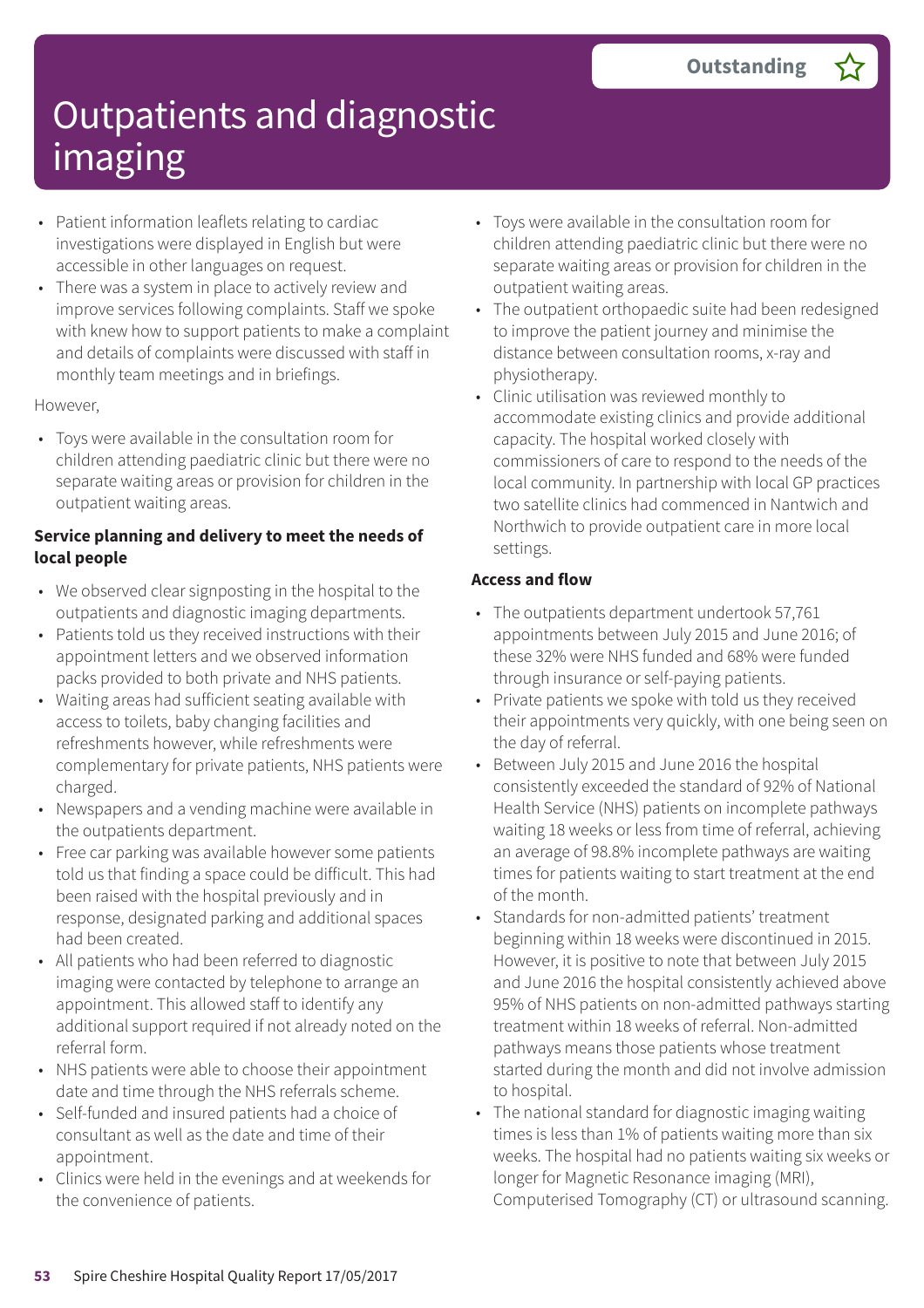- The hospital aimed to complete all imaging reports within five working days unless findings were urgent. An audit in July 2016 showed that this standard was met in 100% of cases and the average report time was 1.7days.
- Urgent radiological findings were telephoned or faxed to the referrer.
- The length of appointments in the outpatient department varied according to consultant and ranged from 30-45 minutes for an initial consultation and 10-20 minutes for a follow up appointment.
- Data was not collected regarding patient waiting time in the outpatient department however patients we spoke with told us they were kept informed of any delay and were usually seen on time.
- The hospital had a number of patients who did not attend (DNA) for their appointment. Between April 2016 and September 2016 DNA rates for outpatient cases including physiotherapy ranged from 4.2% to 5.5% and 0.1% to 0.5% for diagnostic imaging.
- Staff told us that in the case of non-attendance the patient would be sent a further appointment or contacted by telephone to reschedule depending on the reason for referral.

#### **Meeting people's individual needs**

- The knee injury and osteoarthritis outcome score and the patient-specific functional scale were used in physiotherapy to measure functional outcomes for patients.
- Appointments for outpatient consultations and diagnostic investigations were arranged on the same day to prevent patients attending on more than one occasion.
- Patients told us that following diagnostic investigations, a further outpatient appointment was arranged promptly to discuss the results and they could contact the service by telephone if needed, in between.
- Staff described how people with particular needs were accommodated in the diagnostic imaging department. Relatives were encouraged to accompany patients and double or triple appointments could be provided if necessary.
- Telephone contact with patients prior to attending for diagnostic imaging allowed staff to identify any specific patient requirements and make reasonable adjustments for example if a patient attending for an MRI scan was claustrophobic.
- Outpatient staff told us they had time to spend with patients and could obtain support from dementia leads on the ward if required.
- The hospital had a number of specialist nurses in place to support the provision of individualised patient care.
- We observed reception staff taking time to speak with an elderly gentleman and discuss his individual circumstances.
- Information was provided to patients verbally and in written format regarding their condition and treatment. Information regarding cardiac investigations was observed in English, however this could be provided in other languages on request.
- Access to interpreting services could be arranged by telephone or face to face for those patients who did not speak English. A notice was displayed in the outpatient waiting area advising patients of this service in a variety of languages. However we did not see this system in use as we did not observe any patients requiring translation services during our inspection.
- Sign language support and a hearing induction loop were available for patients with a hearing impairment.
- Scanning tables in the diagnostic imaging department could accommodate bariatric patients and weighing scales and gowns were available.
- Patient information in the diagnostic imaging department was kept electronically and printed as required. This allowed literature to be printed in a larger font if a patient was visually impaired.
- Spire Cheshire had dedicated staff with skills and interests in the management of patients with mobility and cognitive issues due to a disability.

#### **Learning from complaints and concerns**

- Complaints were actively reviewed and pro-active approaches to learning were implemented
- Staff we spoke with knew how to support patients to make a complaint.
- Initial complaints were dealt with by managers in the outpatients and diagnostics departments in an attempt to resolve issues locally. If this was unsuccessful a "Please Talk to Us" leaflet was available to advise patients how to register their concerns.
- Details of complaints were discussed with staff in monthly team meetings and briefings.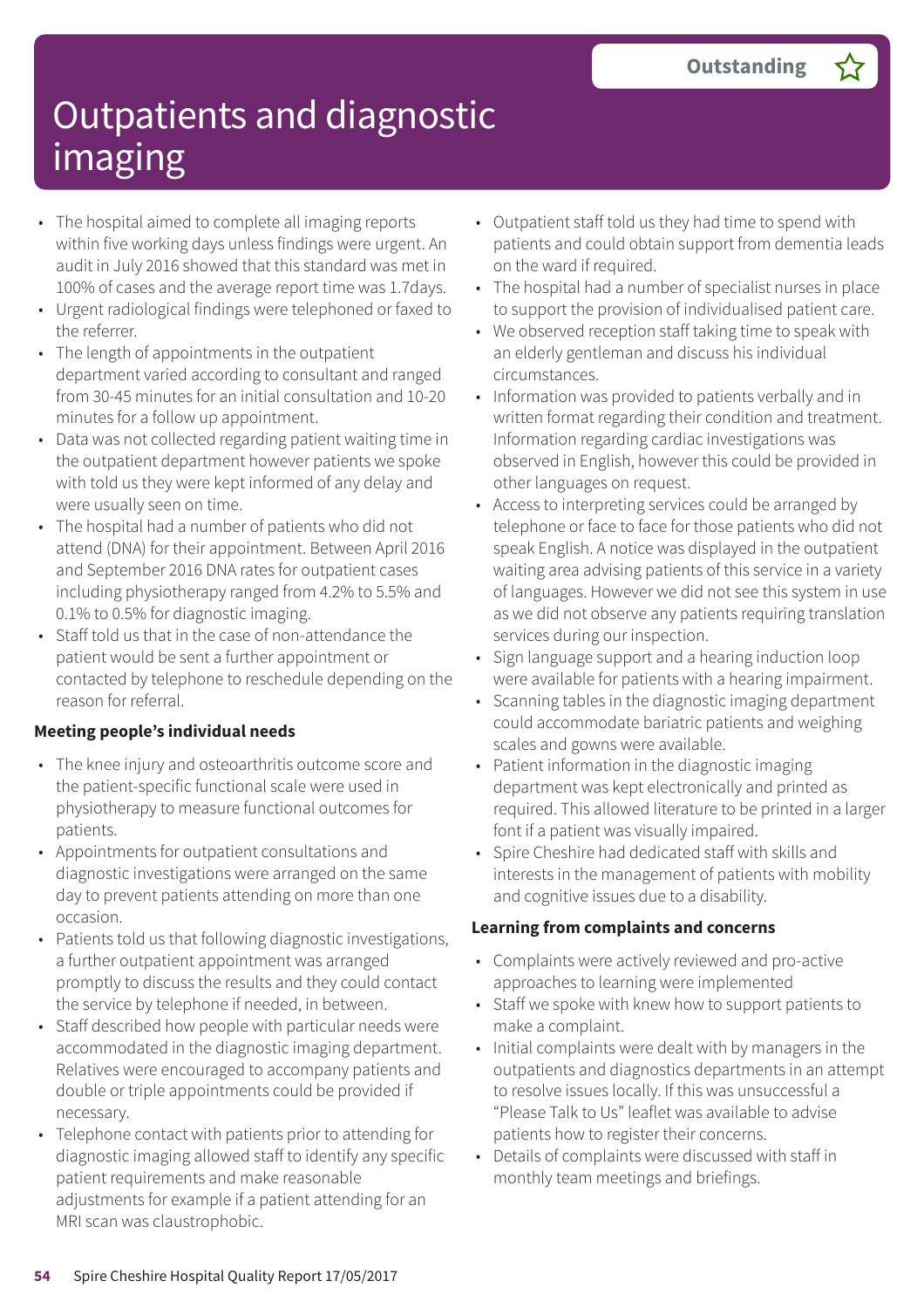• The hospital had a complaints policy and between January 2016 and June 2016, 27 complaints were received by the outpatients and diagnostic imaging department and one by the physiotherapy department.

### **Are outpatients and diagnostic imaging services well-led?**

**Outstanding** 

We rated outpatients and diagnostic imaging as 'Outstanding' for well-led. This was because;

- Staff were aware of the hospitals' values of delivering high quality clinical care supported by a customer focused service model and felt connected to the wider Spire network through management feedback and the sharing of information and good practice.
- Staff told us that managers, clinical leads, matron and the hospital director were visible and approachable. Senior management were reported to have "an open door policy" for all staff.
- Clinical governance committee meetings took place quarterly to discuss risks, incidents and key issues and quality and performance were monitored through the clinical scorecard and key performance indicators. These processes were used to drive improvement of service delivery.
- Radiation safety committee meetings were held annually to ensure that clinical radiation procedures and supporting activities in the hospital were undertaken in compliance with ionising and non-ionising radiation legislation.
- Staff felt supported by their local managers and we observed good team working in all the departments we visited. Staff described a 'family' atmosphere and during our inspection staff reported that was due to the ethos cascaded down from managers, who empowered and inspired staff to believe they could make a difference.
- Staff told us managers regularly thanked them for their work and rewards were given to acknowledge good work.
- The views of patients were actively sought within outpatients and diagnostic imaging using the NHS Friends and Family Test and patient satisfaction surveys. A child friendly feedback form was also available.

• A patient engagement forum had been launched to obtain feedback from past patients to improve the patient journey for future service users.

#### **Vision and strategy for this this core service**

- The vision and strategy was formulated through engagement and collaboration of staff. The senior management team secured representation from every staff group who solicited contributions and ideas from all staff. These representatives fed these ideas back in order to create the hospital and outpatient, diagnostic imaging and physiotherapy core service plans for the forthcoming year. Heads of departments and representatives totalling 36 in number attended the hospital's 'away day' in order to reflect on the previous year's performance and formulate an individualised and challenging strategy for the future. This practice produced a hospital and service strategy borne from the staff themselves, who were invested in and passionate about the future.
- The vision of Spire Cheshire was 'To be recognised as a world class healthcare business'.
- Staff were invested in and actively demonstrated the hospitals' values of delivering high quality clinical care supported by a customer focused service model and felt connected to the wider Spire network through management feedback and the sharing of information and good practice.
- Both the outpatient and diagnostic imaging departments described how they were contributing to the overall hospital strategy through the provision of additional consulting rooms following refurbishment, the development of satellite clinics and investment in technology to increase capacity.
- Staff told us that managers, clinical leads, matron and the hospital director were visible and approachable. Senior management were reported to have "an open door policy" for all staff.
- The outpatient department was led by an outpatient manager and diagnostic imaging by a radiology manager supported by a number of modality leads.
- At the time of our inspection the diagnostic imaging department was undergoing refurbishment to improve the patient journey.

#### **Governance, risk management and quality measurement**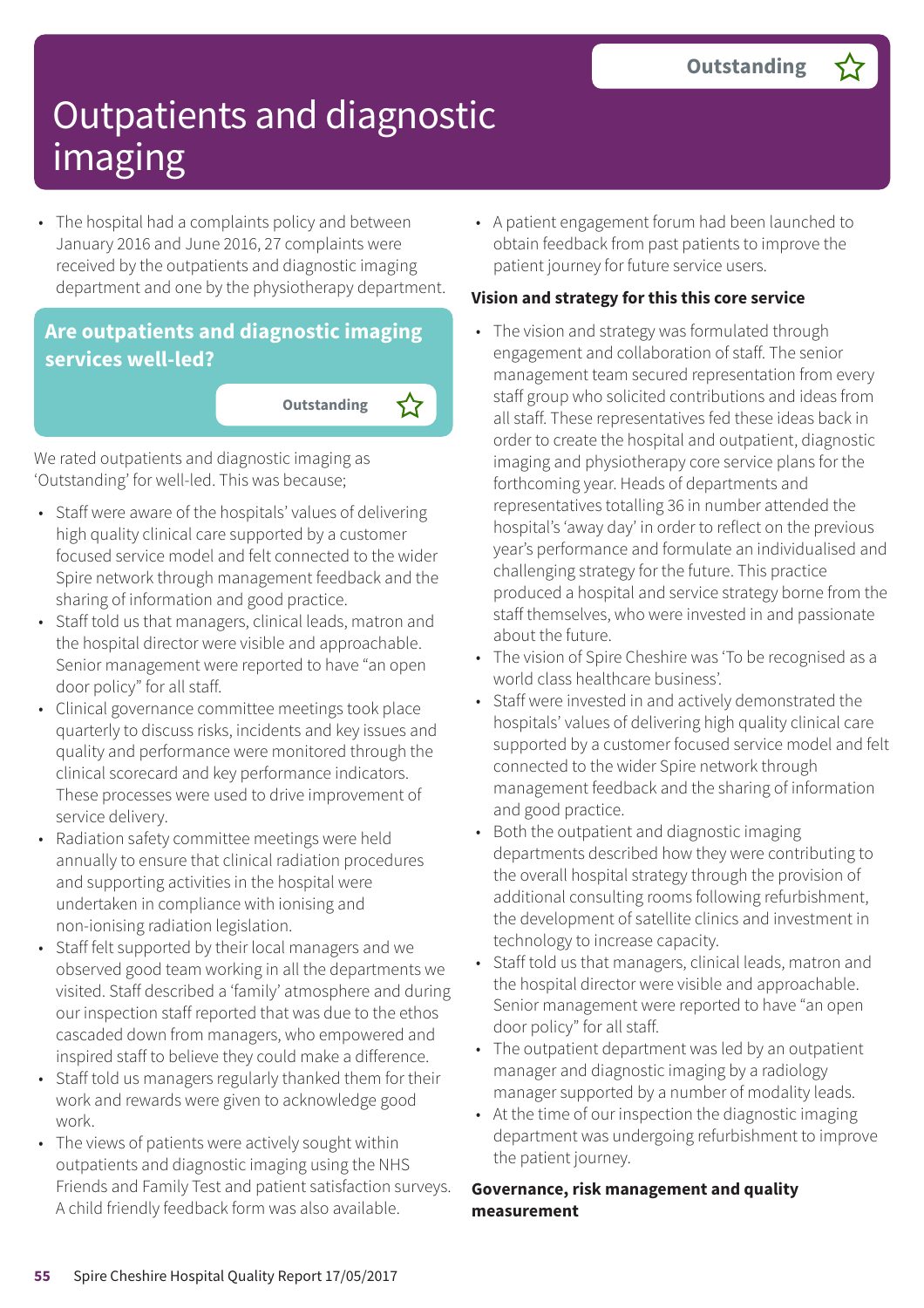- Hospital wide governance procedures were in place with scrutiny provided by the Medical Advisory Committee (MAC). Quarterly meetings were held and a review of meeting minutes indicated topics discussed regularly included regulatory compliance, practising privileges and proposed new clinical services.
- Outpatient and diagnostic leads contributed to the overarching governance of the hospital and met monthly as part of the Hospital Management Team. This allowed information to be disseminated to staff within team meetings and daily briefings ensuring learning was promoted throughout the organisation.
- The radiology and outpatients department recorded risks on the hospital risk register and these included radiographer's lone working in the department outside normal working hours
- Clinical governance committee meetings took place quarterly to discuss risks, incidents and key issues. A comprehensive report and detailed minutes of meetings were produced and circulated to all staff. Governance relating to Ionising Radiation (Medical Exposure) Regulations (IR(ME)R) and radiology were standard agenda items.
- Radiation Safety Committee meetings were held annually to ensure that clinical radiation procedures and supporting activities in the hospital were undertaken in compliance with ionising and non-ionising radiation legislation.
- Quality and performance were monitored through the Clinical Scorecard and Key Performance Indicators (KPI's) and included items such as achievement of cancer standards, infection rates, levels of staff training, complaints and patient satisfaction.

#### **Leadership and culture of service**

- The hospital was managed by a visible, competent and enthusiastic team who placed patient care as central to their success. The team inspired and motivated staff and promoted a collective ethos of patient care and improving standards. Staff were committed and motivated and demonstrated ambition to achieve high standards, which led to a professional, efficient and caring service and one which staff felt able to go the extra mile for their patients, their managers and their hospital.
- The outpatient and diagnostics departments were led by clinical managers. The diagnostics manager was also supported by a number of modality leads.
- Managers had a good knowledge of performance in their areas of responsibility and they understood the risks and challenges to the service.
- Staff felt supported by their local managers and said the matron and hospital director were visible and approachable. Managers undertook a daily hospital wide walk around.
- Monthly team meetings took place in physiotherapy and diagnostic imaging.
- Briefings took place twice a day in the outpatients department to ensure staff received clinical and corporate updates however, the last formal team meeting took place in March 2016.
- We observed good team working in all the departments we visited.
- There was an open and honest culture within the service and staff were candid about the challenges they faced.
- Recent challenges in the outpatient department due to staffing pressures as a result of sickness and holidays had impacted on morale however, every member of staff we spoke with were positive about the department, managers and other team members. Staff said they felt "part of a family" within the hospital and were proud of the hospital as a place to work and of the work they did.
- Managers told us poor performance was dealt with by the development of improvement plans and managed through the enabling excellence process.
- Staff told us managers regularly thanked them for their work and rewards were given to acknowledge good work.
- Physical and psychological support services were available to staff and staff we spoke with told us they were aware of how to access them.

#### **Public and staff engagement**

- The views of patients were actively sought within outpatients and diagnostic imaging using the NHS Friends and Family Test and patient satisfaction surveys. A child friendly feedback form was also available.
- The hospital held a hand hygiene event one evening in the summer which was attended by 86 delegates made up of members of staff and members of the public. This imparted information regarding the importance of hand hygiene not only in the hospital but also in the community setting. Members of the public were asked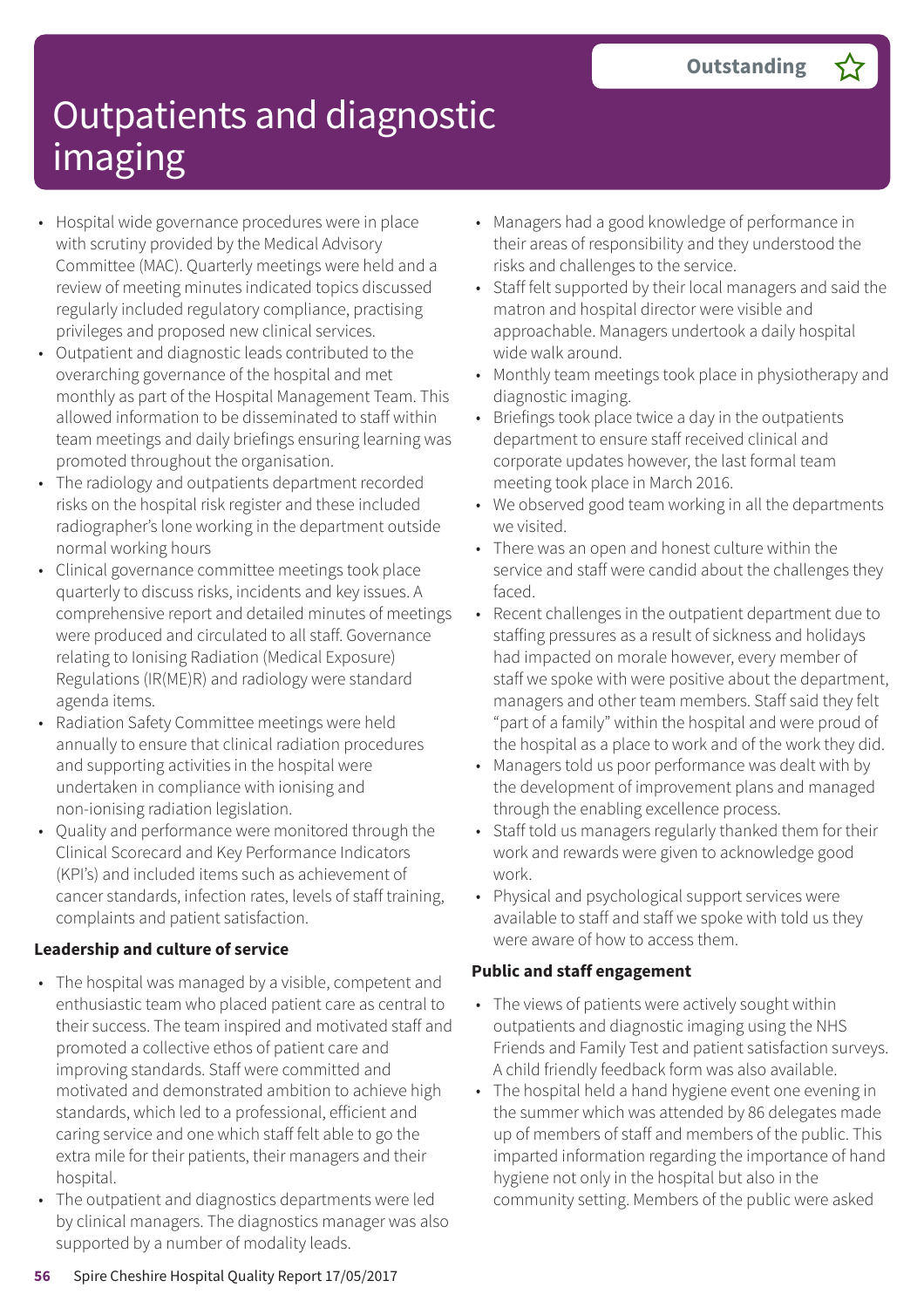to observe if their consultants and clinical staff washed their hands and this information was fed back to produce a report and develop action plans where necessary.

- The hospital engaged with the local Healthwatch who performed a site visit during our inspection. Healthwatch is an independent consumer champion that represents the views of the public in health and social care.
- Larger gowns were made available in diagnostic imaging in response to patient feedback and we observed a 'You said we did' poster in the hospital reception. This detailed feedback from patients regarding difficulty experienced finding a parking space and the hospitals response by adding extra spaces and creating designated parking areas.
- The hospital proactively used social media platforms to capture feedback from previous patients, acting upon information received to improve the patient experience. They also used these methods to engage with communities to deliver health messages and provide information about services and events.
- A patient feedback engagement forum had been launched to solicit comments and opinions from present and patients in order to seek improvements and raise standards. The hospital invited individuals who had made complaints to join the group in order to provide honest and critical insight on suggestions, plans and patient services. They used the feedback to identify areas of improvement and make changes based on the experiences of patients.
- Consultant engagement results in 2016 showed that 100% of consultants felt the hospital were easy to do business with when compared to other providers. This was the best result in the Spire Group for 2016 and a 8.5% improvement on the previous year's results
- In 2016 a patient engagement forum that included both National Health Service (NHS) and self-pay patients had been launched. The aim was to obtain feedback from past patients to improve the patient journey for future service users and patients who had made a complaint were often invited to join.
- An annual staff survey and consultant survey were undertaken and a bi-monthly newsletter sent to all staff electronically and in paper copy.
- Results from the 2015 staff survey showed if a friend or relative needed treatment 96% of staff would be happy with the standard of care provided in the hospital and

93% felt what they did at work made a positive difference to the hospital and they got personal satisfaction from it. However, only 28% of staff felt other departments understood the impact of their actions on the team and 50% felt senior managers provided a rationale for decisions that impacted on them. An action plan produced in response to the survey included forming an Active Quality Circle with staff representatives and involving the wider staff base in decision making where applicable.

- Since this survey a new matron had been employed and staff were overwhelmingly positively about the relationship between the hospital director, matron and the departments. Staff told us both the hospital director and matron were accessible, visible and had an "open door policy" for all staff.
- Results from a Consultant Satisfaction Report in 2016 showed 86% of consultants rated the overall service to them from the hospital as excellent or very good and the hospital were above average for the Spire group in 29 out of 30 measures.
- Physical and psychological support services were available to staff and staff we spoke with, told us they were aware of how to access them.
- The hospital celebrated high performing staff and innovation through the provider's staff recognition scheme, 'Inspiring People'. Members of staff nominated other members of staff they felt worthy of recognition and these were celebrated by the hospital.

#### **Innovation, improvement and sustainability**

- The hospital championed a proactive approach to raising standards and seeking improvements, they engaged with the public, community groups and staff to solicit ideas and canvass opinion, responding to feedback and individual needs by acting upon areas highlighted and implementing initiatives to promote satisfaction and increase their responsiveness.
- Capital expenditure plans were in place in diagnostic imaging to ensure that equipment was upgraded as technology advanced and to support expansion of the service.
- In partnership with local GP practices two satellite clinics had commenced in Nantwich and Northwich to provide outpatient care in more local settings.
- GP engagement events and newsletters were provided to update community colleagues regarding the hospital and the Spire Network.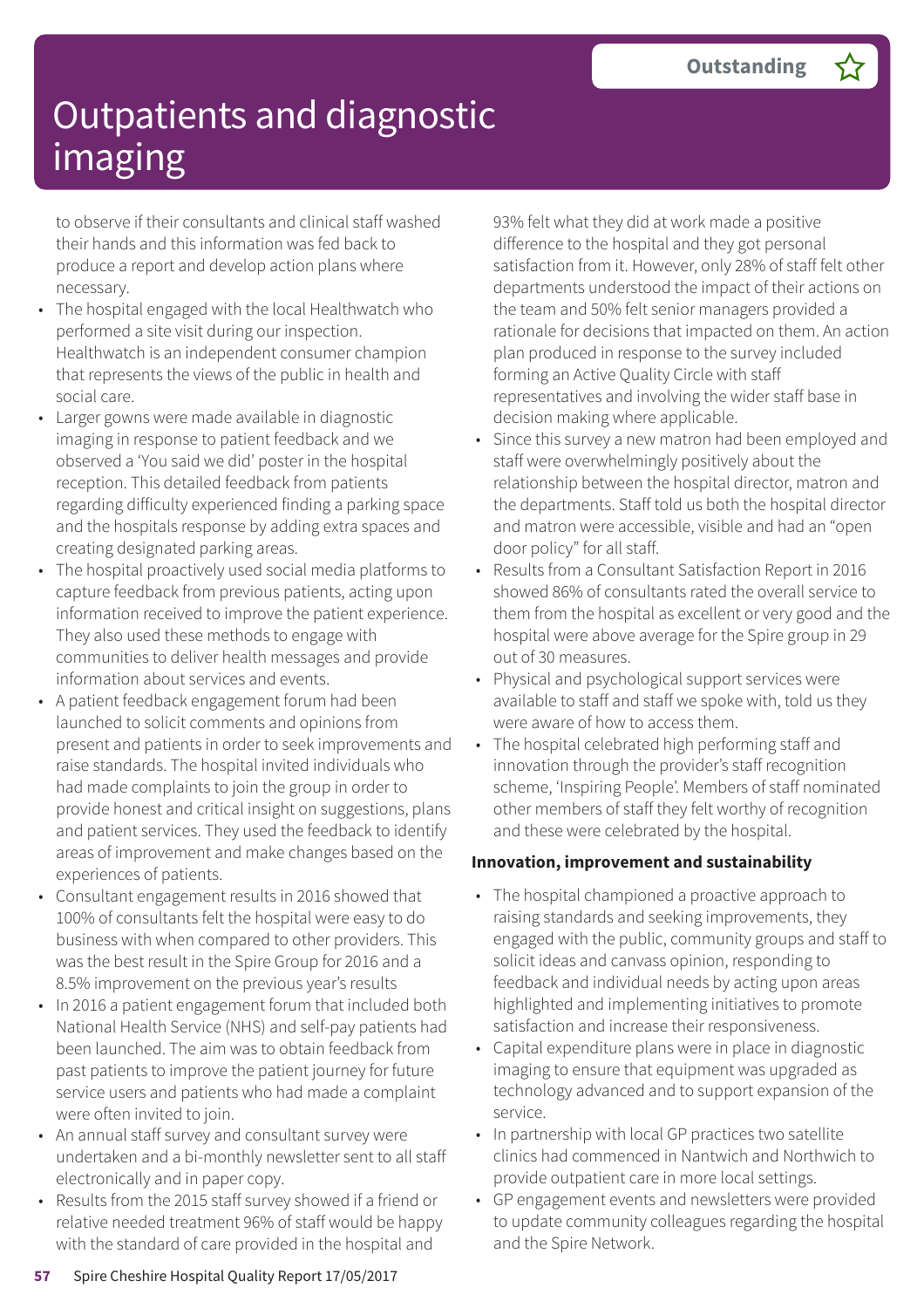• The hospital delivered a regular free GP education programme. GP's were invited to attend education sessions run by specialist consultants with an aim to working with them more holistically to improve patient outcomes. The hospital also worked closely with the CCG and a GP representative advisor to ensure that any programs of education met with the needs of local GPs with the underpinning objective of retaining patients at primary care, up-skilling GP's and avoiding hospital admissions to secondary care, in turn supporting the local health care economy.